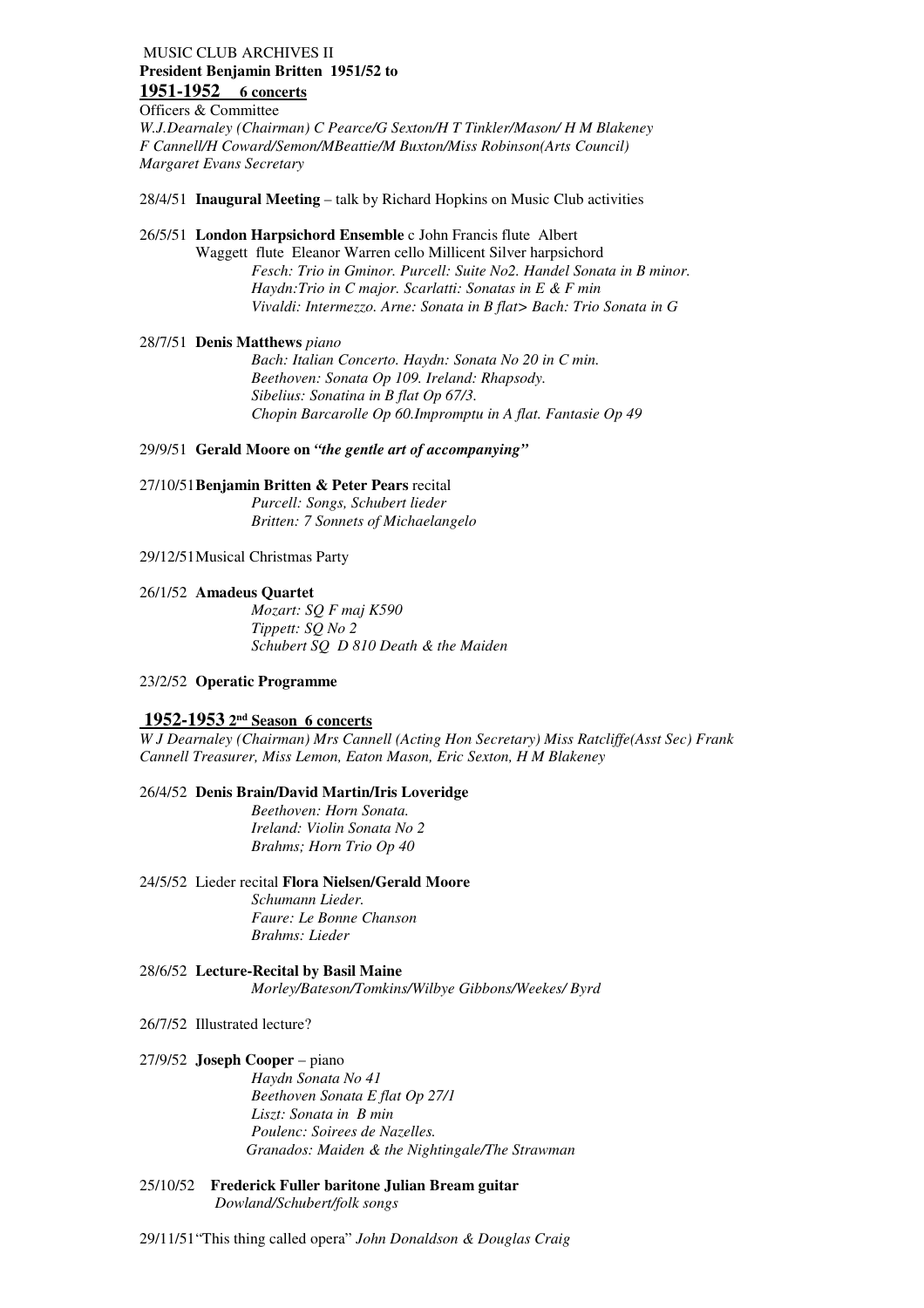### 27/12/51Christmas Party  31/1/53 **William Pleeth & Margaret Good**

### 28/2/53 **Hirsch String Quartet**

 *Rawsthorne Variations. Wolf Italian Serenade Mozart SQ in D maj K575. Beethoven SQ Op 59/2* 

28/3/53 Annual General Meeting

# **1953-1954 3rd Season 7 concerts**

 *Cyril Pearce (Chairman) Mrs Cannell (Hon Secretary) Miss Ratcliffe(Asst Sec) a Drake Pullan (Treasurer), Mr Boswell, Mr Kinder,* 

### 25/4/54 **Joan & Valerie Trimble two pianos**

 *Mozart Sonata K448 Joan Trimble Sonatina Rachmaninov Suite No 2 Milhaud Suite Scaramouche Howells Puck's minuet Benjamin San Domingo Bach Siciliano* 

### 30/5/53 **Jean Pougnet & Wilfred Parry**

 *Beethoven Pathetique Sonata Op 13 Ireland Violin Sonata No 2 Violin solos Saint Saens/Kreisler/Ravel/Kroll Mozart Violin Sonata K454 Partita – Prelude & Gavotte - solo violin* 

### 26/9/53 **Amadeus Quartet**

 *Britten SQ No 2 Beethoven SQ Op 130 Haydn SQ Op 77/2* 

### 31/10/53**Lecture recital – The singer and his workshop – David Franklin**

### 28/11/53**Clive Lythgoe piano**

 *Mussorgsky;Pictures at an Exhibition Kabelevsky Sonata No 3 Haydn;F min Variations* 

### 30/1/54 **Benjamin Britten & Peter Pears** recital

*Arne/Handel/Blow/Dibdin/Purcell Purcell O Lord, rebuke me not Britten Cantata I Bridge/Moeran/Butterworth/Berkeley/Ireland Folk songs arr. Britten & Grainger* 

### 28/2/54 **The Opera Players**

# **1954-1955 4th Season 8 concerts**

 *Cyril Pearce (Chairman) Mrs Cannell (Hon Secretary(G T Omerod (Treasurer),* 

### 24/4/54 **Indian Music**

 29/5/54 **Margaret Ritchie/Millicent Silver/John Francis**  *Handel/Purcell/Gluck/Bach/Scalatti*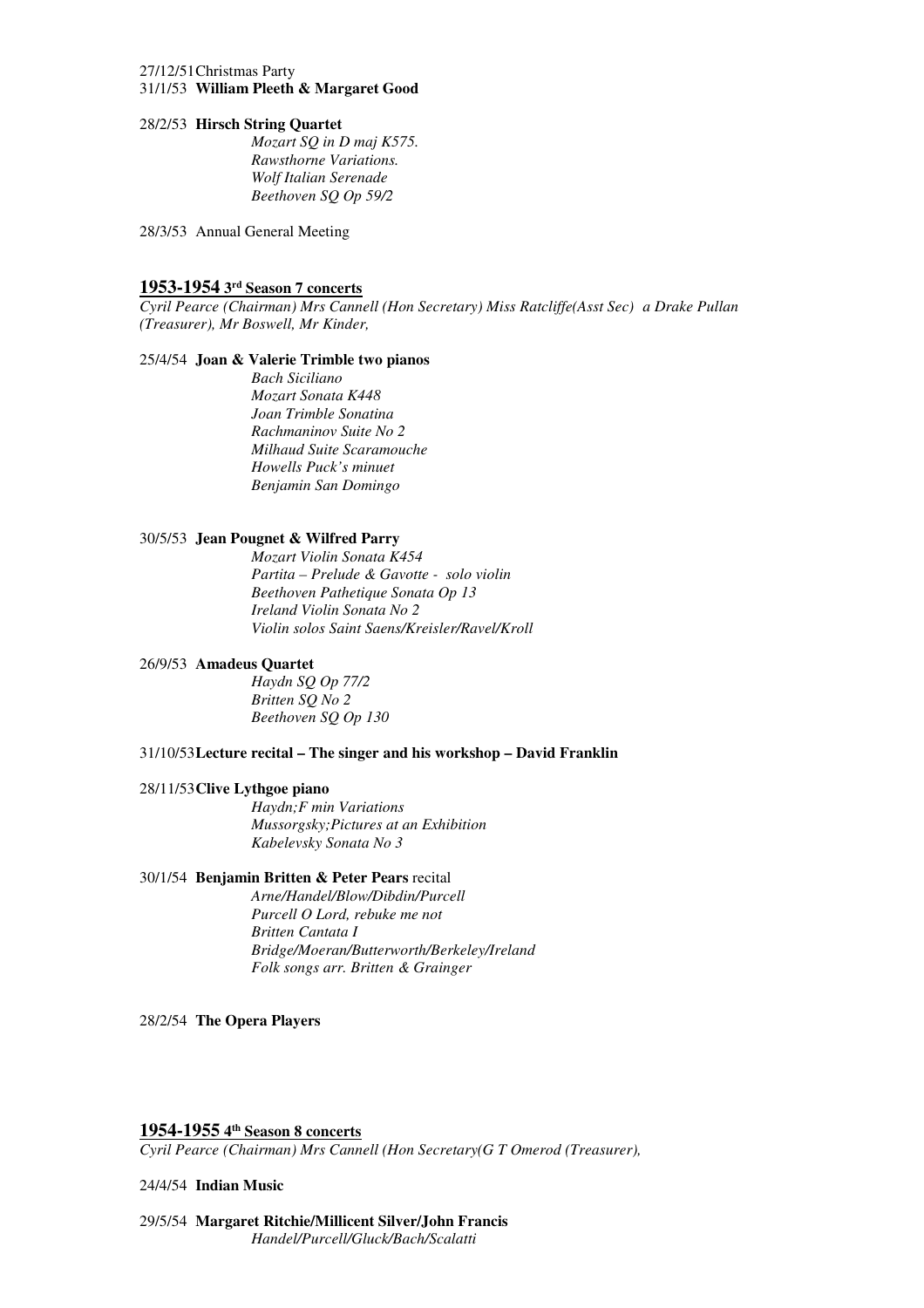### 26/6/54 **Griller Quartet**

 *Rubbra SQ Op 73/2 Mozart SQ K421 Beethoven SQ Op 18/2* 

### 25/9/54 **Manoug Parikian/George Malcolm**

 *Ravel Violin Sonata in G Brahms Violin Sonata Op 108 Mozart Violin Sonata K378* 

### 30/10/54 **Cecilian Singers**

### 27/11/54 **Joyce Hedges piano**

 *Haydn Sonata in F Stravinsky Sonata, Stucies 3 & 4 Op 8 Debussy Jardins sous la pluie/Reflets dans l'eau, L'Isle Joyeux Poulenc Pastourelle & Toccata Ravel* Eldorado del gracioso *Scarlatti Sonatas in A & F Schumann Fantasiestucke* 

### 29/1/55 **Leon Goosens/Carter String Trio**

*programme missing* 

### 19/2/55 **Maurice Eisenberg/Jessie Hall**

 *Bach Cello Suite in C Prelude, Sarabande, & Gigue Breval Sonata in G Nadia Boulanger Piece in C sharp min Brahms Sonata in E minor* 

# **1955/1956 5th Season 9 concerts**

 *Patrick King (Chairman) Mrs Cannell (Hon Secretary) G T Omerod (Treasurer), Eleanor Ratcliffe (members)* 

### 30/4/55 **Hirsch Quartet**

 *Dvorak Quartet Op 96 American Schubert SQ in A min D804 RavelQuartet* 

### 28/5/55 **Peter Katin piano**

 *Bach Chromatic fantasia & Fugue Mozart Sonata K457 Debussy Etamps Pagodas, Grenade, Jardins Chopin Sonata 3 Op 58 Scarlatti Sonatas L 413 & L23* 

### 25/6/55 **Lionel Tertis/Ruth Fermoy**

 *Ireland Sonata in A min + Reflections of a Musician Delius No 2* 

### 24/9/55 **Lecture recital James Ching**

 *French Suite;Toccata & Fugue;Partita No 1 Bach;Fantasia in C min/ 4 Preludes form Book 1* 

### 29/10/55 **Intimate Opera: Anthony Hopkins**

### 26/11/55 **Osian Ellis Harp Trio**

 *Scarlatti Sonata Cat Fugue Teleman Duo Sonata Haydn Trio Sonata in F Bax Fantasy Sonata Honegger The Goat Roussel Impromptu Leclair Trio sonata*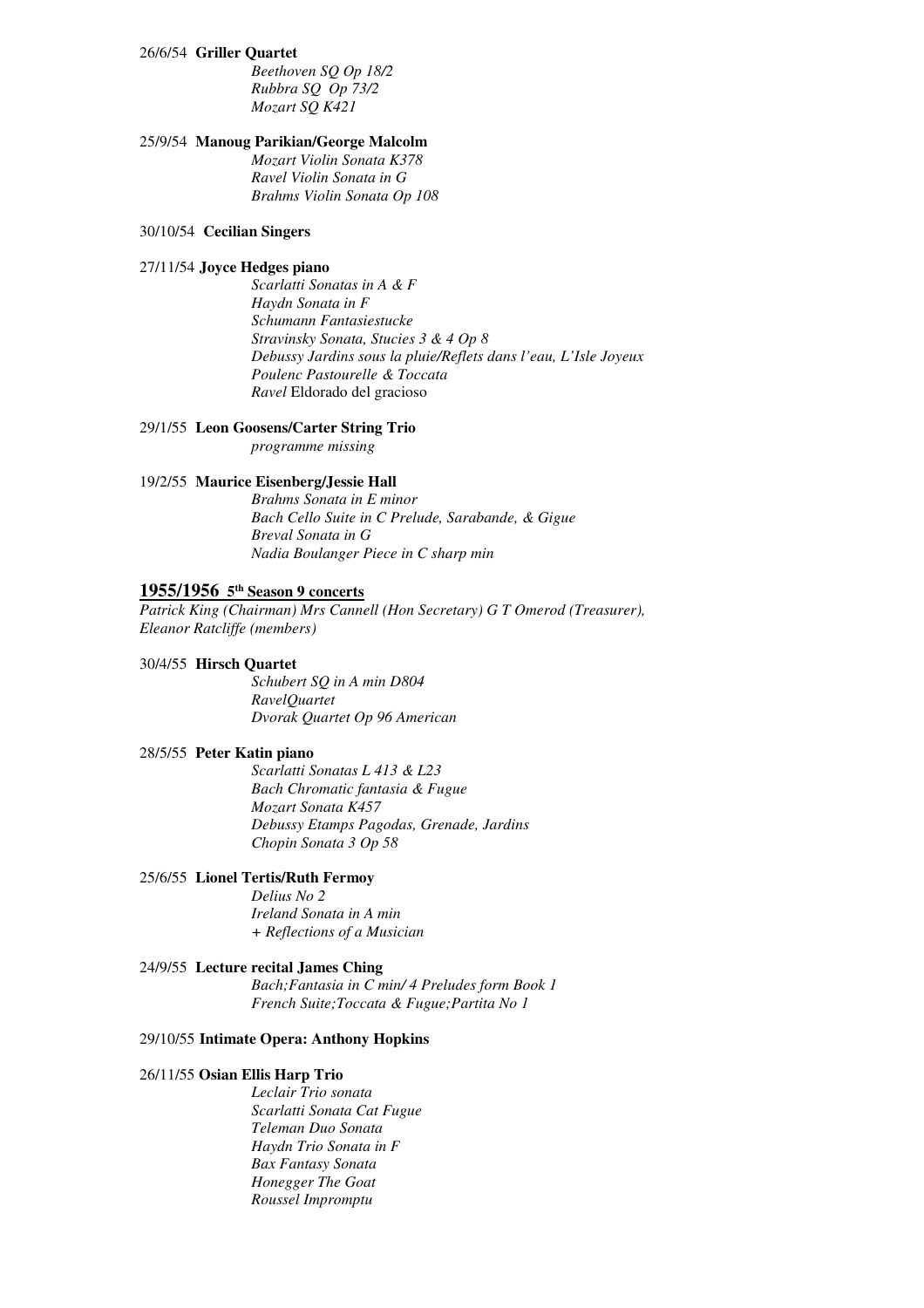### 31/12/55 **Ralph Holmes violin John Streets**

 *Bach Sonata no 1 for solo violin Beethoven Sonata op 30/2 Saint Saens Intro & Rondo Capriccioso Bartok Szymanowski Chant de Roxane Bartok Six Romanian Dances Corelli La Folia* 

### 28/1/56 **The Court Ensemble**

 **Heather Harper/Joy Hall/Harold Clarke/Peter Gellhorn** 

*Bach/Schubert/Haydn/Telemann/Strauss* 

### 25/2/56 **Frederick Fuller & Julian Bream**

*Dowland/Albeniz/Turina* 

# **1956/1957 – 6th Season - 8 concerts**

 *Chairman; Martin Kinder Hon Secretary Miriam Cannell Members Sec; Eleanor Ratcliffe Hon Treasurer; G.T.Ormerod* 

| Rubbra/Gruenberg/Pleeth Trio                          |
|-------------------------------------------------------|
| Schubert Trio No 1 in B flat D898                     |
| Rubbra Trio Op 68                                     |
| Beethoven Trio in D maj Op 70/1 Ghost                 |
| Nina Milkina                                          |
| Mozart 200 <sup>th</sup> ; Fantasia K475, Sonata K457 |
| Variations in F maj 547a Sonata in D maj 576          |
| <b>Gerald Moore Lecture Recital</b>                   |
| Eileen Coxford cello David Parkhouse piano            |
| Brahms arr. Dawkes Chorale                            |
| Beethoven Sonata Op 102/2                             |
| Grieg Sonata in A min Op36                            |
| <b>Amadeus Quartet</b>                                |
| Mozart SQ K458 Hunt                                   |
| Seiber SQ No 3 Quartetto Lirico                       |
| Brahms SQ No 2 Op 51/2                                |
| <b>Intimate Opera - Anthony Hopkins</b>               |
| Menotti The Telephone                                 |
| Flanders/Hopkins Three's Company                      |
| Camden Trio - Archie Camden bassoon                   |
| Evelyn Rothwell oboe Wilfred Parry piano              |
| Mozart arr Rothwell Divertimento                      |
| Rameau Les Tendre Plaintes                            |
| <b>Bush Trio</b>                                      |
| <b>Beethoven Theme and Variations</b>                 |
| Planel Andante & Scherzo                              |
| Poulenc Trio                                          |
| Lotte Medak soprano & Paul Hamburger piano            |
| Mozart/Schumann/Duparc/Wolf                           |
|                                                       |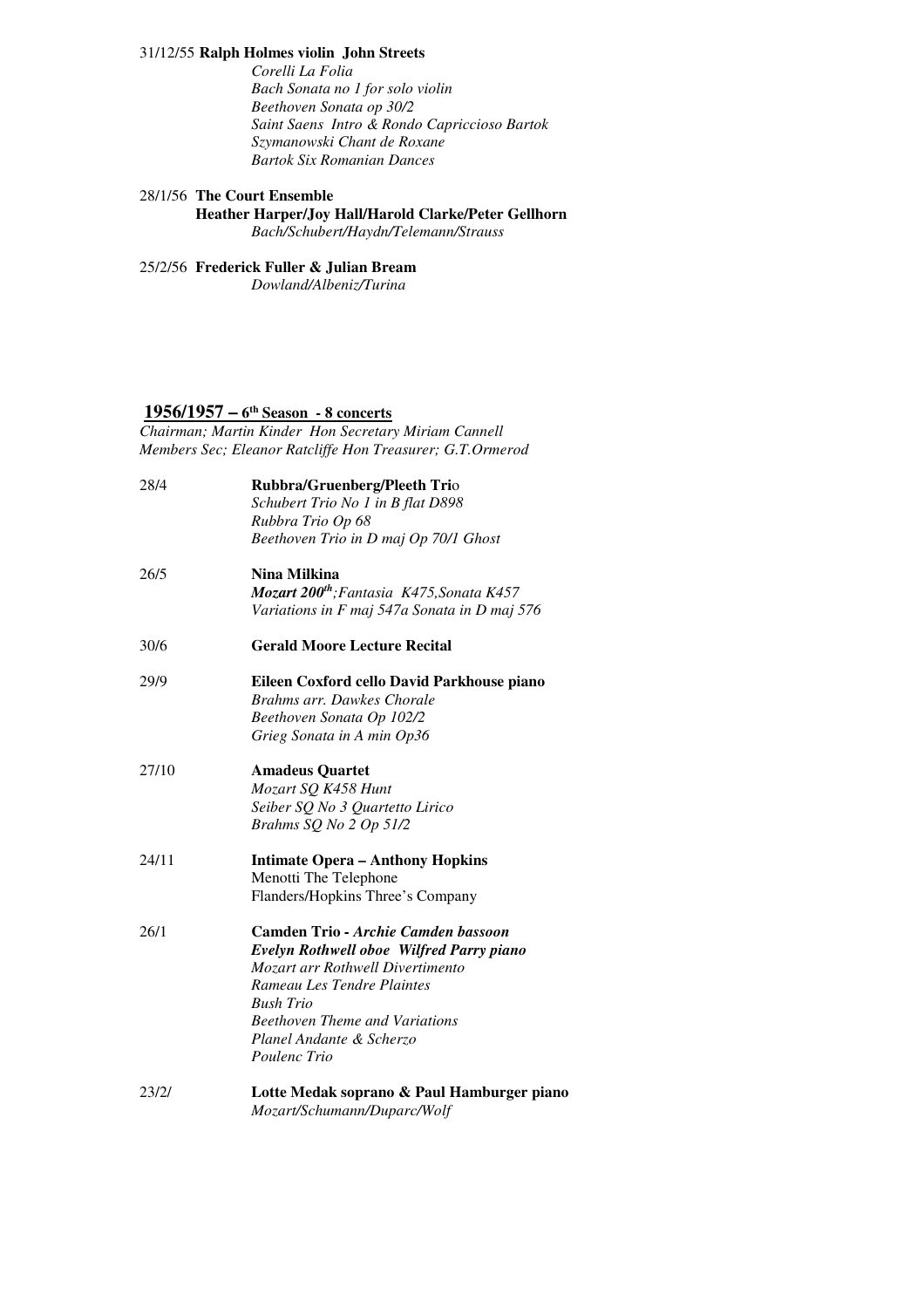# **1957/1958 – 7th Season - 10 concerts**

 *Chairman; Eric Williams Hon Secretary Miriam Cannell Members Sec; Eleanor Radcliffe Hon Treasurer; G.T.Ormerod* 

| 27/4  | Antonia Brosa violin Kathleen Long piano<br>Mozart Violin Sonata K302<br><b>Busoni Sonata No2</b><br>Faure Sonata No 1 Op 13                                                                                                               |
|-------|--------------------------------------------------------------------------------------------------------------------------------------------------------------------------------------------------------------------------------------------|
| 25/5  | Peter Pears tenor Julian Bream guitar/lute<br>Dowland/Francaix/Morley/Turina/Britten/Roussel                                                                                                                                               |
| 29/6  | <b>Anthony Hopkins Lecture Recital</b>                                                                                                                                                                                                     |
| 26/9  | Vegh SQ<br>Haydn SQ Op 20/3<br>Bartok SQ No 1<br>Mozart SQ K575                                                                                                                                                                            |
| 26/10 | Celia Arieli PIANO<br>Bach Partita No 2<br>Beethoven Sonata Op 10/3<br>Schubert Impromptus D898 No 3 & D935 No 4<br>Brahms Intermezzo Op 117/3 & Rhapsodie Op 119/4<br>Ravel Sonatine<br>Bartok Allegro Barbaro                            |
| 30/11 | <b>London Harpsichord Ensemble</b><br>Telemann Suite in A min<br><b>Bach Concerto in F min</b><br>Mozart Flute Quartet D285<br>Vivaldi Concerto in A minor<br>Bach Brandenburg No 5                                                        |
| 25/1  | Trio di Bolzano<br>Brahms Piano Trio Op 87<br>Pizzetti Trio in A maj<br>Mendelssohn Trio in C min Op 66                                                                                                                                    |
| 1/3   | The Opera Players Il Seraglio                                                                                                                                                                                                              |
| 31/5  | Martin SQ & Florence Hooton cello<br>Boccherini Quintet No 1<br>Murrill SQ<br>Schubert Quintet in C major                                                                                                                                  |
| 28/6  | Gervese de Peyer clarinet Cyril Preedy piano<br>Brahms Clarinet Sonata Op 120/2 Schumann Papillons Op 2<br>Martinu Clarinet sonata<br>Milhaud Duo Concertante<br>Bartok Improvisations on Hungarian peasant songs<br>Weber Duo Concertante |
|       | 1958/1959 - 8 <sup>th</sup> Season - 8 concerts                                                                                                                                                                                            |

 *Chairman; Eric Williams Hon Secretary Miriam Cannell Members Sec; Eleanor Radcliffe Hon Treasurer; G.T.Ormerod* 

- 27/9  *Beethoven Sonata No 3 Op 69 Bach Suite No V Martinu Sonata No 2*  **Maurice Eisenberg cello Jessie Hall piano**  *Lully Passacaille for cello*
- $25/10$  *Kodaly SQ No Schubert G maj D887*  **Wang SQ** *Mozart SQ K458 Hunt*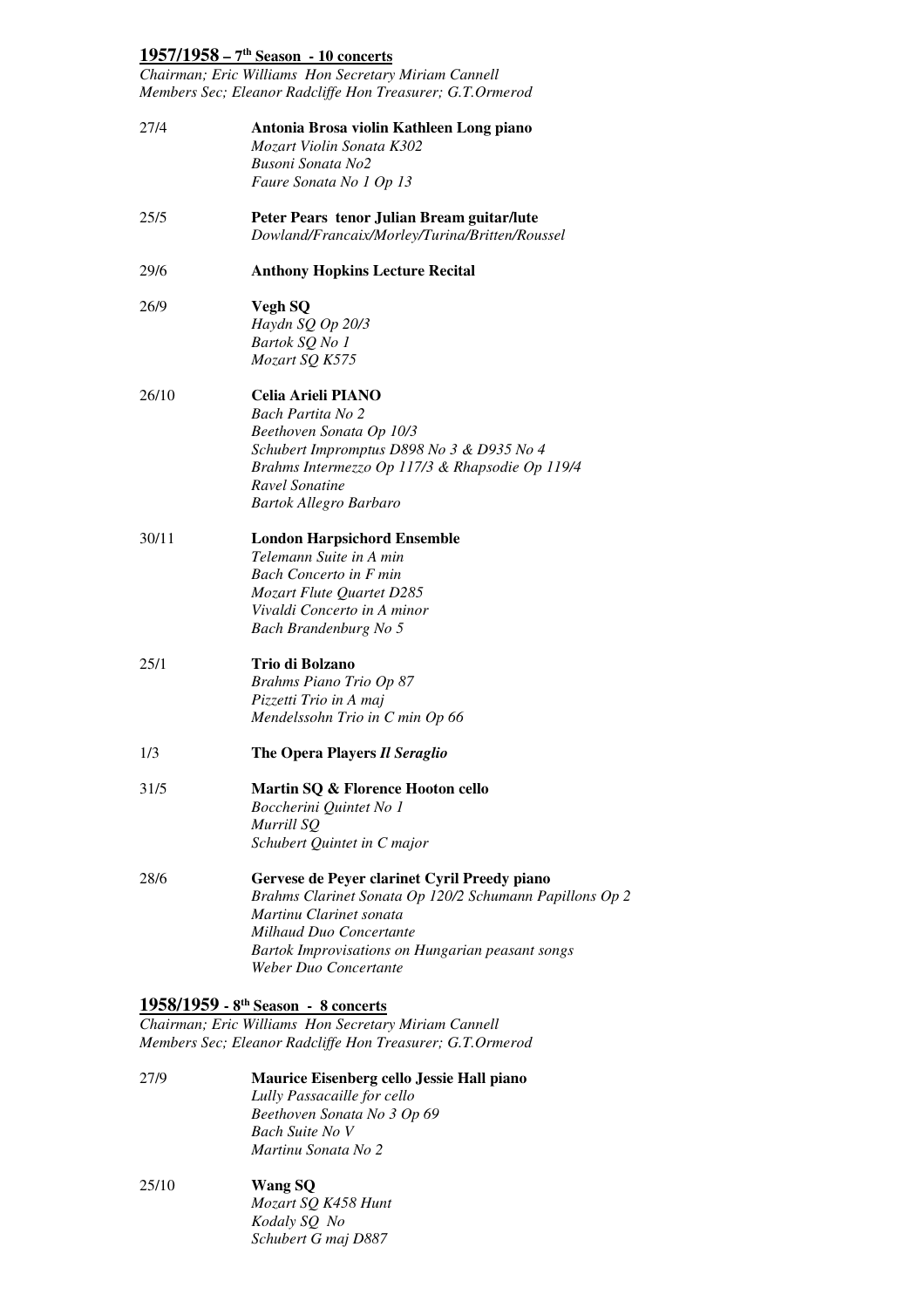| 29/11 | Pamela Bowden contralto Flora Kent piano<br>Arne/Purcell/Schumann/Barber                                              |
|-------|-----------------------------------------------------------------------------------------------------------------------|
| 31/1  | <b>Bream/Loveday/Fleming Ensemble</b><br>Loeillet/Scheidler/Kodaly/Haydn/Pagannini                                    |
| 28/2  | <b>Sidney Harrison Lecture Recital</b>                                                                                |
| 21/3  | <b>Intimate Opera/Hopkins</b>                                                                                         |
| 25/4  | Robert Masters Piano Quartet<br>Dvorak Piano Quartet Op 87<br>Mozart Piano Quartet K478<br>Brahms Piano Quartet Op 26 |
| 30/5  | Leon Goosens/ & Carter String Trio<br>Pergolesi Oboe Quartet in D maj<br>Beethoven String trio Op 9/1                 |

# *Mozart Oboe Quartet K370 Jacob Oboe Quartet Dohnanyi String Trio*

# **1959-1960 9th Season - 8 concerts**

 *Chairman; Dr Hugh Edgar Vice-Chairman Cyril Pearce Hon Secretary Miriam Cannell Members Sec; Eleanor Radcliffe Hon Treasurer; G.T.Ormerod* 

| 26/9  | William Pleeth cello Margaret Good piano<br>Vivaldi Sonata in E min<br>Beethoven Cello Sonata Op 103/2<br>Rubbra Cello Sonata<br>Rachmaninov Sonata in G min Op 19                                                           |
|-------|------------------------------------------------------------------------------------------------------------------------------------------------------------------------------------------------------------------------------|
| 31/10 | <b>Bruce Boyce baritone Daniel Kelly piano</b><br><b>Lieder Recital</b><br>Schubert, Schumann & Wolf lieder                                                                                                                  |
| 28/11 | <b>Aeolian SQ</b><br>Brahms SQ No 2<br>Bartok SQ No 3<br>Schubert SQ Death & Maiden                                                                                                                                          |
| 30/1  | <b>Tessa Robins violin Robin Wood piano</b><br>Mozart Sonata K301<br>Beethoven Sonata Op 30/2<br>Franck Sonata A maj                                                                                                         |
| 27/2  | <b>Melos Ensemble</b><br>Beethoven Piano & Wind Quintet<br>Poulenc for bassoon, oboe and piano<br>Dodgson Piano & Wind Quintet<br>Schmitt A Tour d'Auches for oboe, clarinet, bassoon & piano<br>Mozart Piano & Wind Quintet |
| 26/3  | Fou Ts'ong<br><b>Handel Chaconne</b><br>Scarlatti 4 sonatas<br>Schubert Fantasie Sonata D894<br>Prokoviev Visions Fugitive<br>Chopin Ballade Op 38, mazurkas Op 56/3, Op 24/2, op 59/3<br>F minor Fantasy Op 49              |
| 30/1  | Tatrai SQ<br>Haydn SQ Op 20/4<br>Bartok SQ No 2<br>Beethoven SQ Op 132                                                                                                                                                       |
| 21/5  | <b>John Francis/ &amp; Millicent Silver</b>                                                                                                                                                                                  |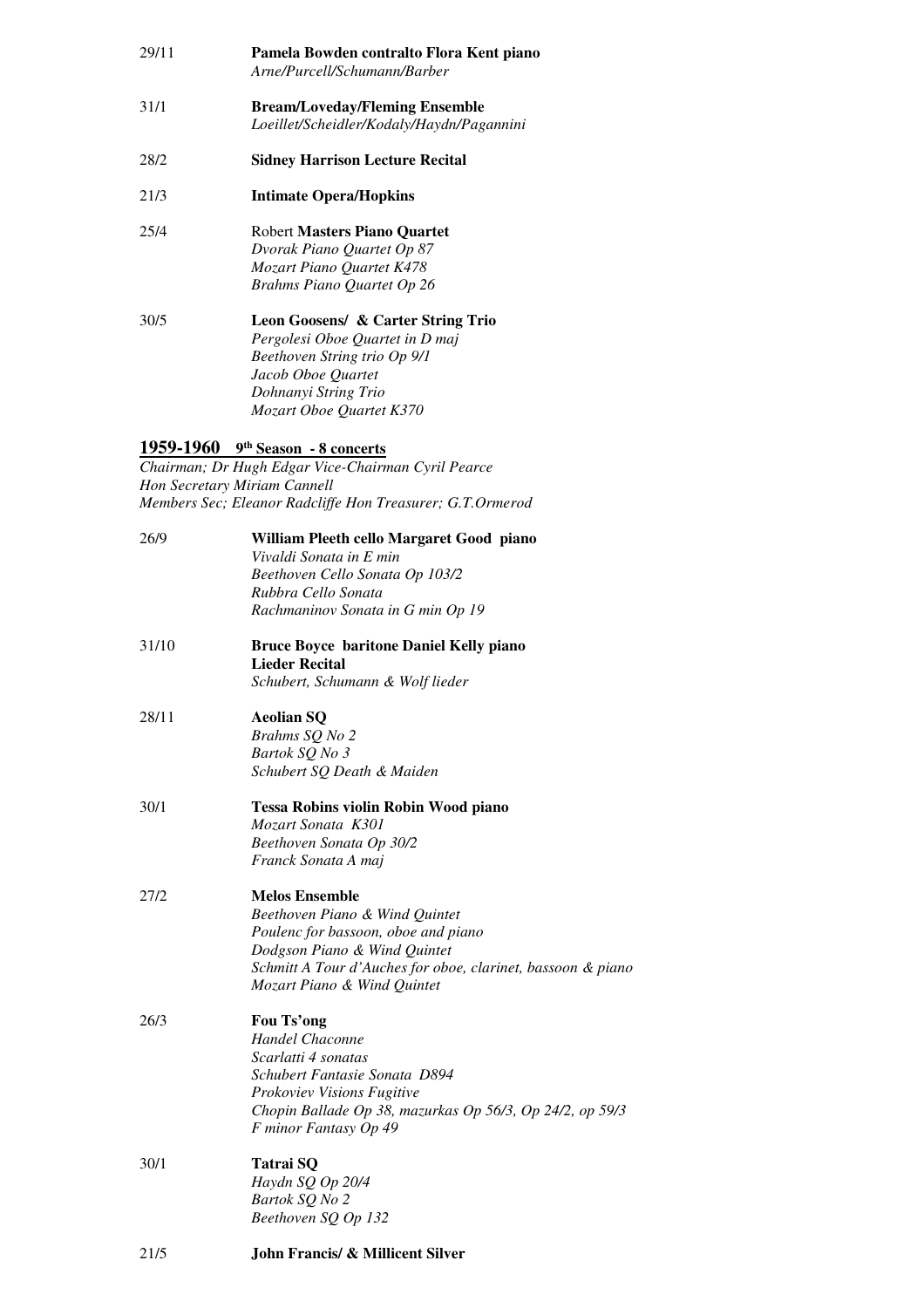# **1960/1961 – 10th Season 8 concerts**

 *Chairman; Dr Hugh Edgar Hon Secretary Miriam Cannell Members Sec; Eleanor Radcliffe Hon Treasurer; G.T.Ormerod* 

| 24/9  | <b>Leon Goosens/Denis Matthews</b>                |
|-------|---------------------------------------------------|
|       | <b>Purcell Suite from Orpheus Britannicus</b>     |
|       | Mozart Fanfasy K478                               |
|       | Richardson Oboe Sonatina Op 40                    |
|       | Debussy Pour le Piano                             |
|       | Kronke Suite for Oboe and Piano                   |
| 29/10 | Allegri SQ                                        |
|       | Mozart; SQ K428                                   |
|       | Beethoven SQ Op 95                                |
|       | Ravel Quartet                                     |
| 26/11 | <b>Gillian Sanson violin Leonard Isaacs</b>       |
|       | Mozart Violin sonata K454                         |
|       | Brahms Sonata Op 78                               |
|       | Beethoven Sonata Op 47 Kreutzer                   |
| 28/1  | Trio di Bolzano                                   |
|       | Beethoven Trio Op 97Archduke                      |
|       | Mozart Trio K564                                  |
|       | Dvorak Trio Op 90 Dumky                           |
| 25/2  | <b>Joseph Cooper - lecture recital</b>            |
| 25/3  | Jacqueline Delman soprano Geoffrey Parsons piano  |
|       | Purcell/Schubert/Strauss/Debussy/Roussel/Granados |
| 29/4  | <b>Melos Ensemble</b>                             |
|       | <b>Osian Ellis Richard Adeney Terence Weil</b>    |
|       | Loeillet Trio in B min                            |
|       | <b>CPE Bach Flute Sonata</b>                      |
|       | JS Bach Suite in D min for solo cello             |
|       | Glinka Harp Variations on Mozart                  |
|       | Handel Flute Sonata                               |
|       | Hindemith Harp Sonata                             |
|       | Honegger Danse for solo flute                     |
|       | Janacek Fairy Tale for cello & harp               |
|       | V Williams Fantasia on Greensleeves               |
| 20/5  | <b>Benjamin Britten/Peter Pears</b>               |
|       | Purcell/Schubert/Debussy/Britten                  |

# **1961/1962 11th Season 7 concerts**

 *Chairman; Angela Dugdale Vice Chairman Eric Williams Hon Secretary Miriam Cannell Members Sec; Eleanor Radcliffe Hon Treasurer; G.T.Ormerod Committee Rena Cocks, Carey Evans, M H Helliwell, Geofffrey Laycock, Cyril Pearce, Leslie Trafford, Sally Tudge* 

 $30/1$ 30/1 **John Ogden**  *program missing* 

28/10 Janacek SQ *Mozart SQ K575*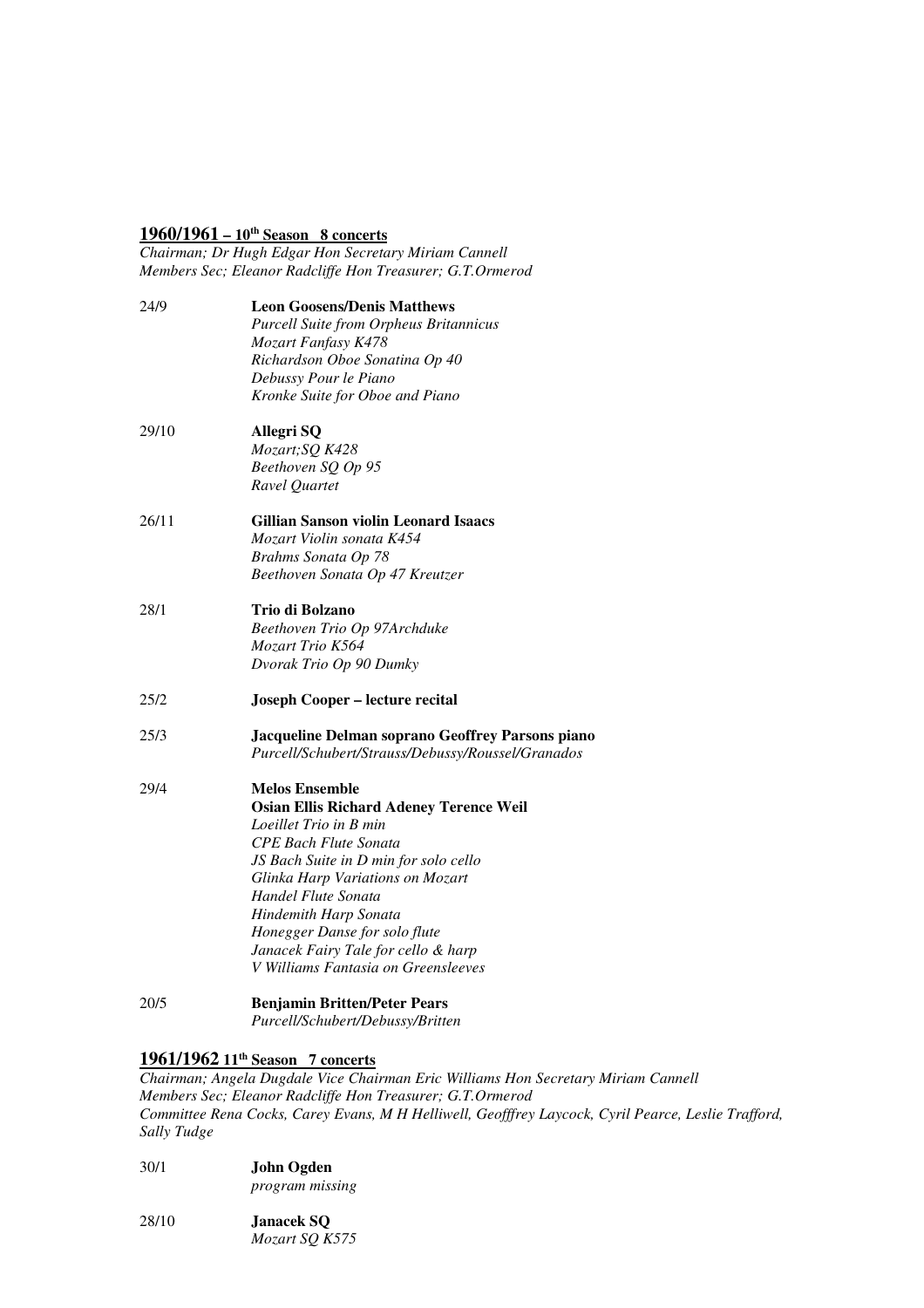*Brahms SQ No3 Janacek SQ No 2 Intimate Letters* 

| 25/11 | Derek Simpson cello Fiona Cameron piano<br>Beethoven Cello Sonata Op 5/2<br>Bach Suite No 1 for solo cello<br>Martinu Variations on a theme of Rossini<br>Brahms Cello Sonata Op 99 |
|-------|-------------------------------------------------------------------------------------------------------------------------------------------------------------------------------------|
| 24/2  | <b>Intimate Opera Anthony Hopkins</b><br>The Music Master - Pergolesi<br>The O'Clock Call - Anthony Hopkins                                                                         |
| 31/3  | <b>Ouartetto Milano</b><br>Haydn SQ Op 50/1<br>Malipiero SQ No 3<br>Schubert SQ in E flat D87                                                                                       |
| 28/4  | <b>English Wind Quartet</b><br>Reicha Wind Ouintet<br>Poulenc Flute Sonata<br>Mozart Piano & Wind Quintet K453<br><i>Poulenc Sextet</i><br>Arnold Three Sea Shanties                |
| 26/5  | <b>John Barstow</b><br>programme missing                                                                                                                                            |

#### **1962/1963 12th Season 8 concerts**

 *Members Sec; Eleanor Radcliffe Hon Treasurer; G.T.Ormerod Carey Evans – Keith Harrington – W F P Lumb – Cyril Pearce - P D Rawlence – Peter Spaull - Mrs Leslie Trafford – Sally Tudge Chairman; Angela Dugdale Hon Secretary Miriam Cannell* 

| 29/9  | Mabillo Trio (Piano/flute/oboe)<br>Leoillet Trio Sonata<br>Bach Partitia in C min for flute & piano<br>Hindemith Oboe Sonata<br>Fricker Trio Op 55<br>Damase trio<br>Roussel Andante & Scherzo<br><b>Schumann Two Romances</b><br>Teleman Trio Sonata |
|-------|-------------------------------------------------------------------------------------------------------------------------------------------------------------------------------------------------------------------------------------------------------|
| 27/10 | <b>New Danish Quartet</b><br>Mozart, SQ K387<br>Grieg SQ Op 27<br>Brahms SQ No 2 Op 51/2                                                                                                                                                              |
| 24/11 | <b>Brenton Langbein/Maureen Jones</b><br>Stravinsky Duo Concertante<br>Schubert Fantasie Duo D 934<br>Franck Violin Sonata                                                                                                                            |
| 26/1  | <b>Edinburgh SQ/Cummings</b><br>Mozart SQ K516<br>Bloch SQ No3<br>Brahms SQ Op 111                                                                                                                                                                    |
| 23/2  | <b>Yoko Kono</b><br>Bach; Partita 1<br>Haydn F min Variations<br>Beethoven Sonata Op 81 Les Adieux<br>ChopinBallade Op 23<br>Bartok Suite Op 14<br>Debussy L-Isle Joyeux                                                                              |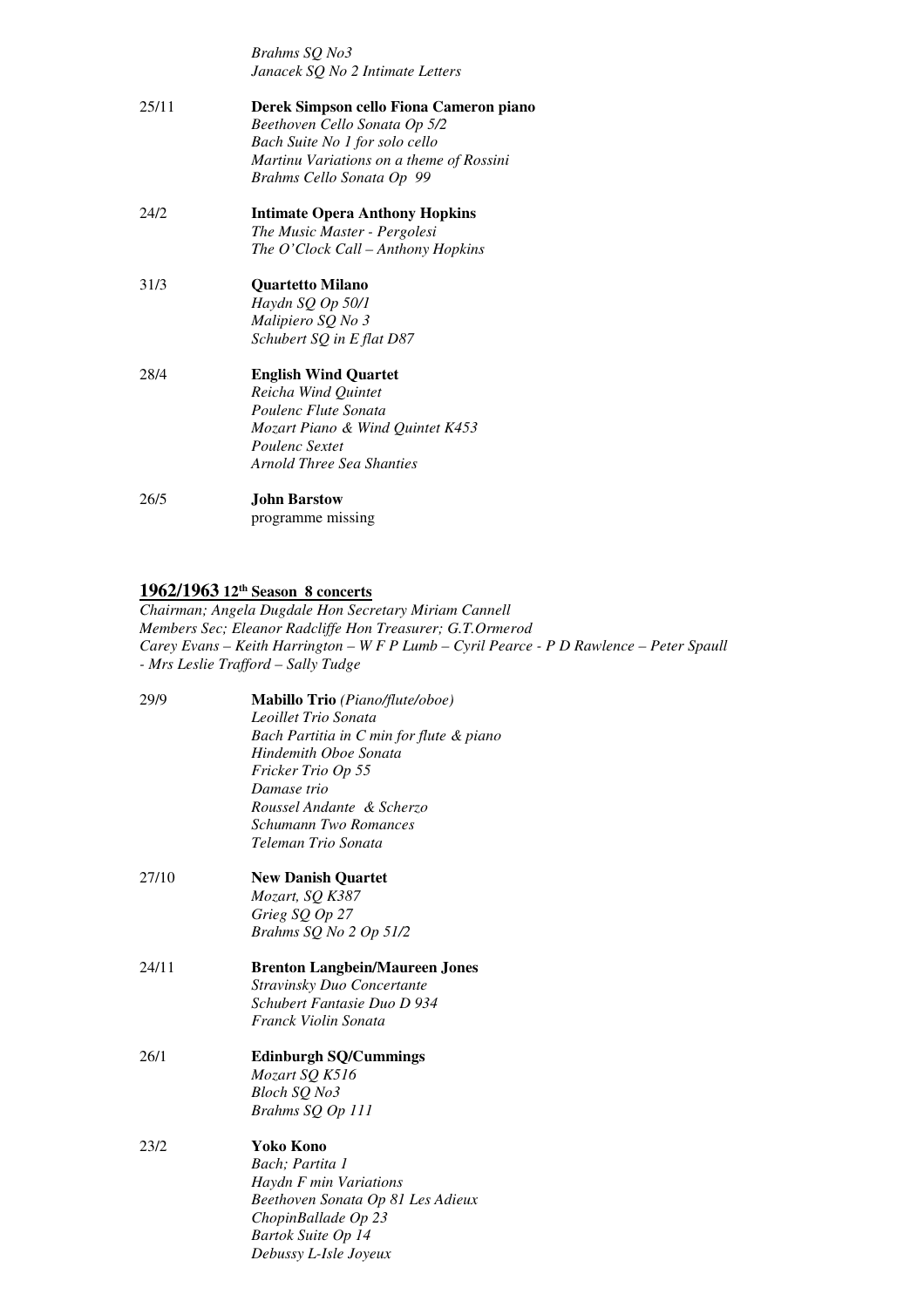| 30/3  | Ifor James/John & Susan Tunnell<br>Beethoven Horn Sonata Op 17<br>Bartok Violin Sonata<br>Butterwrth Romanza for horn & piano<br>Cooke Rondo in B flat<br><b>Brahms Horn Trio Op 40</b>                                                                                      |
|-------|------------------------------------------------------------------------------------------------------------------------------------------------------------------------------------------------------------------------------------------------------------------------------|
| 27/4  | <b>Paul Tortelier/Geoffrey Parsons</b><br><b>Breval Sonata</b><br><b>Bach Suite 6</b><br>Brahms Cello Sonata No 1<br>Tchaikowsky Rococo Variations                                                                                                                           |
| 25/5  | Owen Brannigan/Susan Bradshaw<br>Purcell/Boughton/Vaughan Williams/Rubbra/Somervell                                                                                                                                                                                          |
|       | 1963/1964 13th Season 8 concerts<br>Chairman; Cyril Pearce Vice Chairman Mrs Trafford Hon Secretary Miriam Cannell<br>Members Sec; Eleanor Radcliffe Hon Treasurer; G.T.Ormerod<br>Carey Evans-Colin Goodchild-Eileen Last-Jean Pope-Thelma Lumb-David Percival-P D Rawlence |
| 28/9  | Martin SQ & Georgina Dobree clarinet<br>Mozart Clarinet Quintet K581<br>Ravel Quartet<br><b>Bliss Clarinet Quintet</b>                                                                                                                                                       |
| 26/10 | <b>Roth SQ</b><br>Haydn SQ Op 64/5 Lark<br>Debussy Quartet Op 10<br>Beethoven SQ Op 74 Harp                                                                                                                                                                                  |
| 30/11 | <b>Osian Ellis</b><br>programme missing                                                                                                                                                                                                                                      |
| 25/1  | <b>Julian Bream</b><br>Dowland/Villa Lobos/Granados/Albeniz                                                                                                                                                                                                                  |
| 29/2  | <b>Barry Tuckwell Wind Ensemble</b><br>Mozart Serenade in C K388<br>Beethoven Rondino in E flat<br>Haydn Feldpartie<br>Seiber Serenade<br>Beethoven Octet Op 103                                                                                                             |
| 21/3  | <b>Budapest Trio</b><br>Beethoven Piano Trio Op1/3<br>Martinu Piano Trio Suite in 5 movements<br>Mozart Trio K564<br>Schubert Trio No 1 D 898                                                                                                                                |
| 25/4  | Hazel Schmidt soprano Raymond Fischer piano<br>Boyce/Brahms/Faure/Walton                                                                                                                                                                                                     |
| 27/6  | <b>Stephen Bishop</b><br>programme missing                                                                                                                                                                                                                                   |
|       | 1964/1965 14th Season 8 concerts<br>Chairman; Cyril Pearce Hon Secretary Miriam Cannell<br>Members Sec; Eleanor Radcliffe Hon Treasurer; G.T.Ormerod                                                                                                                         |

 $26/9$  *Gabrieli Ricerare for solo Cello Beethoven Sonata No 4 Op 102/1 Shostakovich Sonata Faure Elegie Chopin Introduction & Polonaise Brilliante* 26/9 **Amaryllis Fleming cello Geoffrey Parsons piano**  *Vivaldi Sonata in B flat*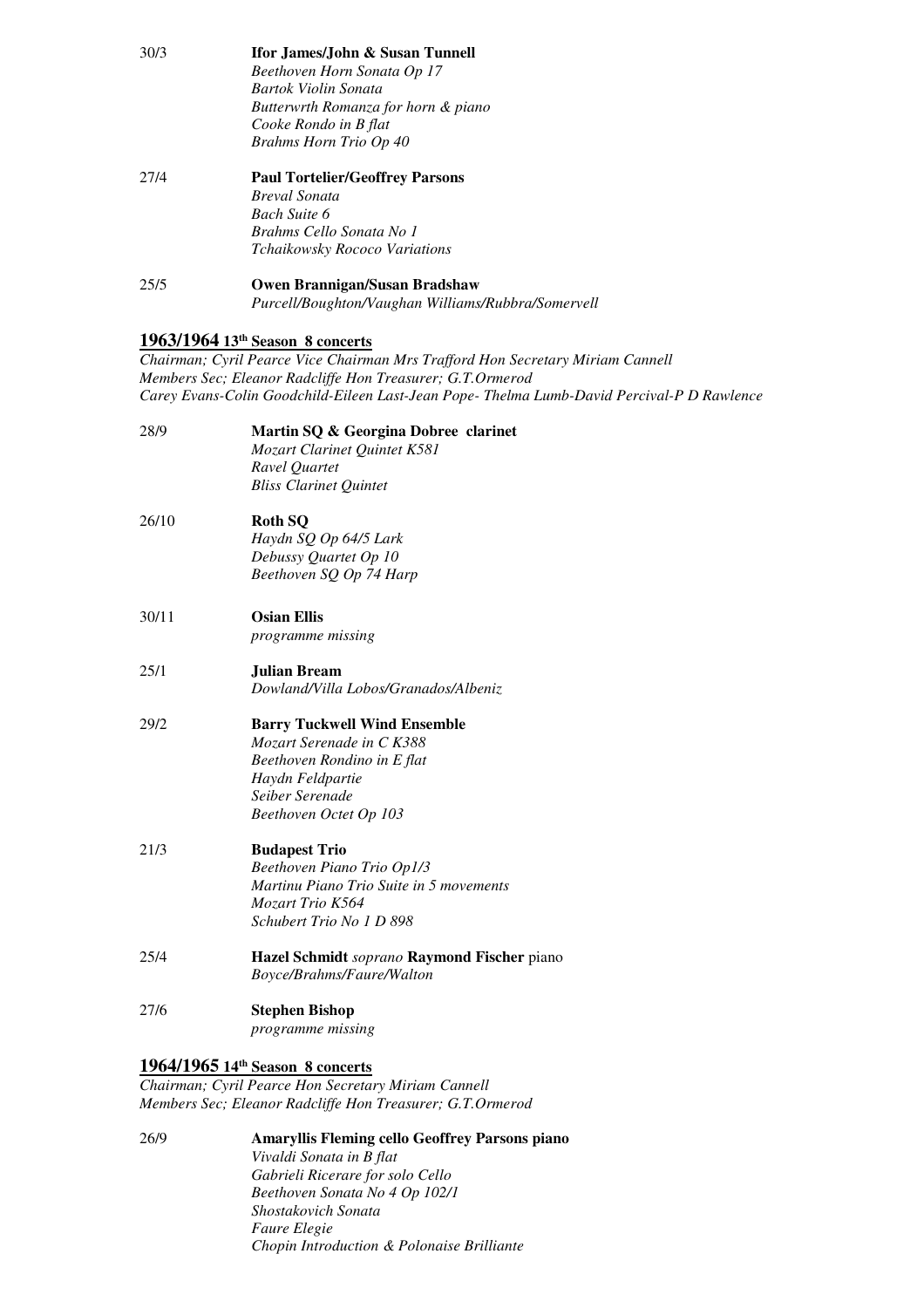| 31/10 | Tatrai SQ<br>Mozart SQ K387<br>Beethoven Op 135<br>Bartok SQ No 5                                                                                                                                                                                     |
|-------|-------------------------------------------------------------------------------------------------------------------------------------------------------------------------------------------------------------------------------------------------------|
| 28/11 | <b>Leonardo Wind Quintet</b><br>Mozart Fantasie & Andante<br>Desormiere French Dances<br>Arnold Trio for Flute, Oboe & Clarinet<br>Hindemith Kleine Kammermusik<br><b>Ibert Trois Pieces Breve</b><br>Nielsen Quintet                                 |
| 30/1  | <b>George Malcolm</b><br><i>programme missing</i>                                                                                                                                                                                                     |
| 27/2  | <b>John Shirley-Quirk/Tunnard</b><br>Haydn/Brahms 4 Serious Songs/Schubert lieder/Finzi/Ravel                                                                                                                                                         |
| 27/3  | <b>Janacek SQ</b><br>Haydn SQ Op 76/2<br>Prokoviev SQ No 2<br>Dvorak SQ Op 105                                                                                                                                                                        |
| 24/4  | <b>Colin Horsley</b><br>Haydn Sonata XVI;27<br>Schumann Papillons Op 2<br>Brahms 3 Intermezzi from Op 117/118/119<br>Paganini Variations Op 35<br>Chopin Fantasie Impromptu Op 66<br>Fantasie in F min<br>Ravel Jeux d'eau. Minuet de Haydn & Toccata |
| 29/5  | <b>Oromonte Trio/Nina Milkina</b><br>Mozart Piano Quartet K493<br>Beethoven String Trio Op 9/2<br>Brahms Piano Quartet in G min Op 25                                                                                                                 |

#### **1965/1966 15th season 8 concerts**

*Chairman; Mrs Langdale Pope Vice Chairman Colin Goodchild Hon Secretary Miriam Cannell Members Sec; Eleanor Radcliffe Hon Treasurer; G.T.Ormerod* 

| 25/9  | Alberni SQ<br>Haydn SQ Op 54/1<br>Rawsthorne SQ No 3<br>Schubert SQ A minor D804                                                                        |
|-------|---------------------------------------------------------------------------------------------------------------------------------------------------------|
| 30/10 | <b>Delphos Ensemble</b><br><b>Schubert</b> String Trio D471<br>Berkeley Sextet Op 47<br>Schubert Wind & String Octet D803                               |
| 27/11 | Jane Manning soprano Susan Bradshaw piano<br>Paisiello/Marcello/Pergolesi/Scarlatti/Handel/Berlioz/Duparc/Debussy & Poulenc                             |
| 29/1  | <b>Yonty Solomon</b><br>Mozart Rondo K511<br>Schubert A min Op posth<br><b>Rodney Bennett Five Studies</b><br>Janacek Sonata<br>Chopin Barcarolle Op 60 |
| 26/2  | <b>Vienna Trio</b><br>Mozart Piano Trio K564<br>Beethoven Trio Op 70/2                                                                                  |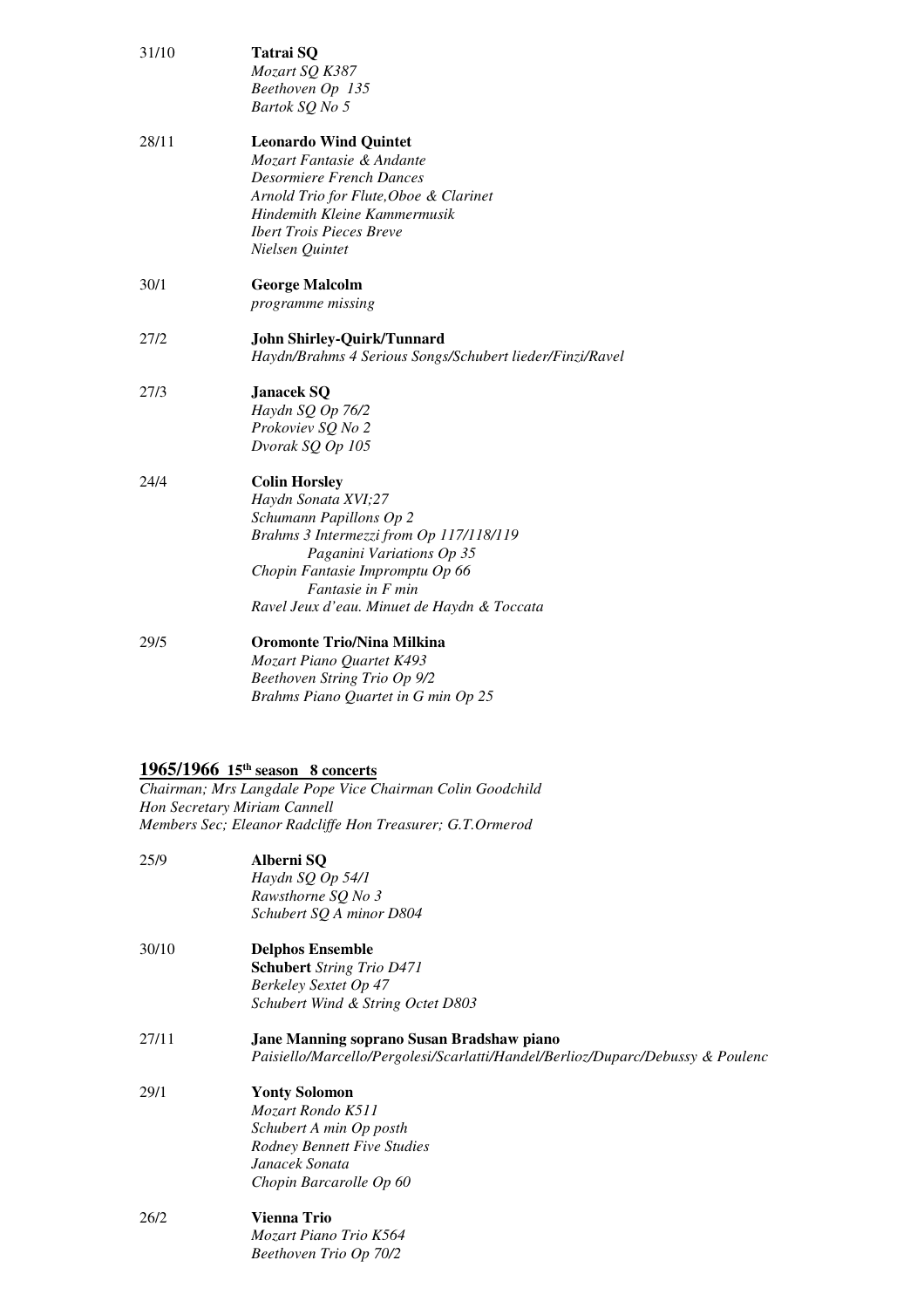*Brahms Trio Op 8* 

| 26/3                 | <b>Quadro Amsterdam</b>                                         |
|----------------------|-----------------------------------------------------------------|
|                      | Guillemain Quartet Sonata Op 12/1                               |
|                      | Couperin Two Sonatas                                            |
|                      | Telemann Quartet in E min                                       |
|                      | <b>Bach Trio Sonata</b>                                         |
| 30/4                 | Alan Loveday violin John Williams guitar                        |
|                      | Telemann Sonata in D                                            |
|                      | <b>Batcheler Mounsier's Almaine</b>                             |
|                      | Bach Lute Suite in E & Chaconne                                 |
|                      | Scheidler Duo in D                                              |
|                      | Villa-Lobos Two Preludes                                        |
|                      | Albeniz Sevilla                                                 |
|                      | Haydn Serenade<br>Sarasate Pleyera & Zapareado                  |
|                      |                                                                 |
| 21/5                 | Allegri SQ                                                      |
|                      | <i>programme missing</i>                                        |
| 1966/1967 9 concerts |                                                                 |
|                      | Chairman; Hon Secretary Miriam Cannell                          |
|                      | Members Sec; Eleanor Radcliffe Hon Treasurer; G.T.Ormerod       |
|                      |                                                                 |
| 24/9                 | <b>Gabrieli Ensemble</b>                                        |
|                      | Haydn Piano Trio in C<br>Beethoven Clarinet Trio Op11           |
|                      | Messaien Quatuor pour la fin du Temps                           |
|                      |                                                                 |
| 29/10                | <b>Netherlands SQ</b>                                           |
|                      | Beethoven SQ Op 18/3                                            |
|                      | Ravel Quartet                                                   |
|                      | Dvorak SQ Op 96                                                 |
| 26/11                | <b>Ryland Davies tenor John Steets piano</b>                    |
|                      | Giordani/Caccini/Gluck/Beethoven/Brahms/Lalo/Donizatti/Schubert |
|                      | Haydn/Mendelssohn/Hughes/Quilter                                |
| 28/1                 | Presti-Lagoya Guitar Duo                                        |
|                      | Marella/Bach/Beethoven/Sor/Presti/Duarte/Albeniz                |
| 25/2                 | <b>Rudolf Buchbinder</b>                                        |
|                      | Mozart Fantasie K397                                            |
|                      | Beethoven Sonata Op 31/3                                        |
|                      | Schubert Sonata in A D664                                       |
|                      | Chopin Etudes Op 10                                             |
|                      | Debussy Pour le Piano                                           |
| 1/4                  | Danish SQ                                                       |
|                      | Mozart SQ K458                                                  |
|                      | Nielsen SQ No 3                                                 |
|                      | Beethoven SQ Op59/3                                             |
| 29/4                 | <b>New London Wind</b>                                          |
|                      | Haydn Divertimento                                              |
|                      | Danzi Quintet                                                   |
|                      | Hurnik Suite from the Four Seasons                              |
|                      | Arnold Divertimento                                             |
|                      | Francaix Quartet                                                |
|                      | Milhaud The Chimney of King René                                |
|                      | <b>Byrd March</b>                                               |
| 20/5                 | <b>Pleeth Ensemble</b>                                          |
|                      | Beeethoven Cello Sonata No 5 Op 102/2                           |
|                      | Couperin Concerto in G                                          |
|                      | Mendelssohn Variations Concertante in D                         |

 *Debussy Sonata in D min*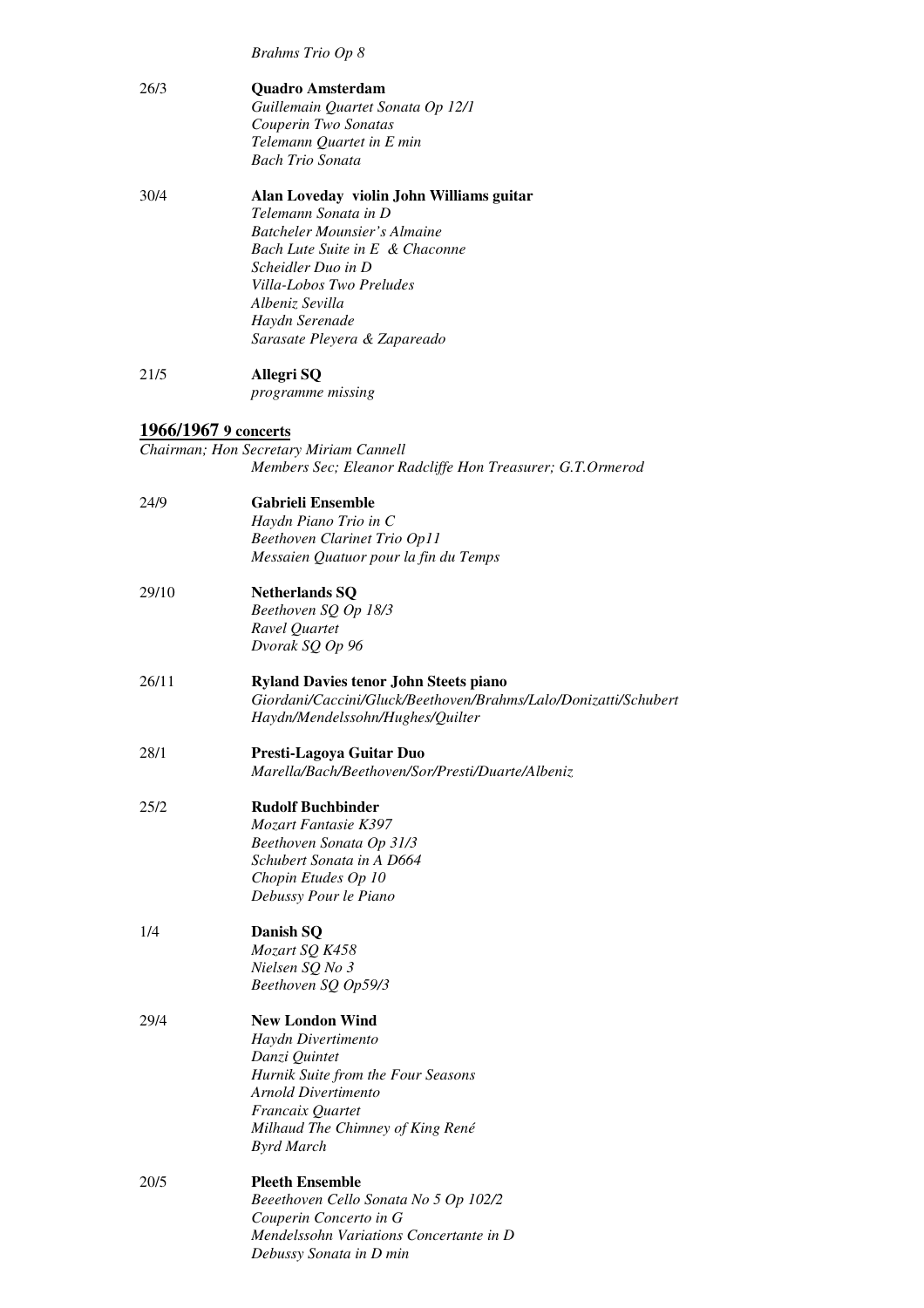*Wordsworth Conversations for two cellos*<br> *Handel Suite in g minor*<br>
24/6 **Gerald Moore – Lecture recital**  *Handel Suite in g minor* 

#### $24/6$ **Gerald Moore – Lecture recital**

# **1967/1968 8 concerts**

 *Chairman;Geoffrey Laycock Vice-Chairman;Richard Howard Hon Secretary Miriam Cannell Members Sec; Eleanor Radcliffe Hon Treasurer; G.T.Ormerod* 

| 30/9  | <b>Claremont SQ</b>                                                   |
|-------|-----------------------------------------------------------------------|
|       | Arriaga SQ No 1                                                       |
|       | Martinu SQ No 3                                                       |
|       | Beethoven SQ Op 59/1                                                  |
| 28/10 | Amsterdam Ensemble Syntagma Musicum                                   |
| 25/11 | David De Warrene & Anthony Green two pianos                           |
|       | Bartok, Mikrosmos                                                     |
|       | Schumann Andante & Variations Op 46                                   |
|       | Stravinsky Concerto for solo pianofortes                              |
|       | Lutoslawski Paganini Variations                                       |
| 27/1  | <b>Bartok SQ</b>                                                      |
|       | Beethoven SQ Op 18/6                                                  |
|       | Kodaly SQ No1 Op 2                                                    |
|       | Debussy SQ Op 10                                                      |
| 30/2  | <b>Leon Goosens lecture recital</b>                                   |
| 30/3  | <b>Alan Civil Horn Trio</b>                                           |
|       | <b>Banks</b> Trio                                                     |
|       | Franck Violin sonata                                                  |
|       | <b>Brahms Horn Trio Op 40</b>                                         |
| 27/4  | Eiko Nakamura mezzo Stephen Savage piano                              |
|       | haydn/Schubert/Wolf/Strauss/Faure/Chabrier/Duparc/Howells/Gibbs/Finzi |
| 25/5  | <b>Clifford Lee</b>                                                   |
|       | Chopin; B min sonata                                                  |
|       | Mozart Allegro in B flat                                              |
|       | Himdemith Sonata 2                                                    |
|       | Liszt Sonata                                                          |

#### **1968/1969 7 concerts**

 *Members Sec; Eleanor Radcliffe Hon Treasurer; G.T.Ormerod Chairman;Richard Howard Vice-Chairman C J Morgan Hon Secretary Miriam Cannell* 

| 28/9  | <b>Robles Harp Trio</b><br>Leclair Flute & Harp Trio<br>Mozart Variations & Rondo Pastorlae<br>Hasselmans La Souree<br>Debussy Sonata for Flute, Viola & Harp<br>Bax Elegiac Trio<br>Guridi Zortziko Zarra<br>Salzedo Song in the Night<br>Papastavrou-Spinks St Nicholas Suite |
|-------|---------------------------------------------------------------------------------------------------------------------------------------------------------------------------------------------------------------------------------------------------------------------------------|
| 26/10 | Janacek SO<br>Schubert SQ in A min D804<br>Ferenczy SQ No 1<br>Dvorak SOE flat Op 51                                                                                                                                                                                            |
| 23/11 | Julius Katchen.                                                                                                                                                                                                                                                                 |

 *programme missing*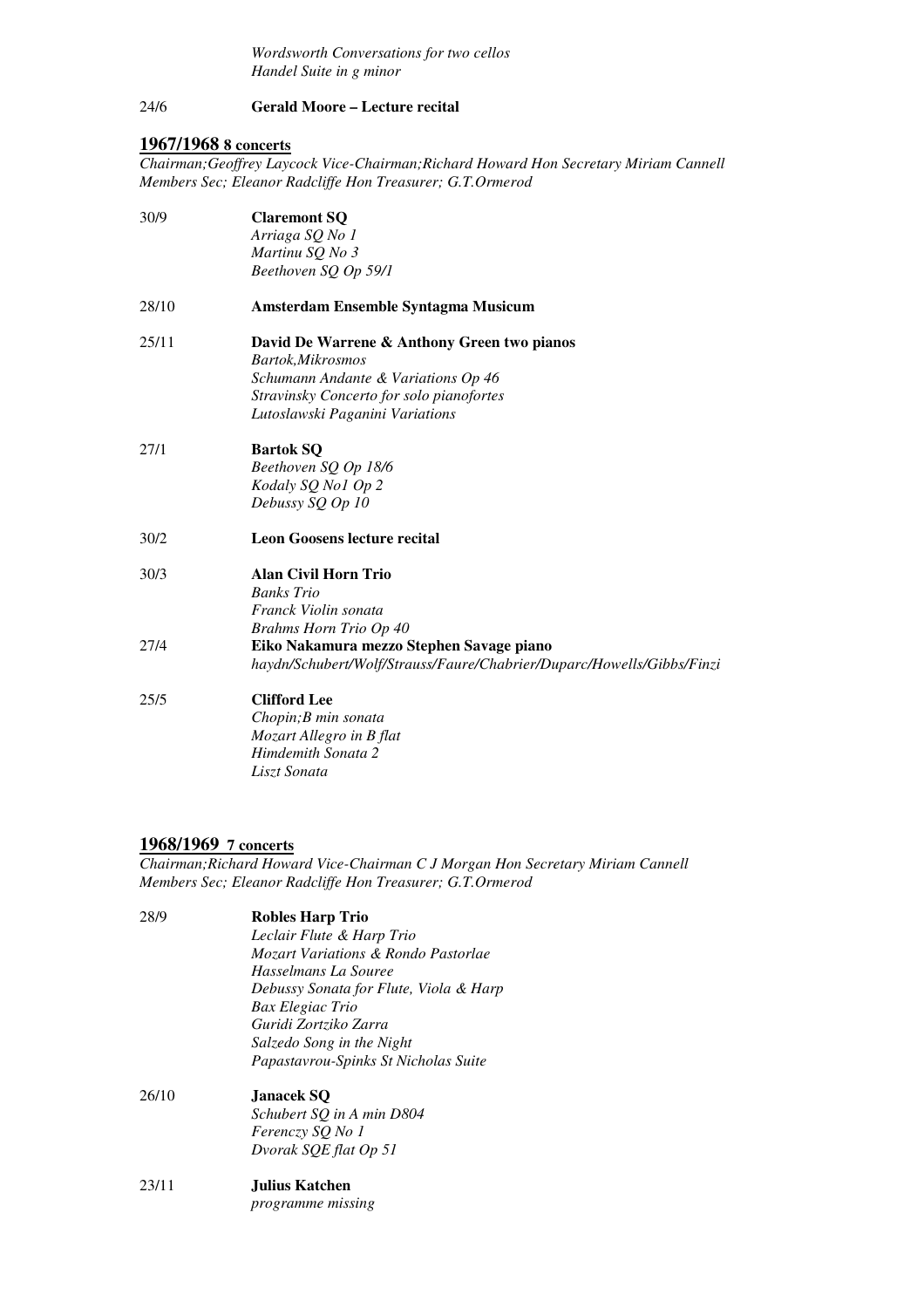| 25/1 | <b>Athenian Guitar Duo</b>                            |
|------|-------------------------------------------------------|
|      | Evangelos & Liza Zoe                                  |
|      | Sor/Bach/Handel Chaconne/Granados/Castelnuevo-Tedesco |
|      | Duarte/Rodrigo/de Falla                               |
| 22/2 | Thomas Igloi cello David Wilson piano                 |
|      | <b>Beethoven Magic Flute Variations</b>               |
|      | Brahms Sonata in E min                                |
|      | Kodaly Sonata Op 4                                    |
|      | Debussy Sonata                                        |
| 15/3 | Frans Bruggen recorder Walter Berghann harpsichord    |
|      | Dieuport/Telemann/Handel/v7an Eyck/Couperin/Corelli   |
| 3/5  | Peter Pears/Benjamin Britten                          |
|      | <i>Schubert</i> ; <i>Winterreise</i>                  |

# **1969/1970 19th season 7 concerts**

 *Chairman;Richard Howard Vice-Chairman C J Morgan Hon Secretary Miriam Cannell Members Sec; Eleanor Radcliffe Hon Treasurer; G.T.Ormerod Committee Dr Adams, Paul Andrews, Mrs Dye, G M Green, R G Howlings, G Laycock, C Pearce, K S Ryder, R R Willliamson, Miss R Young* 

| 27/9  | John Aldis Choir Octet                                     |
|-------|------------------------------------------------------------|
|       | Monteverdi/Wilbye/Ward/Schubert                            |
|       | Malcolm Williamson/Alexander Goehr/Purcell/Ravel/Jannequin |
| 25/10 | <b>Portia Wind Ensemble</b>                                |
|       | Reicha Quintet                                             |
|       | Milhaud Trio d'apres Corrotte                              |
|       | <b>Barber Summer Music</b>                                 |
|       | <b>Toris Corrotte</b>                                      |
|       | Haydn London Trio                                          |
|       | Hindemith Kleine Kammermusik Op 24/2                       |
|       | <b>Ibert 3 Pieces Breves</b>                               |
| 29/11 | <b>LaSalle SQ</b>                                          |
|       | Haydn SQ Quartet Op 9/4,                                   |
|       | Webern Quartet Op 28                                       |
|       | Beethoven SQ Op 130 & GF Op 133                            |
|       |                                                            |
| 31/1  | <b>Nash Ensemble</b>                                       |
|       | <b>Berkeley String Trio</b>                                |
|       | Beethoven Clarinet Trio Op 11                              |
|       | Williamson Serenade                                        |
|       | Mozart Flute Quartet K285                                  |
|       | <b>Bartok Contrasts</b>                                    |
| 29/11 | <b>Czech Philharmonic SQ</b>                               |
|       | Richter Quartet Op 5/1,                                    |
|       | Janacek Quartet No 2 Intimate letters                      |
|       | Dvorak in A flat Op 105                                    |
|       |                                                            |
| 25/4  | Yalta Menuhin/Joel Ryce piano duet                         |
|       | Mendelssohn Andante & Variations Op 83                     |
|       | Mozart Fantasy 2 K594                                      |
|       | Beethoven 32 Variations Op 31                              |
|       | Chopin Scherzo Op 31                                       |
|       | Schubert F min Fantasy                                     |
|       | Ravel Ma Mere L'Oye                                        |
|       | Dvorak Slavonic Dances Op 72/1 & 12                        |
| 30/5  | Iona & Ian Brown                                           |
|       | Beethoven Violin Sonata Op 30/1                            |
|       | Britten Suite Op 6                                         |
|       | Janacek Violin Sonata                                      |

 *Franck Violin Sonata*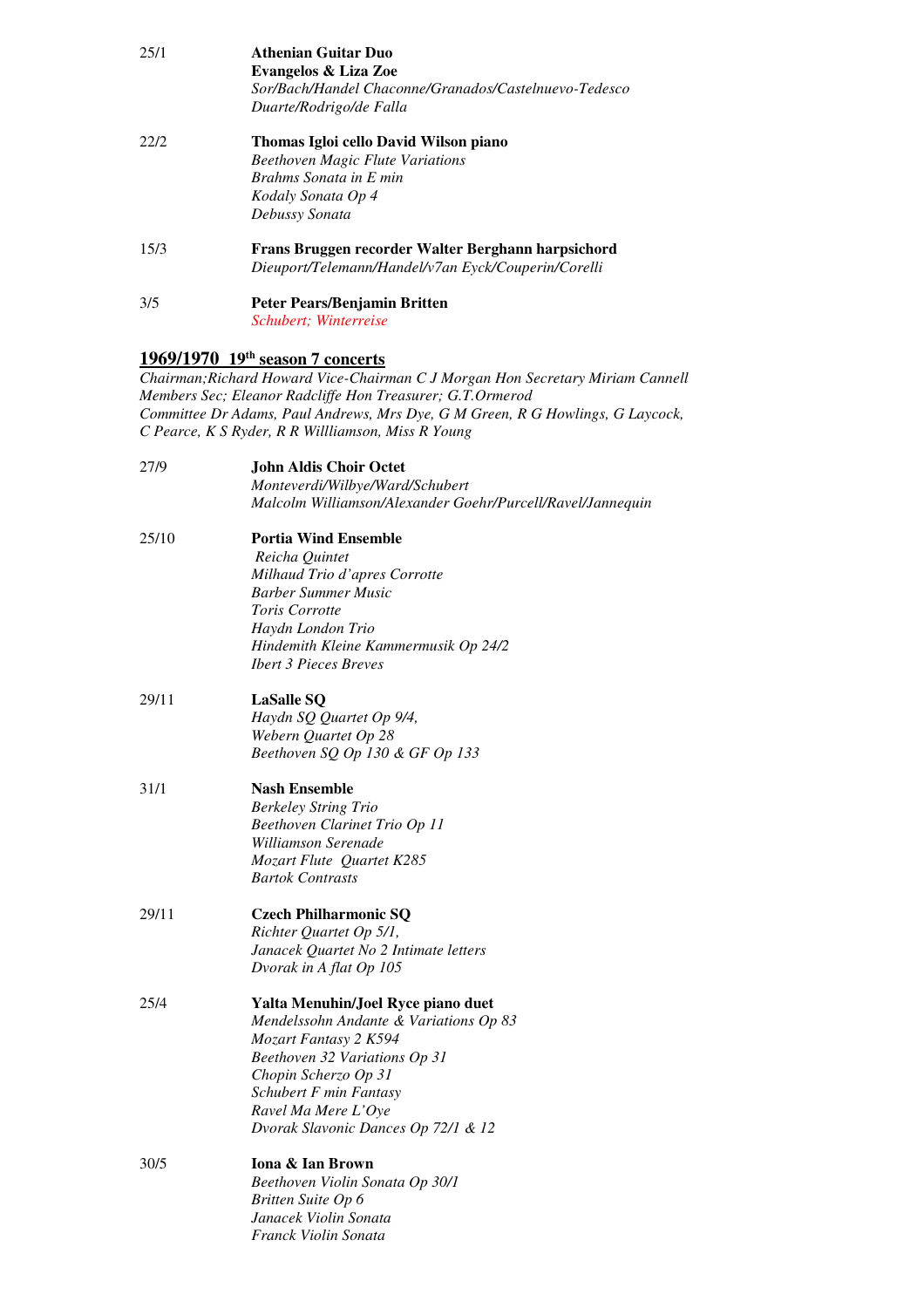# **1970/1971 20th season 7 concerts**

 *Chairman;Geoffrey laycock Hon Secretary Miriam Cannell Members Sec C J Morgan Hon Treasurer; G.T.Ormerod J C S Adams/Paul Andrews/GM Green/Michael Badminton/R G Howlings Mary Pullin/June Tillett/R R Williamson* 

- 31/10  **Joseph & Jean Cooper Lecture Recital**
- 28/1 **Denis Matthews**
- 30/1 **Paco Pena flamenco guitar**  *Guitar music from Andalucia*
- $27/2$  *Bartok SQ No 6, Brahms SQ No 1 Op 51/1*  **Bartok SQ** *Mozart sq K 387,*
- $27/3$ **Tilford Festival Ensemble** *Fasch/Handel/CPE Bach/Berkeley J S Bach /vivialdi/J C Bach*

 $24/4$  *Brahms Six lieder Strauss 5 Songs Ravel 3 Hebrew Songs JoaquinNin 3 Spanish Songs*  24/4 **Oriel Sutherland contralto Roger Vignoles piano**  *Haydn Ariana a Naxos* 

 $22/5$  *Brahms Clarinet Quintet Ravel SQ*  22/5 **Gabrieli SQ/Keith Puddy**  *Mozart SQ K575* 

# **1971/1972 21st season 7 concerts**

 *Chairman;Eric Williams Hon Secretary Miriam Cannell asst Sec Eleanor Ratcliffe Members Sec C J Morgan Hon Treasurer; G.T.Ormerod Sylvia Ord/ June Tillett/ J C S Adams/ /Michael Badminton/S H Edgar/Cyril Pearce/R R Williamson W G Wenley* 

| 30/10 | <b>Valery Tryon</b>                                                     |
|-------|-------------------------------------------------------------------------|
|       | Bach: Fantasy & Fugue.                                                  |
|       | Ravel: Sonatine.                                                        |
|       | Scriabin: Sonata No 4                                                   |
|       | Rachmaninov: Etudes 2/3/5 Op 39                                         |
|       | Brahms Intermezzi B flat Op117 & E flat118                              |
|       | Capriccios Op119 & Op 76                                                |
|       | Rhapsody Op119                                                          |
| 20/11 | <b>Tallich SQ</b>                                                       |
|       | Haydn: SQ Op 76/5.                                                      |
|       | Janacek: SQ No 1 Kreutzer                                               |
|       | Smetena No 1 From my Life                                               |
| 29/1` | Aronowitz/Gruenberg/Michelow                                            |
| 26/2  | <b>Turibo Santos</b> guitar                                             |
|       | Narvaez, Mudarra, Sanz, Bach, Falla, Sor, Jolivet, Brouwer, Villa-lobos |
| 25/3  | <b>Richard Piano Quartet</b>                                            |
|       | Mozart: Piano Quartet K493.                                             |
|       | Martinu Piano Quartet No 1                                              |
|       | Faure Piano Quartet G minor Op 45                                       |
|       |                                                                         |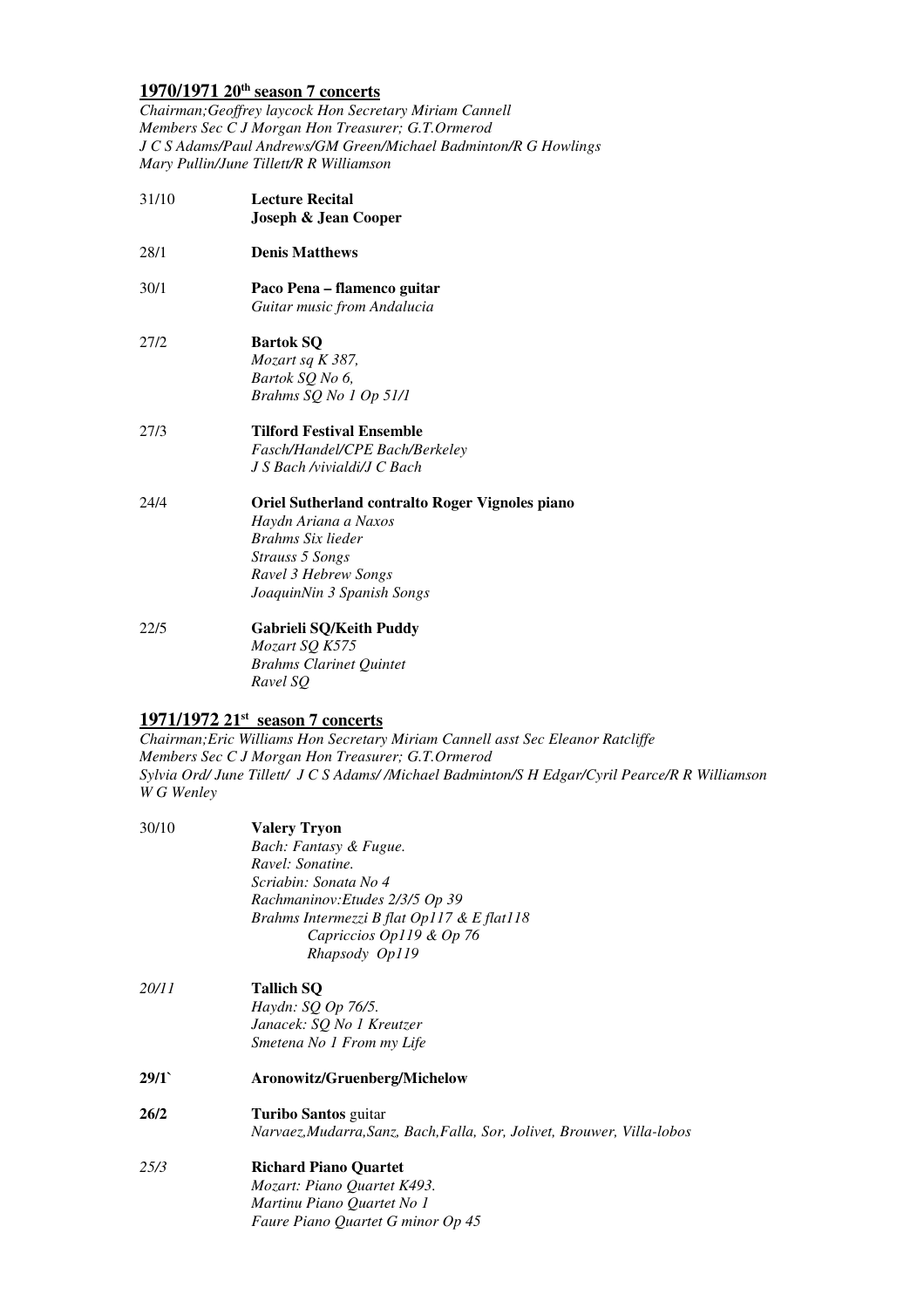- *Bach Suite in G. Debussy: Sonata. Brahms Cello Sonata Op 99 29/4* **Haflidi Hallgrimsson** cello/**Geoffrey Parsons**  *Beethoven:Sonata Op5/2.*
- *27/5* **Early Music Consort of London**  (David Munrow/James Bowman/Hogwood)

# **1972/1973 22nd season 7 concerts**

 *Chairman;Eric Williams Hon Secretary Miriam Cannell Members Sec C J Morgan Hon Treasurer; G.T.Ormerod Audrey Laycock/ Ruth Ling/Sylvia Ord/ June Tillett /Michael Badminton/S H Edgar/Cyril Pearce/A R Williamson W G Wenley* 

- 28/10  *Shostakovich: No6 Op 101 Beethoven: Op 132*  **Lindsay SQ** *Haydn: SQ D min Op 42.*
- $9/12$  *Prokoviev; Visions Fugitives. Chopin Impromptus 1 & 4. Debussy; Three Preludes. Albeniz: Granada Astursias. Aragan*  9/12 **Alan Schiller**  *Mozart:Sonata K333.*
- Mussorgsky:7songs  *Mussorgsky:7songs Wolfe: Moricke Lieder*  27/1 **Benjamin Luxon/David Willson**  *Butterworth; Shropshire Lad.*
- $24/2$  *Debussy;Danse Sacree. Roussel;Serenade. Mozart Clarinet Quintet K581 Ravel; Introduction & Allegro*  24/2 **Delme/Robles Ensemble**  *Mozart;Flute Quartet K285.*

#### $31/3$ 31/3 **Gabrieli SQ**  *Haydn: SQ G maj Op 17/5.*

 *Verdi: Quartet. Ravel; Quartet* 

- 28/4 **The Scholars** *Madrigals folksongs etc*
- $26/5$  *Brahms Trio in C maj Op 87. Schubert;Trio in E flat Op 100*  26/5 **Martin Piano Trio**  *Beethoven: Trio Op 1/3.*

# **1973/1974 23rd season 7 concerts**

 *Chairman; Audrey Laycock Hon Secretary Miriam Cannell Members Sec C J Morgan Hon Treasurer; G.T.Ormerod Audrey Bond/ Sylvia Ord / Nora Pearson / R A Crook / June Tillett / S H Edgar/Cyril Pearce/A R Williamson W G Wenley/ Eric Williams* 

 *Telemann Two Fantasias, Fantasie & Partita Handel Sonata in C*  29/9 **Frans Bruggen/Walter Bergman**  *Corelli Sonata in F* 

### *Hindemith; SQ No 2 Op 16 Brahms;SQ No2 Op51/2* 24/1 **Benthien SQ**  *Haydn SQ Op 33/3.Bird*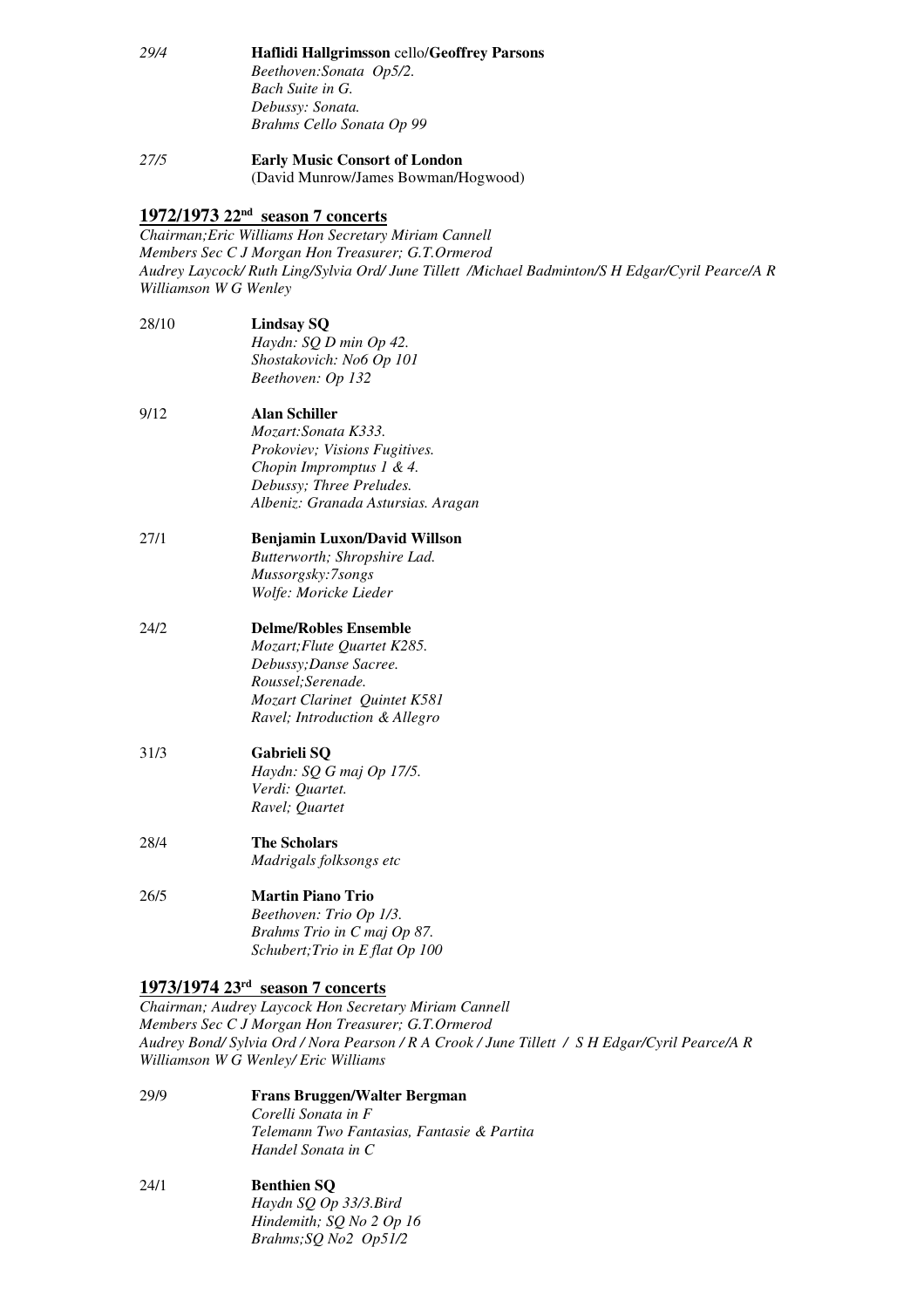|      | <b>Bartok SQ</b>                                                   |
|------|--------------------------------------------------------------------|
|      | Mozart; SQ K575.                                                   |
|      | Bartok SQ No 2.                                                    |
|      | Schubert; SQ Death & Maiden                                        |
| 23/2 | Marius May cello Benjamin Kaplan piano                             |
|      | Bach, Suite No 6.                                                  |
|      | Beethoven; Sonata No 2 Op 5/2.                                     |
|      | Schumann; Fantasiestucke. Op 73                                    |
|      | Dvorak Rondo.Op 94                                                 |
|      | <i>Faure Elegie</i>                                                |
|      | Chopion Polonaiase Brilliante Op 3                                 |
| 30/3 | <b>Philip Jones Brass</b>                                          |
|      | Farnaby/Koetsier/Ewald/R R Bennett                                 |
|      |                                                                    |
| 27/4 |                                                                    |
|      | Martyn Hill tenor Julian Byzantine guitar<br>Haydn/SorIbert/Turina |
|      | <b>Britten Songs from the Chinese</b>                              |
| 25/5 |                                                                    |
|      | <b>Music Group of London</b><br>Mozart; Piano Quartet K478.        |
|      | Dohnanyi; String Trio.                                             |

#### **1974/1975 24th season 7 concerts**

 *Members Sec; C J Morgan Hon Treasurer; G T Ormerod Asst Sec Audrey Bond Committee Audrey Bond, Nora Pearson, Kay Trafford, R A Crook, L C Hallett,Cyril Pearce, Eric Williams, A R Williamson R R Williamson Chairman; Audrey Laycock Hon Secretary Miriam Cannell* 

| 26/10 | <b>Gabrieli Ensemble</b>                      |
|-------|-----------------------------------------------|
|       | Haydn; Trio XV9.                              |
|       | Brahms Clarinet Trio Op 114.                  |
|       | Messaien; Quatuor                             |
| 4/1   | <b>Paco Pena</b> (Blackfriars Hall)           |
|       | <b>Flemnco Guitar</b>                         |
| 25/1  | <b>Jaye Consort of Viols with Emma Kirkby</b> |
|       | Byrd, Weelkes, Dowland, Byrd, Purcell         |
| 22/2  | <b>William Waterhouse</b>                     |
|       | Bassoon Lecture recital                       |
| 29/3  | <b>Fitzwilliam SQ</b>                         |
|       | Schubert; Quartettsatz.                       |
|       | Shostakovich; SQ No 15.                       |
|       | Delius; Quartet Swallows.                     |
|       | Beethoven; SQ Op 18/4                         |
| 26/4  | <b>Jane Manning/Howard Shelley</b>            |
|       | Mozart Cantata K619                           |
|       | Webern Song Cycle Op 25                       |
|       | Schreker; Funf Lieder Op 4                    |
|       | Debussy: Ariettes oubliees                    |
|       | Aston: Five Songs of Crazy Jane               |
|       | Smetena: Four Polkas                          |
|       | Rachmaninov: Seven Songs                      |
| 31/5  | <b>English Consort</b>                        |
|       | Purcell: Chaconne in G minor                  |
|       |                                               |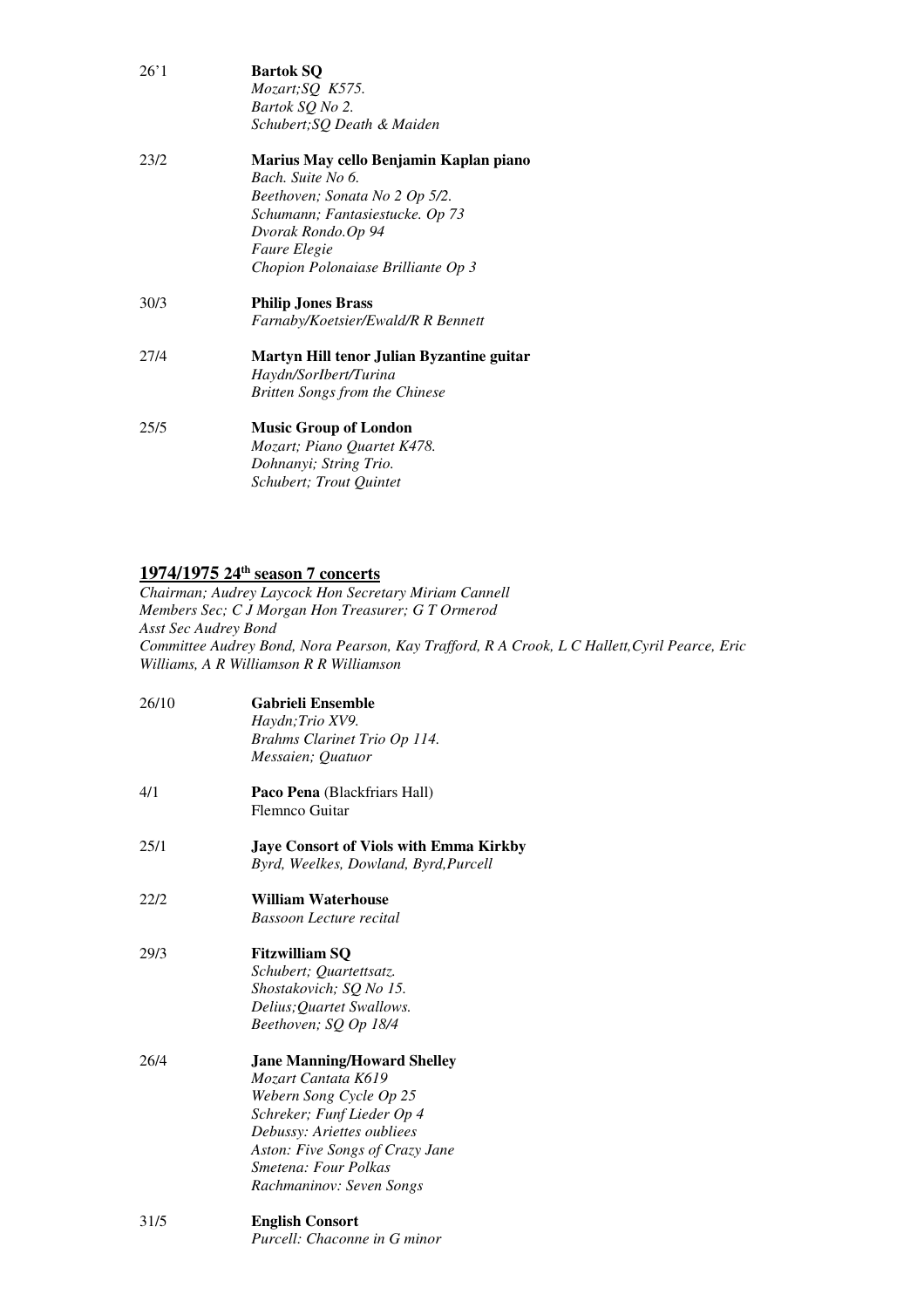*Legrenzi: Sonata for strings Op 10/6 Bach: Brandenburg No 5 Leclair: Flute Concerto Op 7/3 Haydn: Divertimento in F Op 3/5* 

# **1975/1976 25th season 7 concerts**

 *Chairman; Reg Williamson Hon Secretary Miriam Cannell Members Sec; C J Morgan Hon Treasurer; G T Ormerod Committee Audrey Bond, R A Crook, L C Hallett, C Hill, Audrey Laycock, Nora Pearson, Kay Trafford, Dr Wenley* 

- $25/10$  *Beethoven SQ Op 74. Brahms: SQ No 2 A min Op 51/2*  **Benthien SQ** *Fasch; SQ D min.*
- 29/11 **London Saxophone Quartet**
- *Messaien VingtRegardsNo 5 & 10*  31/1 **Jean-Rodolphe Kars**  *Faure;Theme & Variations. Liszt;Valle d'Obermann/Funerailles Debussy;Preludes.*
- 28/2  *Hindemith: Duo Bach/Kodaly: Chromatic fantasia for viola solo Haydn: Trio No 48*  **Esterhazy Baryton Trio** *Haydn:Trios No 117 in F & No 71 in A Dodgson: Baryton Trio Dakin: Baryton Solo*
- $27/3$  *Copland: Violin Sonata HutchesonRondo Brilliante D G Mason: Clarinet Sonata Bartok: Contrasts*  27/3 **Verdehr ClarinetTrio**  *C P E Bach: Trio No 3*
- *Antony Miall piano*  24/4 **Victorian Evening**  *Sheila Molyneux mezzo David van Asch baritone*
- *Alwyn SQ No 2 Spring Waters. premiere Beethoven SQ Op 59/2*  29/5 **Gabrieli SQ Silver Jubilee Concert**  *Haydn; SQ Op 54/2.*

# **1976/1977 26th season 7 concerts**

 *Chairman; Reg Williamson Hon Secretary Miriam Cannell Members Sec; C J Morgan Hon Treasurer; G T Ormerod Committee Audrey Bond, L C Hallett, C Hill, Mrs Tillett, Dr Wenley, E Williams, A R Williamson, Mrs R Yelin* 

- 30/10  *Poilenc: Clarinet Sonata Mendelssohn: Clarinet Sonata Wellesz: Two Pieces for clarinet Debussy: Premiere Rhapsody Alwyn: Clarinet Sonata*  30/10 **Anton Weinberg/Wendy Nightingale**  *Lutoslawski:Dance Preludes*
- 11/12  *Berkeley: String Trio Bridge: Piano Quartet Brahms: Piano Quartet in C min Op 60* **Tunnell Piano Quartet** *Mozart:Piano Quartet in G min K478*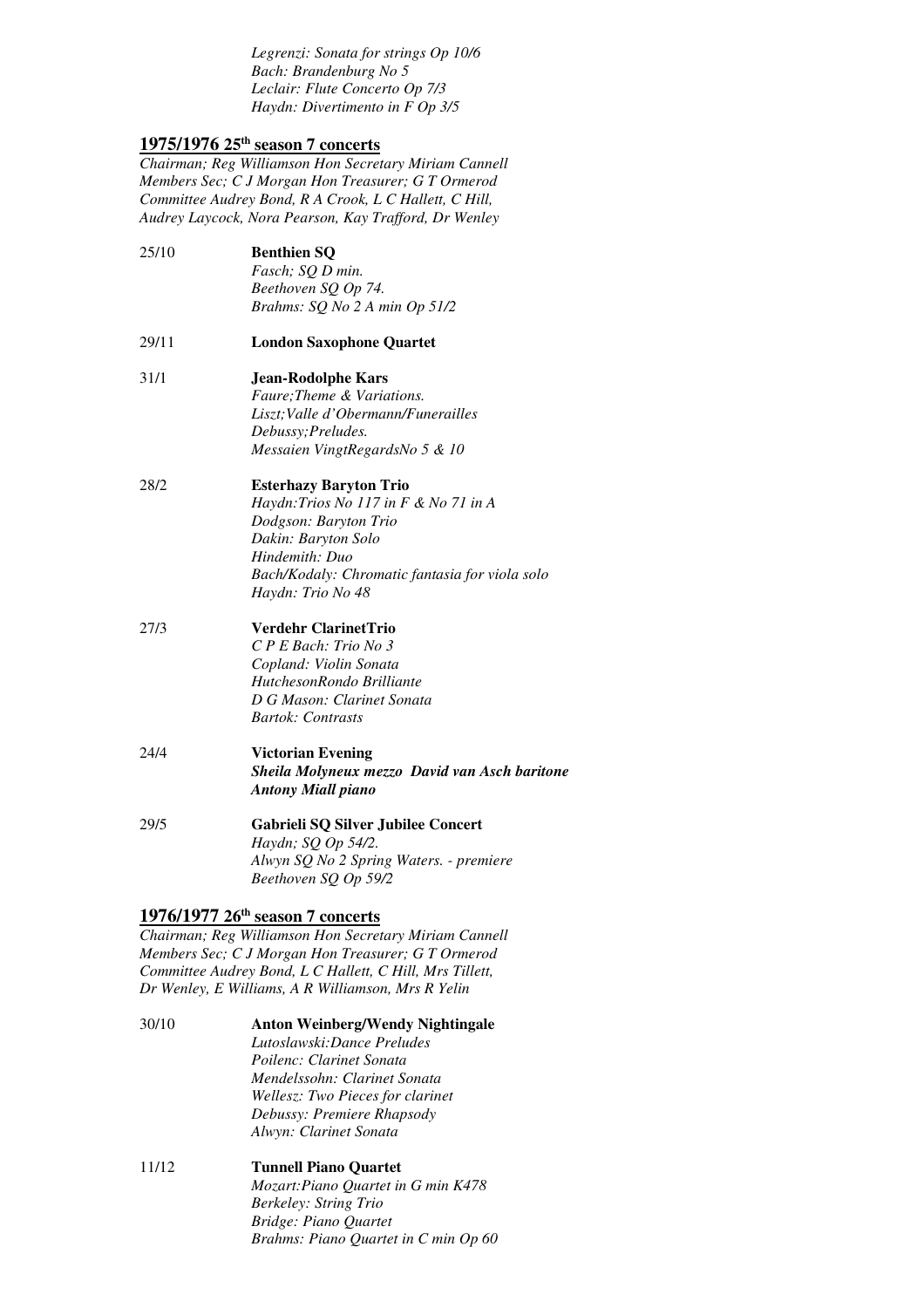| 29/1 | <b>La Corte Musicale</b><br><b>Spanish Court Music</b> |
|------|--------------------------------------------------------|
| 26/2 | <b>Alirio Diaz</b>                                     |
|      | Tedesco, Albeniz, Frescobaldi etc                      |
| 26/3 | <b>Amaryllis Flemming/Gough Williams</b>               |
|      | Vivaldi: Cello Sonata in B flat                        |
|      | Bach: Suite No 3 & No 5                                |
|      | <i>Schubert: Arpeggione Sonata</i>                     |
|      | Faure: Elegie                                          |
|      | Schumann: Adagio & Allegro                             |
| 30/4 | <b>Chilingirian Quartet</b>                            |
|      | Mozart: F major K590                                   |
|      | Shostakovich: F sharp No 7                             |
|      | Beethoven: F mj Op 59/1                                |
| 28/5 | Cellini Ensemble                                       |
|      | Berlioz: Le Jeune Patre                                |
|      | Danzi: Horn Sonata                                     |
|      | Haydn: Canzonettas for tenor                           |
|      | Brahms: Piano Pieces Op 118                            |
|      | Britten: Still falls the rain                          |
|      | Bozza: En Foret                                        |
|      | <b>Saint-Saens: Horn Romance</b>                       |
|      | Alwyn: Preludes, 1,5 & 2                               |
|      | Vaughan Williams: Songs of Travel                      |
|      |                                                        |

#### **1977/1978 27th season 6 concerts**

 *Members Sec; C J Morgan Hon Treasurer; G T Ormerod Asst Sec Audrey Bond Committee C F Hill, Audrey Laycock, K K Schwarz, Mrs J Tillett, Dr Wenley, E Williams, A R Williamson, Rosalind Yelin Chairman; Leslie Hallett Hon Secretary Miriam Cannell* 

| 29/10 | <b>Anne Quelffelec</b>                                              |
|-------|---------------------------------------------------------------------|
|       | Haydn; Sonata in D maj                                              |
|       | <b>Brahms: Variations &amp; Fugue</b>                               |
|       | Debussy: Preludes Book 2                                            |
|       | Messiaen: Deux Regards                                              |
| 26/11 | <b>Medici SQ</b>                                                    |
|       | Haydn SQ Op 64/6.                                                   |
|       | Mozart SQ K387                                                      |
|       | Smetena: SQ No1 From my Life                                        |
| 28/1  | Sheba Sound                                                         |
|       | Handel, Purcell, Chagrin, Ozi, Bach, David Mattews, Kelly           |
| 25/2  | <b>Benjamin Luxon/David Willson</b>                                 |
|       | Lieder Beethoven, Schubert, Schumann, Brahms, Wolf, Mahler, Strauss |
|       | Victorian & Edwardian parlour songs                                 |
| 29/4  | <b>Philip Jones Brass</b>                                           |
|       | Arnold: Ouintet                                                     |
| 3/6   | <b>Paul Coker</b>                                                   |
|       | Beethoven: 32 Variations in C min                                   |
|       | Schubert: Impromptu in G flat Op 90/3                               |
|       | Beethoven: Sonata in F min Op 57                                    |
|       | Chopin: Nocturne in D flat Op 27/2                                  |
|       | Chopin: Etudes Op 25/1, Op 25/5, Op 10/8                            |

*Chopin; Scherzo No 2 Op 31*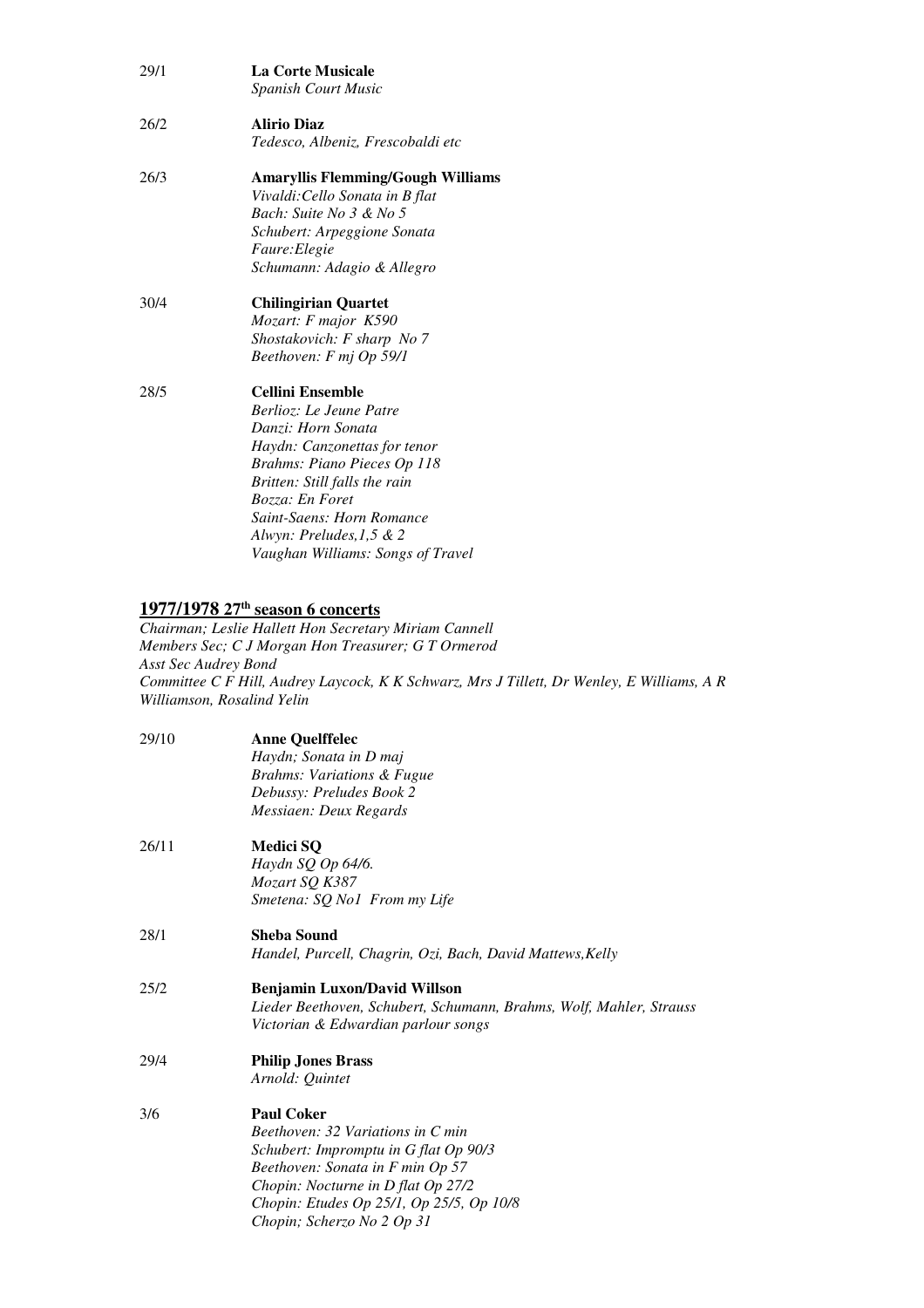# **1978/1979 28th season 6 concerts**

 *Chairman; K K Schwarz Hon Secretary Miriam Cannell Members Sec; C J Morgan Hon Treasurer; G T Ormerod Asst Sec Audrey Bond Committee N Bumphrey, L C Hallett, Dr Pratt, E Williams, A R Williamson, Maureen Wortley, Mrs R Yelin* 

| 28/10 | <b>Fleming/Gough-Williams</b>              |
|-------|--------------------------------------------|
|       | Beethoven: Variations on Magic Flute Op 66 |
|       | Brahms: Sonata Op 38                       |
|       | BacSuite No 6                              |
|       | Schumann: Fantasiestucke Op 73             |
|       | Debussy: D min Sonata                      |
| 25/11 | <b>Osian Ellis</b>                         |
|       | Britten: Harp Suite                        |
| 27/1  | <b>Nash Ensemble</b>                       |
|       | Devienne: Bassoon Quartet Op 73/1          |
|       | Berwald: Septet                            |
|       | Beethoven: Septet Op 20                    |
| 24/2  | Chilingirian SQ/Roger Best                 |
|       | Beethoven SQ Op 18/5                       |
|       | Prokoviev SQ No2.                          |
|       | Mozart Quintet K515                        |
| 28/3  | <b>Quadro Hotterre</b>                     |
|       | Dutch Early Music Group                    |

28/4 **Carlos Bonell** *Bach/Albeniz/Martin/Villa-Lobos* 

# **1979/1980 29th season 6 concerts**

 *Chairman; K K Schwarz Hon Secretary Miriam Cannell Members Sec; C J Morgan Hon Treasurer; G T Ormerod Asst Sec Audrey Bond Committee N Bumphrey, R Cadywould, Mrs Hallett, L C Hallett, Dr Pratt, Mrs S Shepherd, Maureen Wortley* 

*Hotteterre/Boismortier/Forqueray/Marseilles* 

- 29/9 17/11  *Martinu: 3 Madrigals for viola & violin Francai; Cor Anglais Quartet McCabe; Oboe Quartet Mozart: Oboe Quartet K 370 Stravinsky: 3 Songs from Shakespeare Brahms: 2 songs for voice, viola & piano Op91 Schumann: Quartet Op 47*   $23/2$  $29/3$  *Beethoven: Op 18/1 Schubert: Quintet*  **Trevor Pinnock at Maddermarket** *Bach, Goldberg Variations*  **London Oboe Quartet** *J C Bach:Quartet in E flat Op 8/3*  26/1 **Capricorn**  *Brahms: Clarinet Trio Op 114*  23/2 **Rodney Slatford/Clifford Lee**  *Lecture Recital*  29/3 **Alberni SQ**  *Mozart: K387*
- 26/4 **Robles Harp Trio Maddermarket**  *Leclair Trio for flute, viola & harp*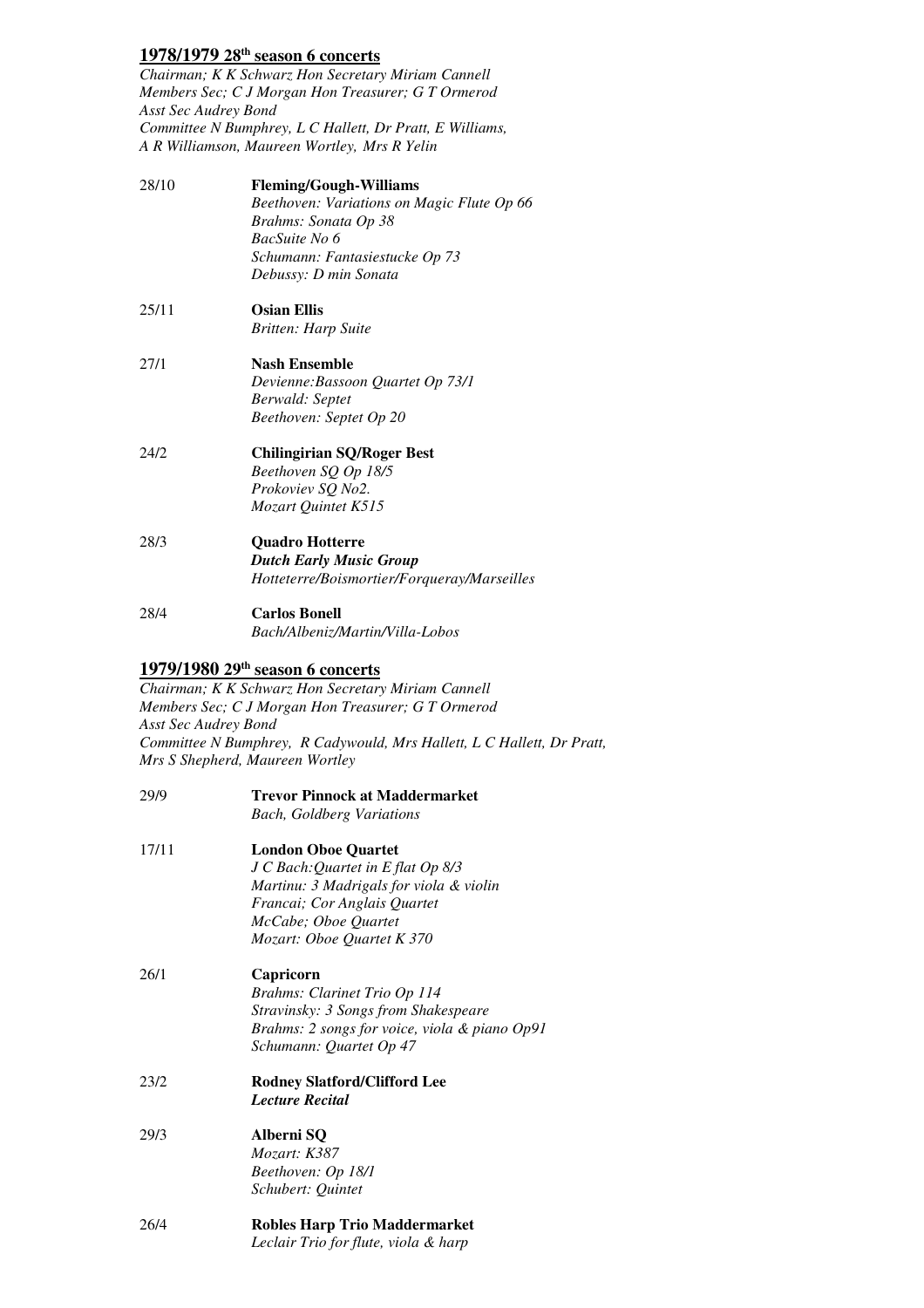*Dussek Harp Sonata Debussy. Sonata for flute, harp & viola Bax Elegiac Trio Papastavrou-Spinks St Nicholas Suite* 

# **1980/1981 30th season 6 concerts**

 *Chairman; K K Schwarz Hon Secretary Miriam Cannell Members Sec; Ida Hadlett Hon Treasurer; G T Ormerod Asst Sec Maureen Wortley Committee N Bumphrey, R Cadywould, A M Cooper, L C Hallett, Dr Pratt, Mrs S Shepherd, P Lawrence, Rosalind Yelin* 

- *Sor Intro & Variations Op 28, Andante Op 5/3, Magic Flute Variations Albeniz Castelnuovo Tedesco Sonata Homage to Boccherini Smith Brindle El Polifeso Albeniz Granada Granados La Maja de Goya*  1/11 **Carlos Brunell guitar**  *Villa-Lobos Studies Nos 11, 8 & 7, Preludes 5,1 & 2*
- 29/11 **Scholars**  *English & Italian Madrigals Glees, Folk songs and Negro Spirituals*
- Debussy: Quartet in G min Op 10 Brahms: Clarinet Quintet in B min Op 115 31/1 **Endellion SQ/Andrew Marriner**  Wolf: Italian Serenade.
- 28/2 **Parley of Instruments** *Gabrieli to Vivaldi*
- $4/4$  *Anthony Payne: Evening Land Delius: Songs from Jacobsen Rachmaninov: 6 Russian Songs*  4/4 *30th Anniversary concert*  **Manning/McCabe**  *McCabe; Requiem Sequence*
- $25/4$ **Tessa Uys** *Chopin 24 Preludes, Fantasie op 49, Berceuse Op 57 Four Mazurkas, Barcarolle Op 60*

# **1981/1982 31st season 8 concerts**

 *Chairman; Rosalind Yelin Hon Secretary Miriam Cannell Members Sec; Ida Hadlett Hon Treasurer; K K Schwarz Asst Sec Maureen Wortley Committee R Cadywould, A M Cooper, L C Hallett, John Lobel, Sylvia Ord, Mrs S Shepherd, P Lawrence* 

- $26/9$ 26/9 **James Blades lecture recital**
- $24/10$  *Britten SQ No 1. Verdi Quartet*  24/10 **Alberni SQ**  *Mozart, SQ K458. Hunt*
- 28/11  *Bridge: Phantasy Quartet Schubert: Piano Quintet D667 ' Trout'*  **Nash Ensemble** *Beethoven;Piano Trio Op1/3*
- *Dukas: Vilanelle* 30/1 **Koenig Ensemble**  *Michael Berkeley: Piano Trio Franck: Cello Sonata.*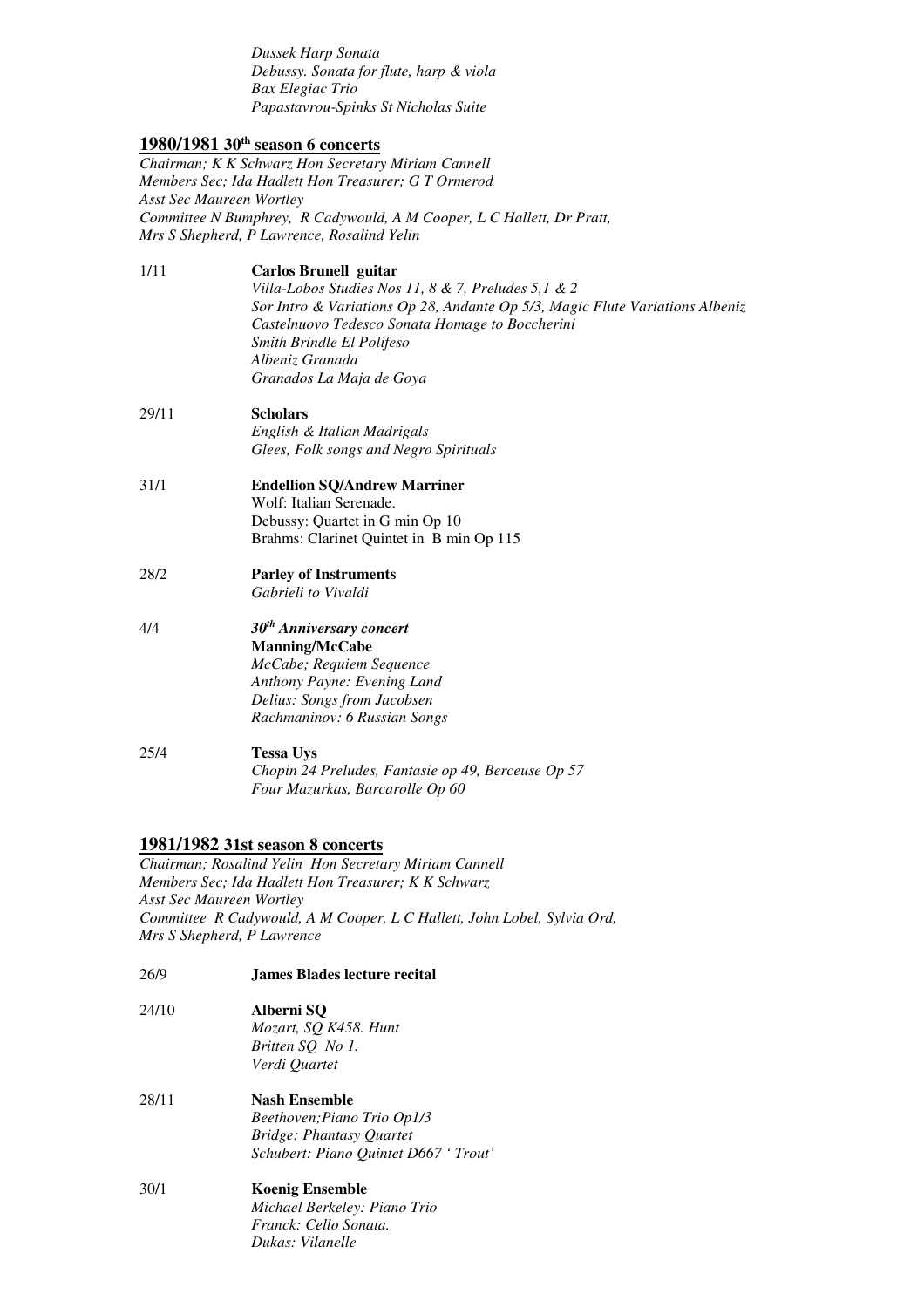*Berkeley: Horn Trio* 

| 2.712 | Krosta Trio<br><i><b>Ouantz: Trio Sonata</b></i><br>Parkinson: Transit I<br>Gordon Jacob: Introduction & Allegro tarantella<br>Mozart: Adagio & Allegro<br>Reizenstein: Trio in A major |
|-------|-----------------------------------------------------------------------------------------------------------------------------------------------------------------------------------------|
| 15/3  | Locrian Ensemble<br>Mozart, G min K516<br>Tippett, No2<br>Dvorak: QuintetNo $3$ in E flat Op 97                                                                                         |
| 1/5   | <b>Galina Brass</b>                                                                                                                                                                     |

10/7 **Francis Dorling** 

#### **1982/1983 32nd season 7 concerts**

 *Members Sec; Ida Hadlett Hon Treasurer; K K Schwarz Asst Sec Maureen Wortley Committee A M Cooper, Dr A Couch, L C Hallett, John Lobel, Sylvia Ord, Chairman; Rosalind Yelin Hon Secretary Miriam Cannell P Lawrence* 

| 25/9  | <b>Trio Cannello</b>                            |
|-------|-------------------------------------------------|
|       | Boismortier Sonata for 3 oboes Op 7/2           |
|       | Beethoven.Trio Op 87                            |
|       | Blake.Trio 2 oboes & Cor anglais                |
|       | <b>Dubois. Dances Provencales</b>               |
|       | Richardson Suite                                |
|       | Jacob Trio                                      |
| 30/10 | <b>Ralph Holmes/Geoffrey Parker</b>             |
|       | Beethoven Violin sonata Op 30/3,                |
|       | Walton. Violin Sonata                           |
|       | Prokoviev Sonata Op 115.                        |
|       | Brahms Sonata No 2 Op 100                       |
| 27/11 | De Saram Clarinet trio                          |
|       | Beethoven Clarinet Trio Op 11.                  |
|       | Crosse. Trio Rhymes & Reasons                   |
|       | Brahms Trio. Op 114                             |
| 29/1  | <b>Malcolm Binns</b>                            |
|       | Chopin Barcarolle Op 60 24 Preludes Op 60.      |
|       | 4 Ballades Op 23, Op 38, Op 47 & Op 52          |
| 26/2  | <b>Ondine Ensemble</b>                          |
|       | Handel.Harp concerto                            |
|       | Mozart. Flute Quartet K285 Adagio & Rondo K 617 |
|       | Debussy. Flute Harp & Viola Sonata              |
|       | Roussel Serenade op 30                          |
| 26/3  | <b>Endellion SQ</b>                             |
|       | Haydn sq Op 74/1.                               |
|       | Webern; Five Pieces Op 5.                       |
|       | Maxwell Davies. SQ                              |
|       | Schumann SQ No 3 Op 41/3                        |
| 23/4  | <b>Mary Beverley soprano /Nigel North lute</b>  |
|       | Mozart/Schubert/Sor/Handel                      |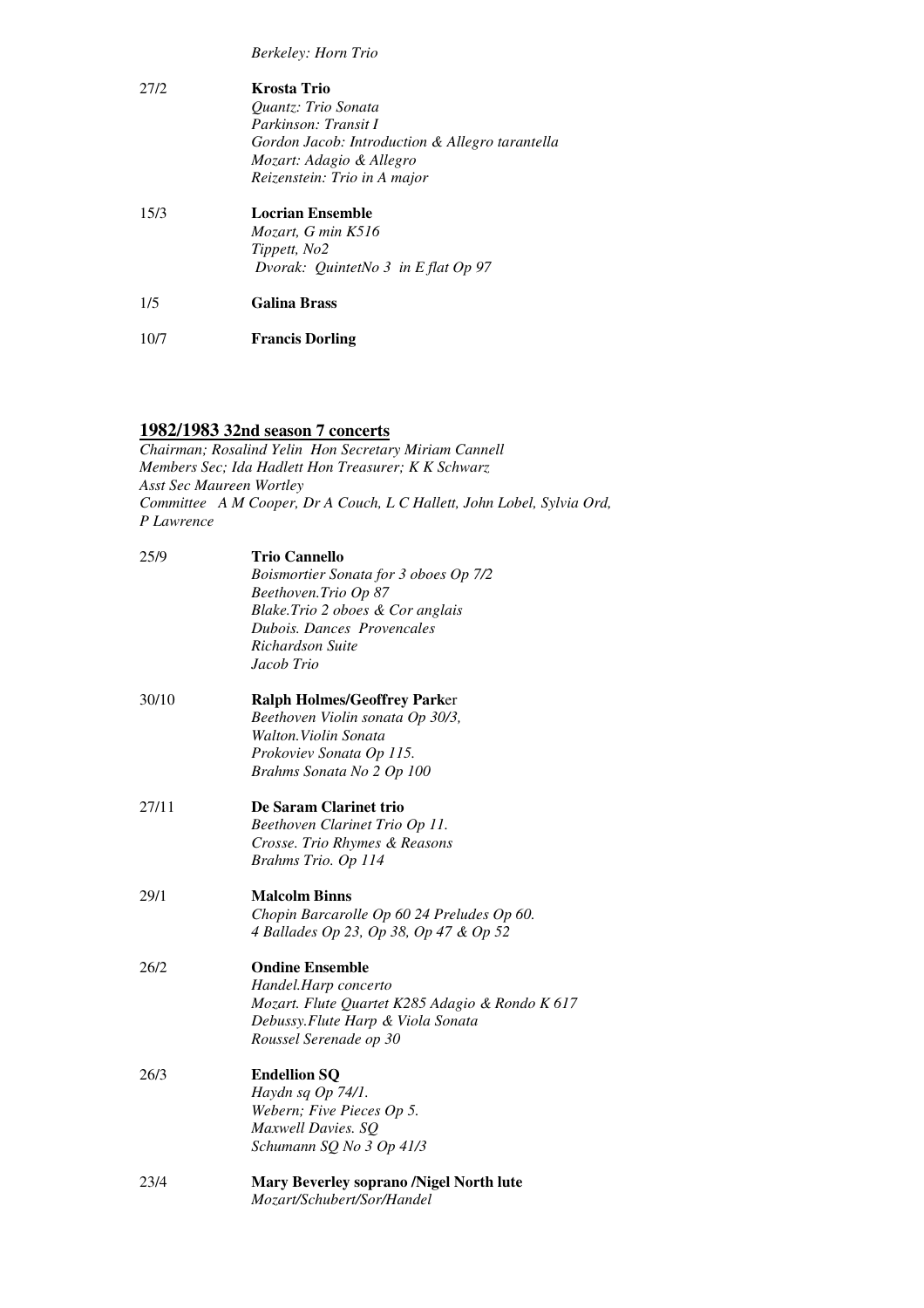# **1983/1984 33rd season 7 concerts**

 *Chairman; Alan Couch Hon Secretary Miriam Cannell Members Sec; Ida Hadlett Hon Treasurer; K K Schwarz Asst Sec Maureen Wortley*  Committee P Lawrence, L C Hallett, John Lobel, Sylvia Ord, Roger Rowe, Shirley Shepherd.Rosalind<br>Yelin 

| 1/10                       | Capricorn<br>Berg.Adagio from Chamber Concerto<br><b>Brahms</b> Two Songs<br>Schoenberg Chamber Symphony No 1<br>Stravinsky 3 Shakespeare Songs<br>Faure Pinao Quartet No Op 45                 |
|----------------------------|-------------------------------------------------------------------------------------------------------------------------------------------------------------------------------------------------|
| 29/10                      | <b>Nash Ensemble</b><br>Mozart. Horn Quintet K407<br>Howard Ferguson Octet<br>Schubert Octet D803                                                                                               |
| 26/11                      | Lontano<br>Nicole Tibbels soprano/Ingrid Culliford flute<br>Martin Allen percussion Odaline de la Martinez piano<br>Martinez.Roussel. Poulenc                                                   |
| 28/1                       | <b>Weinberg/Manning/Donohoe Trio</b><br>Khachaturian.Trio<br><b>Brahms Trio in E flat</b><br>Ives largo<br>Debussy. Violin Sonata<br><b>BartokContrasts</b>                                     |
| 25/2                       | Henry Herfordbaritone/Robin Bowman piano<br>Schumann; Dichterliebe.Butterworth; Shorpshire Lad. Finzi                                                                                           |
| 31/3                       | Delme SQ<br>Schubert Quartettsatz.<br>Debussy.Quartet<br>Beethoven SQ Op 131                                                                                                                    |
| 28/4                       | <b>Jonathan Rees/Freyham</b><br>Paganini. Sonata no 12<br>Brahms .Sonata No 3 Op 108<br>Bach Partita No 3<br>Bartok Rhapsody No 1                                                               |
| <b>Chairman Alan Couch</b> | 1984/1985 34 <sup>th</sup> season 8 concerts<br>Hon Secretary Miriam Cannell<br><b>Hon Treasurer KK Schwarz</b><br>Hon Assistant Secretary Maureen Wortley<br>Hon Members Secretary Ida Hallett |
| <b>Committee</b>           | Fred Appleby<br>Leslie Hallet<br>P Lawrence<br>Roger Rowe<br>Shirley Shepherd<br><b>Rosalind Yellan</b>                                                                                         |
| 29/9                       | <b>Just Slides 4 trombones</b><br>Richard Cheetham, Michael Hext, Simon Wills, Kenny Hamilton                                                                                                   |
| 20/10                      | <b>Israeli Camerata</b><br>Brahms; Clarinet Sonata Op 120/2<br>Cello Sonata Op 38 & Clarinet Trio Op 114                                                                                        |
| 24/11                      | Eder SQ<br>BeethovenOp 18/1                                                                                                                                                                     |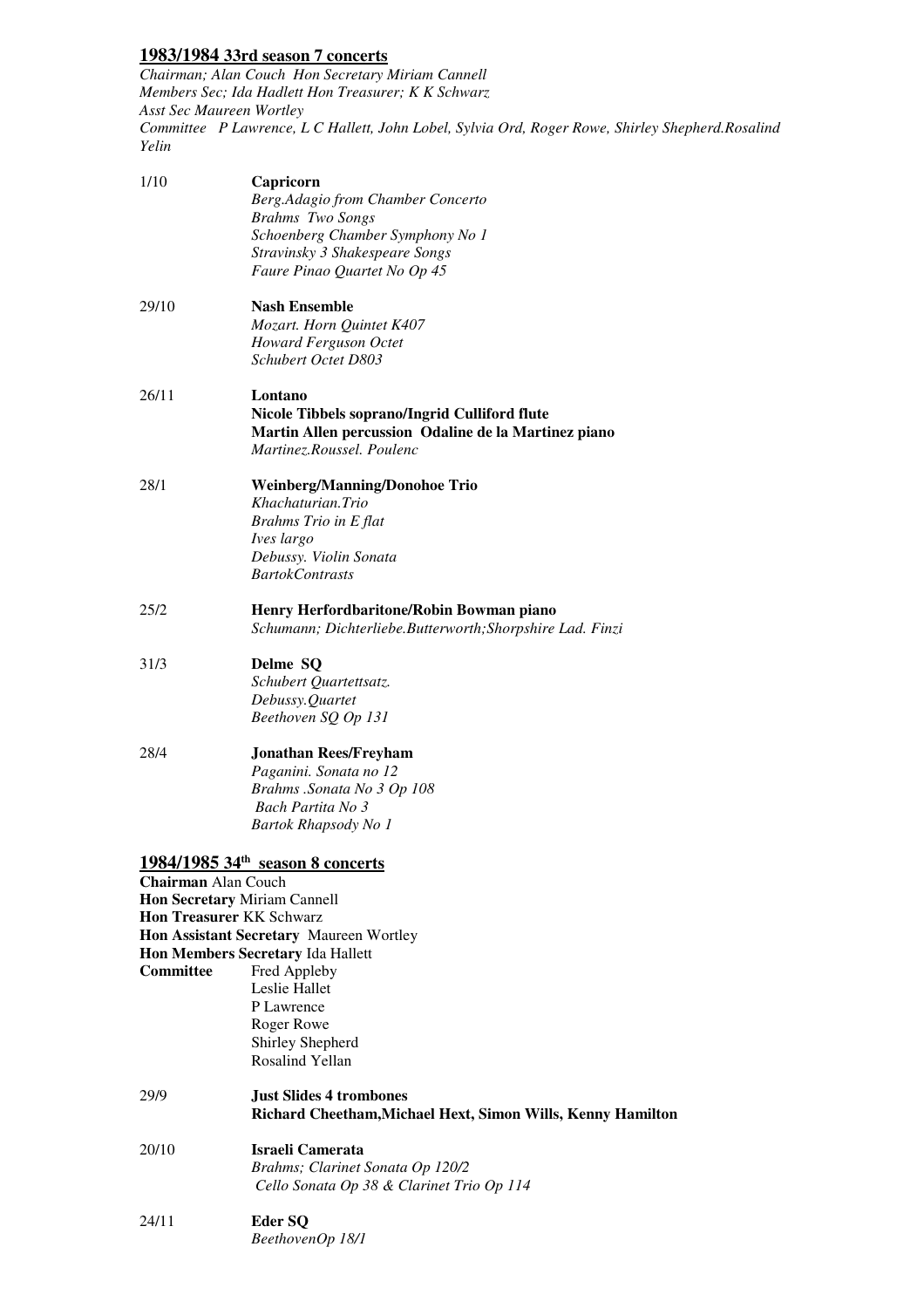|      | Janacek: Quartet No2 Intimate Letters                |
|------|------------------------------------------------------|
|      | Schubert: D min Death & the Maiden                   |
| 5/1  | <b>Benjamin Frith</b>                                |
|      | Mozart: Sonata K333                                  |
|      | Beethoven: Rondo in C Op 51/1C min Variations        |
|      | Cooper: Piano Fantasie                               |
|      | Debussy: L'I s'e Joyeux                              |
|      | Chopin: Nocturne Op 72/1, Mazurkas Op 41/4 & Op 67/2 |
|      | Scherzo No 2 in B flat                               |
|      | Liszt: Paraphrase on Rigoletto                       |
| 26/1 | <b>Albion Ensemble</b>                               |
|      | Bizet: Jeux D'enfants                                |
|      | Schubert: Six Dances Op 171                          |
|      | Ligeti: 6 Bagatelles                                 |
|      | Maconchy: Wind Quintet                               |
|      | Mozart: Adagio in B flat K411                        |
|      | <b>Farkas: Ancient Hungarian Dances</b>              |
| 23/2 | <b>Nelly Ben-Or/Gabriel Wolf</b>                     |
|      | <b>Portrait of Chopin</b>                            |
|      | Nocturne in C min/C sharp min Op Posth               |
|      | Polonaises in G minor & C min Op 40/2                |
|      | Mazurkas Op 17/4 & Op 24/2                           |
|      | Scherzo Op 20                                        |
|      | Trois Ecossaises Op 72/3.4 & 5                       |
|      | Preludes Op 28/15-20                                 |
|      | Berceuse Op 57                                       |
| 30/3 | <b>London Early Music Group</b>                      |
|      | Purcell/Cavalli/Carissimi                            |
| 27/4 | <b>John Mills</b>                                    |
|      | Albeniz/Granados/Segovia                             |

# **1985/1986 355h season 8 concerts**

 *Chairman; Roger Rowe Hon Secretary Miriam Cannell Members Sec; Ida Hadlett Hon Treasurer; K K Schwarz Asst Sec Maureen Wortley Committee Barbara Arthurton, Fred Appleby, Alan Couch, P Lawrence, L C Hallett, Jennifer Moyle, Shirley Shepherd.* 

| 28/9  | Penna Harp Trio, Mandolin & GuitarTrio      |
|-------|---------------------------------------------|
|       | Scarlatti Sonatas K429,531 & 141            |
|       | Coste Grand Duo                             |
|       | Weill Little Threepenny Music               |
|       | Mozart Air, Variations & Rondo Pastorale    |
|       | Albeniz Malaguena                           |
|       | Pierne Harp Sonata                          |
|       | Henze Carillon, Recitati & Masque           |
| 9/11  | <b>Residenz Solisen Salzburg</b>            |
|       | J C Bach Flute Quintet Op 11/1              |
|       | Mozart Flute Quartet K285a                  |
|       | Mozart Piano Quartet K478                   |
|       | Mozart Oboe Quartet K370                    |
|       | Schubert Adagio & Rondo D487                |
|       | Beethoven Adagio & Allegro fur die Spieluhr |
| 30/11 | <b>Ondine Ensemble</b>                      |
|       | Alwyn String Trio                           |
|       | Bax Elegiac Trio                            |
|       | Rossini Flute Quartet                       |
|       | <b>Alwyn Naiedes</b>                        |
|       | Roussel Trio Op 40                          |
|       | <i>Francaix Quintet</i>                     |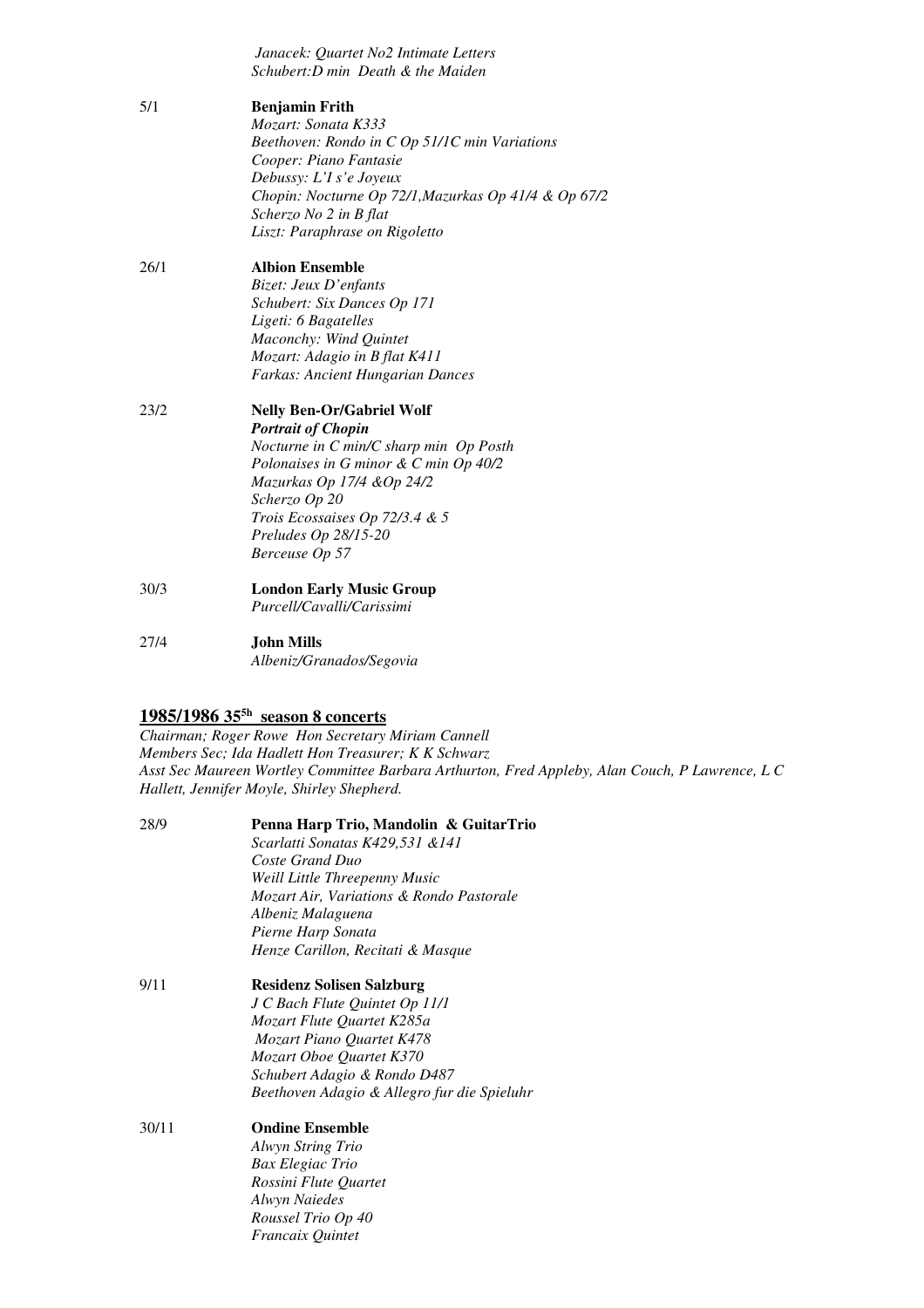| 11/1 | <b>Auriol SQ</b><br>Boccherini SQ in A major<br>Mozart SQ K428<br>Walton Quartet in A minor                                                                     |
|------|-----------------------------------------------------------------------------------------------------------------------------------------------------------------|
| 25/1 | <b>Musicians of Swanne Alley</b><br><b>From the Streets and Theatres of London</b><br>Dowland/Campion                                                           |
| 1/3  | Chilingirian SQ<br>Mozart SQ $K$ 387.<br>Berg Lyric Suite.<br>Brahms SQ No 2 Op 51/2                                                                            |
| 29/3 | <b>Bernard Roberts/Yolande Wrigley</b><br>Mozart Sonata K497<br>Hindemith Sonata 1938<br>Dvorak 2 Slavonic Dances in A maj & G min<br><b>Schubert Grand Duo</b> |
| 10/5 | Aranjuez Guitar Trio<br>Granados/Albeniz/de Falla                                                                                                               |

#### **1986/1987 36th season 8 concerts**

 *Members Sec; Ida Hadlett Hon Treasurer; K K Schwarz Asst Sec Maureen Wortley Committee Barbara Arthurton, Jennifer Moyle, Phyllis Couch, P Lawrence, L C Hallett Chairman; Roger Rowe Hon Secretary Miriam Cannell* 

| 27/9  | <b>Flory/Colvill</b>                         |
|-------|----------------------------------------------|
|       | Leopold Mozart Aria                          |
|       | Beethoven. Sonata op 12/1                    |
|       | Smetena.From My Homeland                     |
|       | Franck Violin Sonata                         |
| 25/10 | <b>Ian Partridge/Jacob Lindberg</b>          |
|       | Campian/Dowland/Sphor/Schubert               |
| 22/11 | <b>Vienna Schubert Trio</b>                  |
|       | Goldmark.Trio No 2 Op 33                     |
|       | Zemlinsky. Trio Op 3                         |
|       | Brahms Trio Op 101                           |
| 10/2  | <b>Ieuan Jones harp</b>                      |
|       | <b>Britten Harp suite</b>                    |
|       | Faure Une Chatelaine ensa Tour               |
|       | de Falla Danse du Corregiodor                |
| 24/1  | <b>Lumina Ensemble</b>                       |
|       | Schnittke Septet Piano Quartet in C minor    |
|       | Brahms, Piano Quartet No 3 Op 60             |
|       | Janacek Violin Sonata                        |
|       | David Bake Variants                          |
| 28/2  | <b>Fine Arts Brass</b>                       |
|       | Arnold. Quintet Pezel/Roberts Four Sonatinas |
|       | Lutoslawski Mini Overture                    |
| 28/3  | <b>Nash Ensemble</b>                         |
|       | Roussel.Sextet                               |
|       | Beethoven, Wind Quintet.                     |
|       | Barber, Summert Music.                       |
|       | Poulenc Sextet                               |
| 25/4  | <b>Roth SO</b>                               |
|       | Haydn SQ Op76/2,                             |
|       | Schubert SQ D353                             |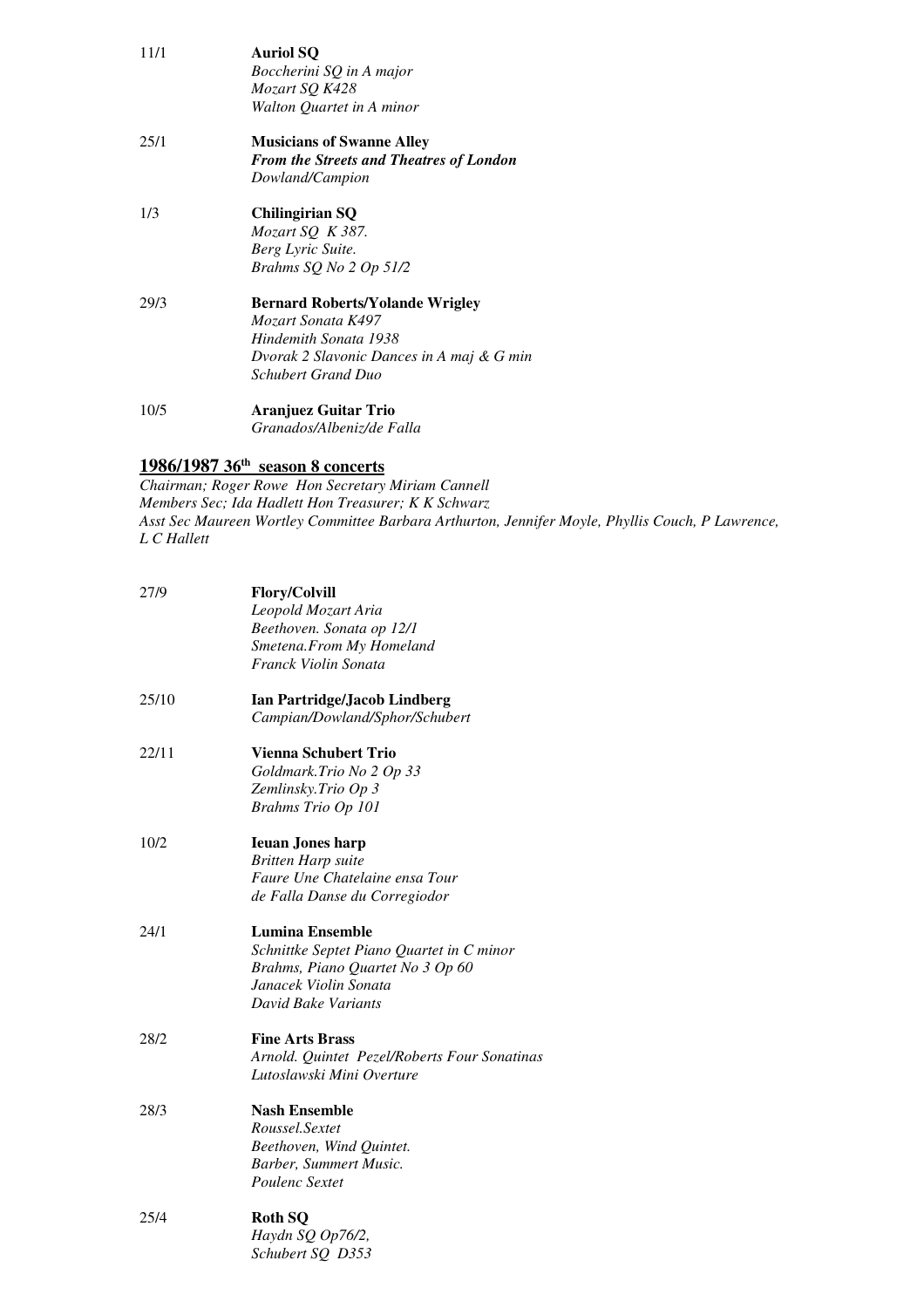# **1987/1988 37th season 8 concerts**

 *Chairman; Roger Rowe Hon Secretary Miriam Cannell Members Sec; Phyllis Couch Hon Treasurer; K K Schwarz Asst Sec Maureen Wortley Committee Barbara Arthurton, Jennifer Moyle, Peter Cross, Janet Ede* 

| <b>Kegelstatt Trio</b>                  |
|-----------------------------------------|
| Mozart Trio K498                        |
| Hummel Viola Fantasy                    |
| Gordon Jacob.Trio                       |
| Anthony Payne. Paraphrases and Cadenzas |
| Finzi.Five Bagatelles                   |
| <b>Bruch Three Pieces Op 83</b>         |
| <b>Divertimeti</b>                      |
| Strauss, Sextet. Wedding Prelude.       |
| Schubert Rondo in A                     |
| Schoenberg, Verklarte Nacht             |
| <b>Takacs SQ</b>                        |
| Mozart SQ K458.                         |
| Bartok SQ No 4.                         |
| Beethoven SQ Op 135                     |
| Czardas                                 |
| Haydn Gypsy Rondo                       |
| Ravel Tzigane.                          |
| Maxwell Davies Sonatina & Folk Songs    |
| Monti Czardas                           |
| Strauss Czardas                         |
| <b>Poole Oboe Quartet /Fullylove</b>    |
| Finzi, Interlude Quintet                |
| Dvorak, Terzetto Op 74                  |
| McCabe, Oboe Quartet                    |
| <b>Schubert Trio D581</b>               |
| <b>Bliss Oboe Quintet</b>               |
| Garcia Duo (guitar/flute)               |
| <b>Epsilon Wind Quintet</b>             |
| <b>Ibert, Trois Pieces</b>              |
| Lancaster, Variations                   |
| Reicha Quintet Op 88/2                  |
| <b>Burtwistle Refrains and Choruses</b> |
| Francaix Quintet                        |
| <b>Joanna McGregor</b>                  |
| Bach.Partita No 6                       |
| Chopin Sonata No 2,                     |
| Janacek Sonata,                         |
| Ravel, Gaspard de la Nuit               |
|                                         |

# **1988/1989 38th season 8 concerts**

 *Chairman; Jennifer Moyle Hon Secretary Miriam Cannell Members Sec; Phyllis Couch Hon Treasurer; K K Schwarz Asst Sec Maureen Wortley Committee Lesley Berry, Doris Bonnyman, Peter Cross, Don Oswin, Roger Rowe* 

 $9/10$ **Locke Consort of Holland** *programme of 17th cent music from Amsterdam* 

29/10 29/10 **Michele Lee/Ian Brown/Tony Hougham**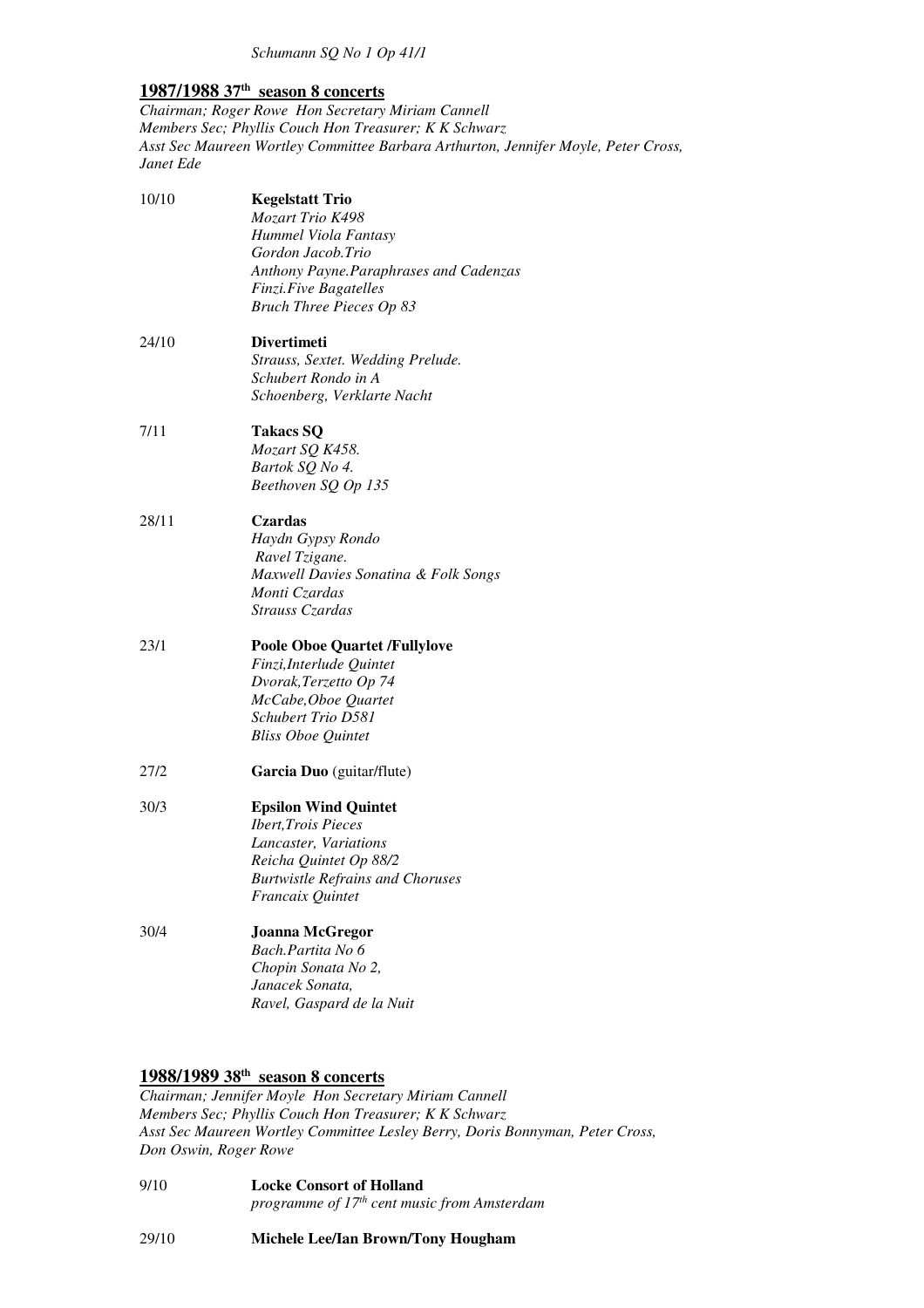|       | Bach Flute sonata in B min<br><b>Berkeley Flute Sonata</b><br>Kurtag Six Bagatelles<br>Winters Again the grass grows green |
|-------|----------------------------------------------------------------------------------------------------------------------------|
|       | Varese Density for solo flute                                                                                              |
|       | Messiaen L'heure noir                                                                                                      |
|       | Poulenc Flute Sonata                                                                                                       |
| 19/11 | <b>Fine Arts Brass</b>                                                                                                     |
|       | Arnold Brass Quintet No 2 Op 132                                                                                           |
|       | Albinoni Concerto Op 5/7                                                                                                   |
|       | Wolfendon Full fathom five                                                                                                 |
| 21/1  | <b>Paris Arpeggione/Colvill</b>                                                                                            |
|       | Schubert SQ D87                                                                                                            |
|       | Ravel SO                                                                                                                   |
|       | Elgar Piano Quintet                                                                                                        |
| 25/2  | <b>Jeux – Rose Water and Revolution</b>                                                                                    |
|       | Mozart arr LitterallConcerto for flute & harp                                                                              |
|       | Vernier Trio No 1                                                                                                          |
|       | Ropartz Prelude, Marine et Chansons                                                                                        |
|       | <i>Francaix Quintette</i>                                                                                                  |
| 18/3  | <b>English Saxophone Quartet</b>                                                                                           |
|       | <b>Wishart Five Agaurelles</b>                                                                                             |
|       | Glazunov Saxophone Quartet Op 109                                                                                          |
| 15/4  | <b>Vanburgh SQ</b>                                                                                                         |
|       | Prokoviev SQ No2                                                                                                           |
|       | Shostakovich SQ No7                                                                                                        |
|       | Borodin SQ No 2                                                                                                            |
| 20/5  | <b>David Mattinson/Clare Toomer</b>                                                                                        |
|       | Vaughan Williams, Songs of Travel                                                                                          |
|       | Schumann, Leiderkreis Op 39                                                                                                |

#### **1989/1990 399h season 8 concerts**

 *Members Sec; Phyllis Couch Hon Treasurer; K K Schwarz Chairman; Jennifer Moyle Hon Secretary Miriam Cannell Asst Sec Maureen Wortley Committee Doris Bonnyman, Peter Cross, Don Oswin, Kay Trafford* 

| 28/10 | John Mills/Cobie Smit<br>Marcello/Elgar/de Falla                                                                                                            |
|-------|-------------------------------------------------------------------------------------------------------------------------------------------------------------|
| 18/11 | Sinfonye medieval fiddle, voice & percussion<br>Arrests d'Amour medieval French music                                                                       |
| 28/1  | <b>Camerata Wind</b><br>Schubert Minuet & Finale D72<br>Marsh Point to Point<br>Seiber Serenade<br>Stephen Oliver Ricerare<br>Mozart Serenade in C min K388 |
| 17/2  | <b>Lucy Parham</b><br>Liszt Variations on a Theme of Bach<br>Debusyy Poissons d'Or<br>Barber Sonata Op 26<br>Chopin; Sonata Op 58                           |
| 17/3  | Keller SQ<br>Mozart SQ K465<br>Bartok SQ No 2                                                                                                               |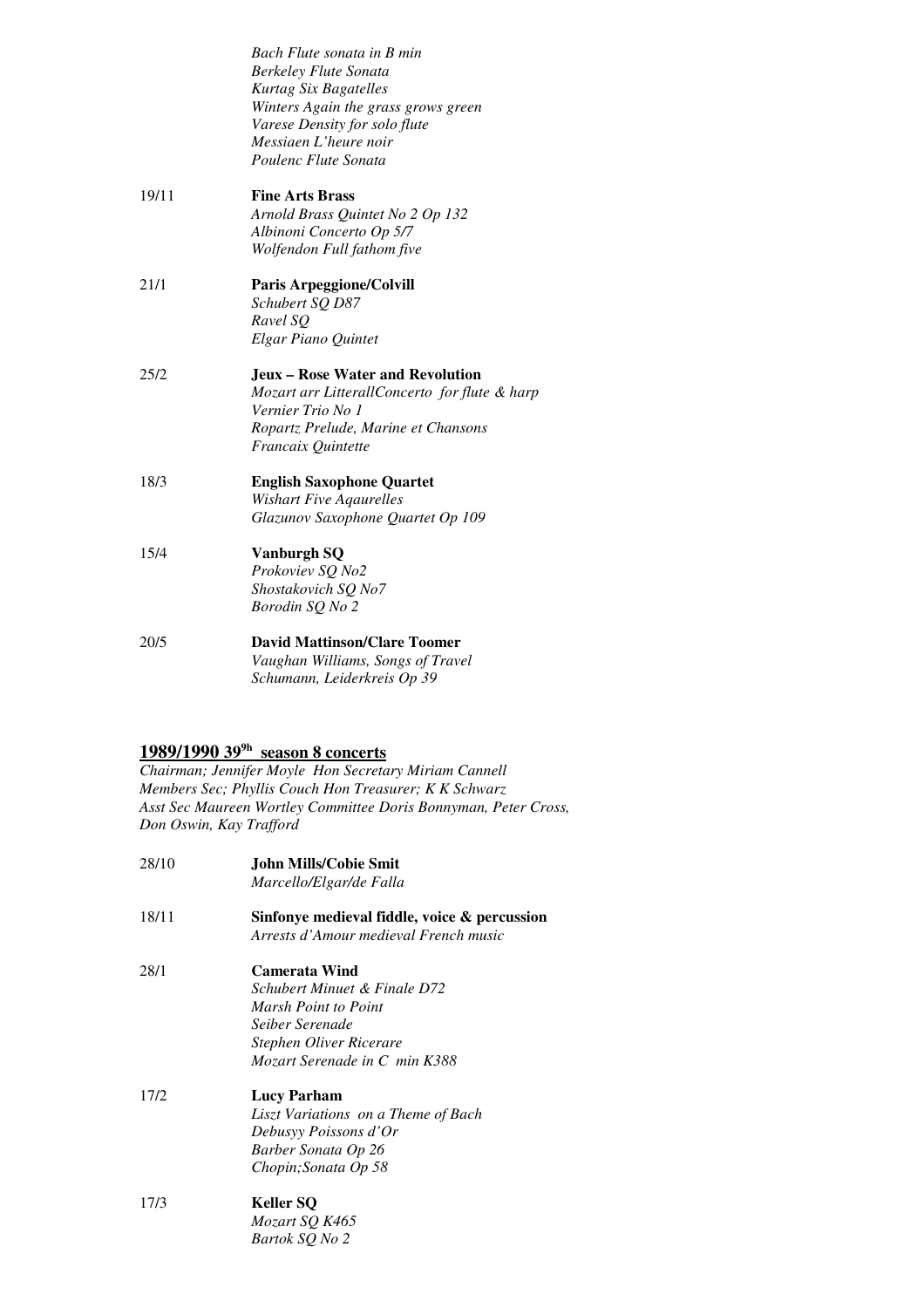*Schubert SQ D810 Death & the Maiden* 

| 31/3 | <b>Chamber Music Company</b><br><b>Brahms Clarinet Trio</b><br>Debussy Cello Sonata<br>Brahms Hungarian Dance n 5<br>Fibich Poem & Quintet Op 42 |
|------|--------------------------------------------------------------------------------------------------------------------------------------------------|
| 21/4 | The Scholars<br>Madrigals                                                                                                                        |
| 19/5 | Nash Ensemble<br>Mahler Piano Ouartet Movement<br>Mozart Piano Quartet K478<br>Schumann Piano quartet Op 47                                      |

# **1990/1991 40th season 8 concerts**

 **Chairman** Jennifer Moyle  **Hon Secretary** Miriam Cannell  **Hon Treasurer** KK Schwarz  **Hon Assistant Secretary** Maureen Wortley  **Hon Members Secretary** Phyllis Couch **Committee** Doris Bonnyman Don Oswin Kay Trafford Sharon Wilson

| 27/10 | <b>Ieuan Jones harp Nicholas Daniel oboe</b>                                 |
|-------|------------------------------------------------------------------------------|
|       | Boccherini Sonata in C min                                                   |
|       | Telemann Fantasia in D for oboe                                              |
|       | Khachaturian Oriental Dances                                                 |
|       | <b>Ibert Entracte</b>                                                        |
|       | <b>Poulenc Movements Perpetuelles</b>                                        |
|       | Satie Gymnopedies                                                            |
|       | Liszt Consolation, Sospiro & Cuckoo                                          |
|       | Woolrich Landscape                                                           |
|       | Saint-Saens Rossignol                                                        |
|       | Spohr Sonata                                                                 |
| 24/11 | Feinstein Quartet(pno/flt/bas/perc)                                          |
|       | Bach Trio Sonata in G                                                        |
|       | Poulenc Flute Sonata                                                         |
|       | <b>Hellawell Sound Carvings</b>                                              |
|       | <b>Shipley Cabaret Suite</b>                                                 |
|       | <b>Bolling Jazz Suite</b>                                                    |
| 20/1  | <b>Raphael Ensemble</b>                                                      |
|       | Strauss; Capriccio                                                           |
|       | Gliere;Sextet/                                                               |
|       | Brahms Sextet Op 36                                                          |
| 23/2  | <b>Jonathan Plowright</b>                                                    |
|       | Chopin Ballade No 2 Op 38                                                    |
|       | Poulenc Les Soirees de Nazelles                                              |
|       | Chopin Etudes Op 10 & 12                                                     |
|       | Chopin Mazurkas Op 17/4, op 24/4, Op 63/3                                    |
|       | Scriabin Seven preludes Op 17                                                |
|       | Chopin B allade No 1 Op 23                                                   |
| 16/3  | Vanburgh SQ/Steurman 40 <sup>th</sup> Anniversary Concert<br>Mozart; SQ K589 |
|       | Dvorak E flat Op 51                                                          |
|       | Schumann Toccata Op 11 & Arabesque Op 18                                     |
|       | Schumann; Piano Quintet Op 44                                                |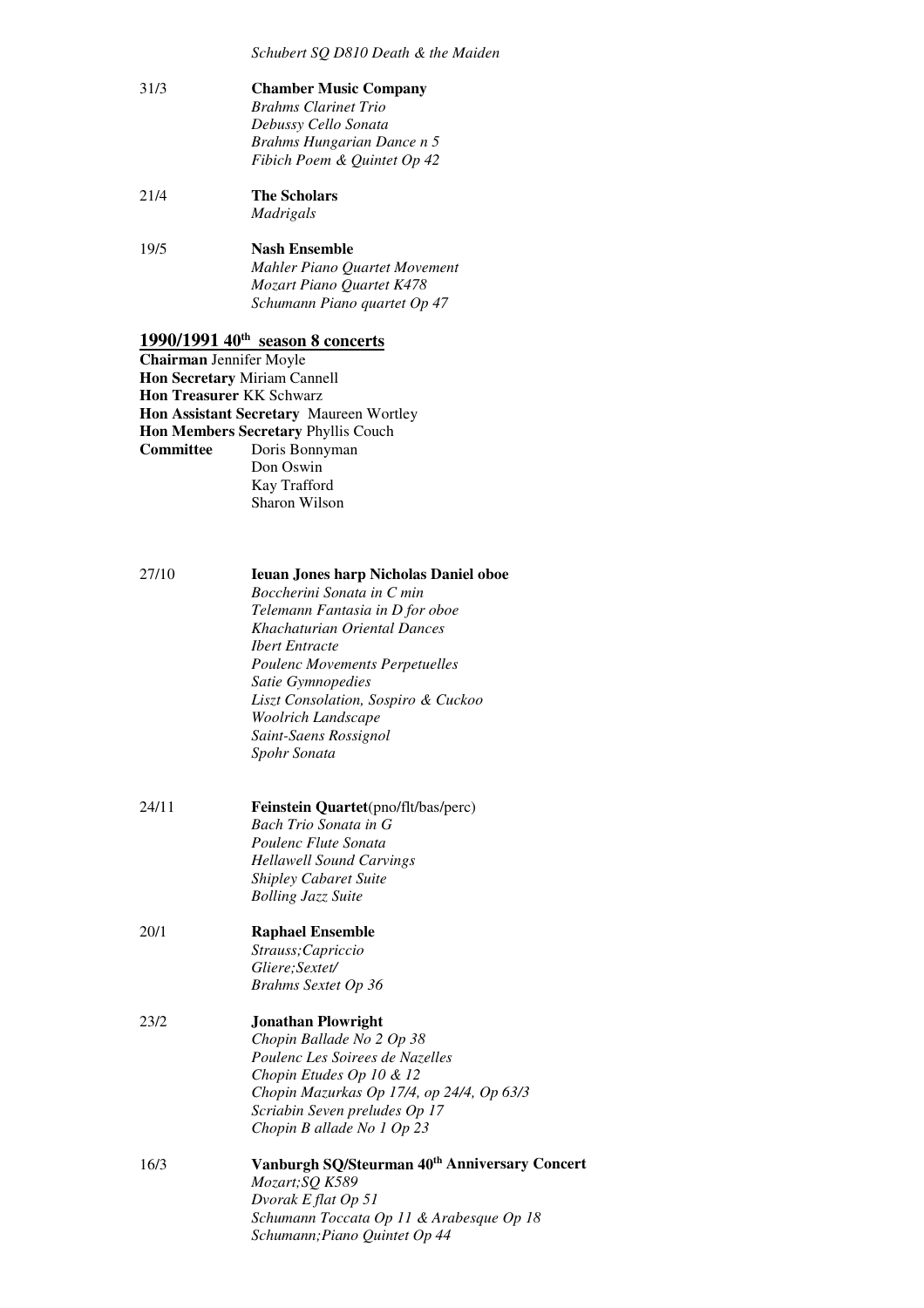| 13/4 | Kaleidescope<br>Hummel Quintet Op 87<br><b>Schubert Trout Quintet</b> |
|------|-----------------------------------------------------------------------|
| 27/4 | <b>Phoenix Brass</b>                                                  |
|      | Praetorius Dance Suite                                                |
|      | <b>Farnby Fancies</b>                                                 |
|      | Scheidt Courant                                                       |
|      | <b>Bach Laudes</b>                                                    |
|      | Lutoslawski Mini Overture                                             |
|      | Bernstein Simple Sono                                                 |

*Gershwin Porgy & B ess* 

18/5  *Debussy Quartet Arnold No 2*  18/5 **McCapra SQ**  *Mozart SQ K458* 

# **1991/1992 41st season 8 concerts**

|           | Chairman Doris Bonnyman                                                |
|-----------|------------------------------------------------------------------------|
|           | Hon Secretary Miriam Cannell                                           |
|           | <b>Hon Treasurer KK Schwarz</b>                                        |
|           | Hon Assistant Secretary Maureen Wortley                                |
|           | <b>Hon Members Secretary Phyllis Couch</b>                             |
| Committee | J Merz                                                                 |
|           | Jennifer Moyle                                                         |
|           | Kay Trafford                                                           |
|           | Sharon Wilson                                                          |
| 26/10     | Segovia Guitar Trio                                                    |
|           | Sanz. Paganini, Barrios, Lindsey Clark, Albeniz, Rodrigo & Tarrega     |
| 23/11     | <b>Elysian Wind/Goldstone</b>                                          |
|           | Mozart Quintet K452                                                    |
|           | John Mayer Kriti for Wind Quintet                                      |
|           | Ligeti Two Pieces                                                      |
|           | <b>Poulenc Wind Sextet</b>                                             |
| 7/12      | <b>Marwood Ensemble</b>                                                |
|           | Mozart programme                                                       |
|           | Adagio for string trio, Duo for violin & viola K452, Oboe Quartet K452 |
|           | Divertimento K563                                                      |
| 26/1      | Allegri SQ/Jude                                                        |
|           | Haydn SQ Op 76/2                                                       |
|           | Woolrich Quintet                                                       |
|           | Mozart Viola Quintet K515                                              |
| 22/2      | <b>Grieg Piano Trio</b>                                                |
|           | Grieg Andante for Trio                                                 |
|           | Haydn Trio XV;27                                                       |
|           | Valen Trio No 3                                                        |
|           | Mendelssohn Trio Op 66                                                 |
| 28/3      | <b>Andrew West</b>                                                     |
|           | Bach Partitia No 1 BWV 825                                             |
|           | Beethoven Sonata Op 110                                                |
|           | Clarke Solstice                                                        |
|           | Faure Nocturnes Op 36 & Op 74                                          |
|           | Prokoviev Sonata 4                                                     |
| 25/4      | <b>Fine Arts Brass</b>                                                 |
|           | Rossini William Tel                                                    |
|           | Samuael Scheidt Courants & Canzonas                                    |
|           | <b>Mathias Summer Dances</b>                                           |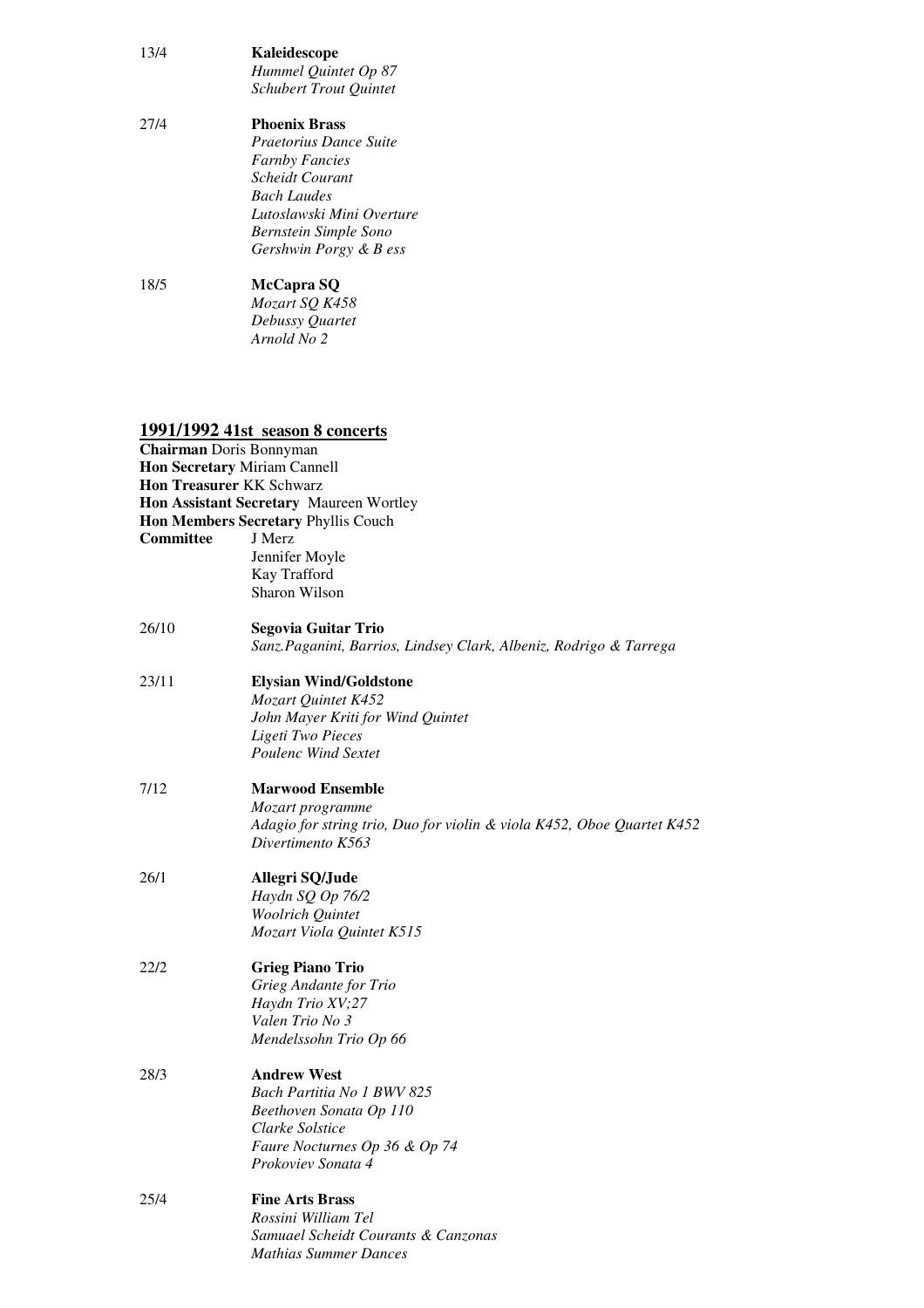### *The Frozan jewel of Polhasi*  **Sirinu**

|                                 | <u>1992/1993 42<sup>nd</sup> season 9 concerts</u> |
|---------------------------------|----------------------------------------------------|
| Chairman Doris Bonnyman         |                                                    |
| Hon Secretary Miriam Cannell    |                                                    |
| <b>Hon Treasurer KK Schwarz</b> |                                                    |
|                                 | Hon Assistant Secretary Maureen Wortley            |
|                                 | Hon Members Secretary Phyllis Couch                |
| Committee                       | J Merz                                             |
|                                 | Jennifer Moyle                                     |
|                                 | Sharon Wilson                                      |
| 26/9                            | <b>Chamber Music Co</b>                            |
|                                 | Patricia Rosario/Jean Enrik Lluna/Mark Troop       |
|                                 | <b>Mozart Concert Arias</b>                        |
|                                 | Lachner Domine deus                                |
|                                 | Schumann Fantastucke                               |
|                                 | Debussy Sazaphone Rhapsody                         |
|                                 | Schubert Shepherd on the Rock                      |
| 30/10                           | <b>Indian Music Lecture/Recital</b>                |
| 28/11                           | <b>Nash Ensemble</b>                               |
|                                 | Haydn Piano Trio XV/12                             |
|                                 | Vaughan Williams SQ No 2                           |
|                                 | Dvorak Piano Quintet Op 81                         |
| 24/1                            | <b>Piers Adams/Howard Beech Recorders</b>          |
| 20/2                            | <b>William Howard</b>                              |
|                                 | Schubert Sonata D850                               |
|                                 | Powers The Memory Room                             |
|                                 | <b>Brahms Handel Variations Op 24</b>              |
| 6/3                             | <b>Maggini SQ</b>                                  |
|                                 | Mozart SQ K575                                     |
|                                 | Bridge Three Idylls/                               |
|                                 | Mendelssohn SQ Op 44/1                             |
| 27/3                            | <b>Audubon SQ</b>                                  |
|                                 | Schubert SQ E flat                                 |
|                                 | Schickele Quartet No 3 Four Seasons                |
|                                 | Dvorak SQ Op 105                                   |
| 24/4                            | <b>Haffner Wind</b>                                |
|                                 | Haydn 7 Pieces for musical clock                   |
|                                 | Berio Opus No. Zoo                                 |
|                                 | Damase 17 Variations                               |
|                                 | <b>Butler-Down Hollow Winds</b>                    |
|                                 | <b>Barber Summer Music</b>                         |
|                                 | Walton Façade                                      |
| 15/5                            | <b>Pembridge Ensemble</b>                          |
|                                 | <b>Gurney Ludlow and Teme</b>                      |
|                                 | Howells Piano Quartet                              |
|                                 | Finzi Prelude & fugue for String trio              |
|                                 | Vaughan Williams On Wenlock Edge                   |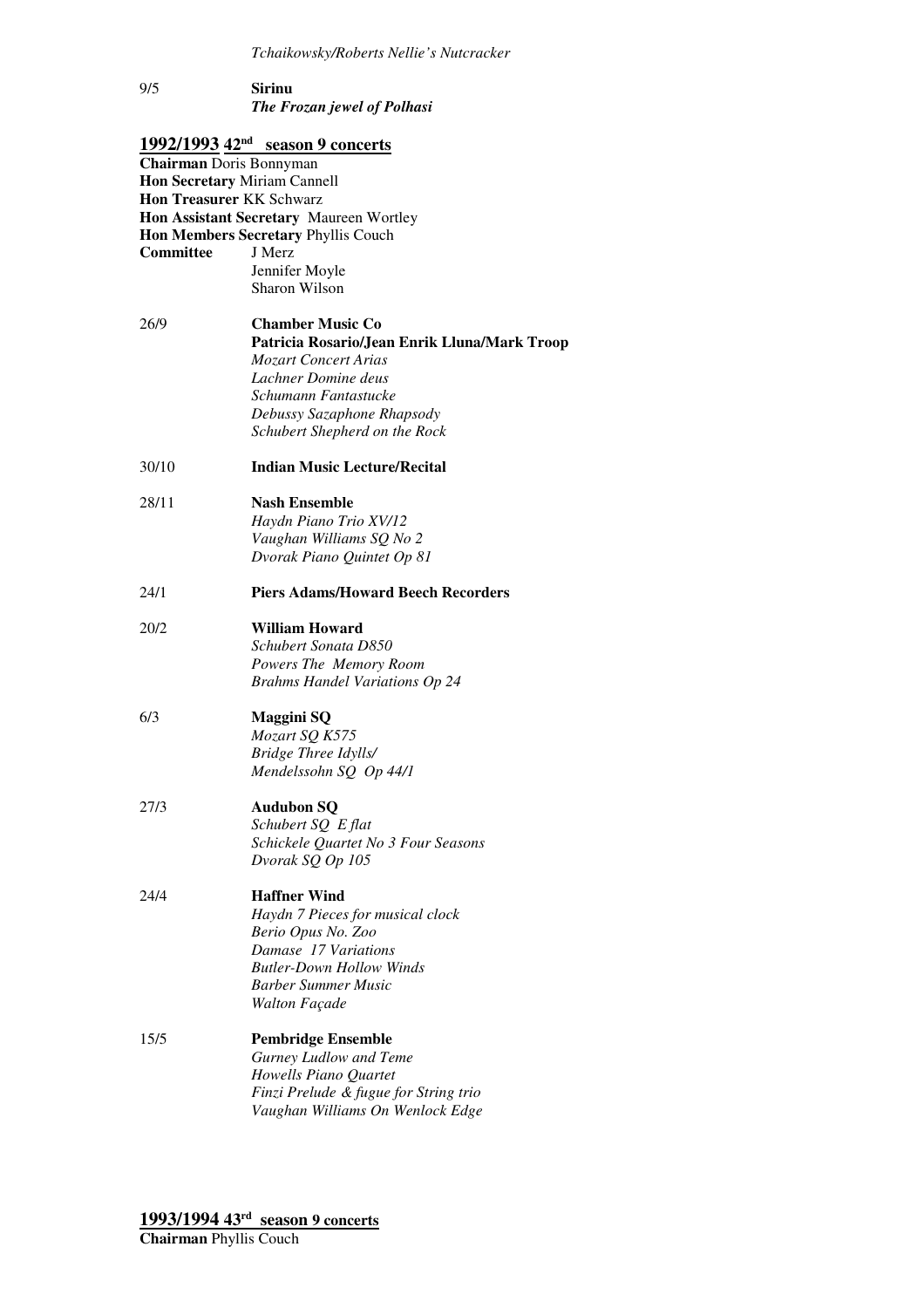| <b>Hon Secretary Miriam Cannell</b><br><b>Hon Treasurer KK Schwarz</b><br><b>Committee</b> | Hon Assistant Secretary Maureen Wortley<br>Hon Members Secretary Doris Bonnyman<br><b>Making Music Rep Jenifer Moyle</b><br>J Merz<br>Jennifer Moyle<br>Margaret Scott-Wright               |
|--------------------------------------------------------------------------------------------|---------------------------------------------------------------------------------------------------------------------------------------------------------------------------------------------|
| 30/10                                                                                      | Werethina SQ<br>Haydn SQ Op 50/5<br>Bartok SQ No 1<br>Beethoven SQ Op 132                                                                                                                   |
| 27/11                                                                                      | I Fagiolini<br><b>Games of Life &amp; Love</b>                                                                                                                                              |
| 23/1                                                                                       | <b>Dukes/Plane/Rahman Trio</b><br>Mozart Kegelstatt Trio<br>Brahms Viola Sonata Op 120/1<br>Brahms Clarinet Sonata Op 120/2<br>Lutoslawski Dance Preludes<br><b>Bruch Four Pieces op 83</b> |
| 12/2                                                                                       | Skampa SQ<br>Mozart SQ K458<br>Smetena SQ No 2<br>Janacek SQ No 2                                                                                                                           |
| 26/2                                                                                       | <b>Soloman Piano Trio</b><br><b>Beethoven Variations Op 44</b><br>Schumann Trio No 2 Op 80<br>Rachmaninov Trio élégiaque No. 2 Op 9                                                         |
| 12/3                                                                                       | <b>Thompson/Hirsch/Lenehan Trio</b><br>Beethoven Horn sonata Op 17<br>Enescu Violin Sonata No 3<br><b>Abrahamson Six Pieces</b><br>Brahms Horn Trio                                         |
| 26/3                                                                                       | <b>Schubert Ensemble</b><br>Schumann Piano Quartet Op 47<br>Bottesini Bass Virtuoso<br>Martinu Pinao Quartet<br>Hummel Piano Quintet                                                        |
| 23/4                                                                                       | <b>Les Trois</b><br>Molinaro Balleto<br><b>Paul Lewis Divertimento</b><br>Debussy Sonata for flute, harp & flute<br>Ravel Pavane                                                            |
| 21/5                                                                                       | Sanae Nakajima<br>Janacek Sonata<br>Messaien Premiere Communion<br>Poulenc Trois Movements Perpetually<br>Debussy L'Isle Joyeux<br>Chopin 24 Preludes                                       |
| <b>Chairman Phyllis Couch</b>                                                              | 1994/1995 44 <sup>th</sup> season 9 concerts                                                                                                                                                |

# **Hon Secretary** Miriam Cannell  **Hon Treasurer** KK Schwarz  **Hon Assistant Secretary** Maureen Wortley  **Hon Members Secretary** Doris Bonnyman  **Making Music Rep** Jenifer Moyle

Committee Tony Eggleston Audrey Laycock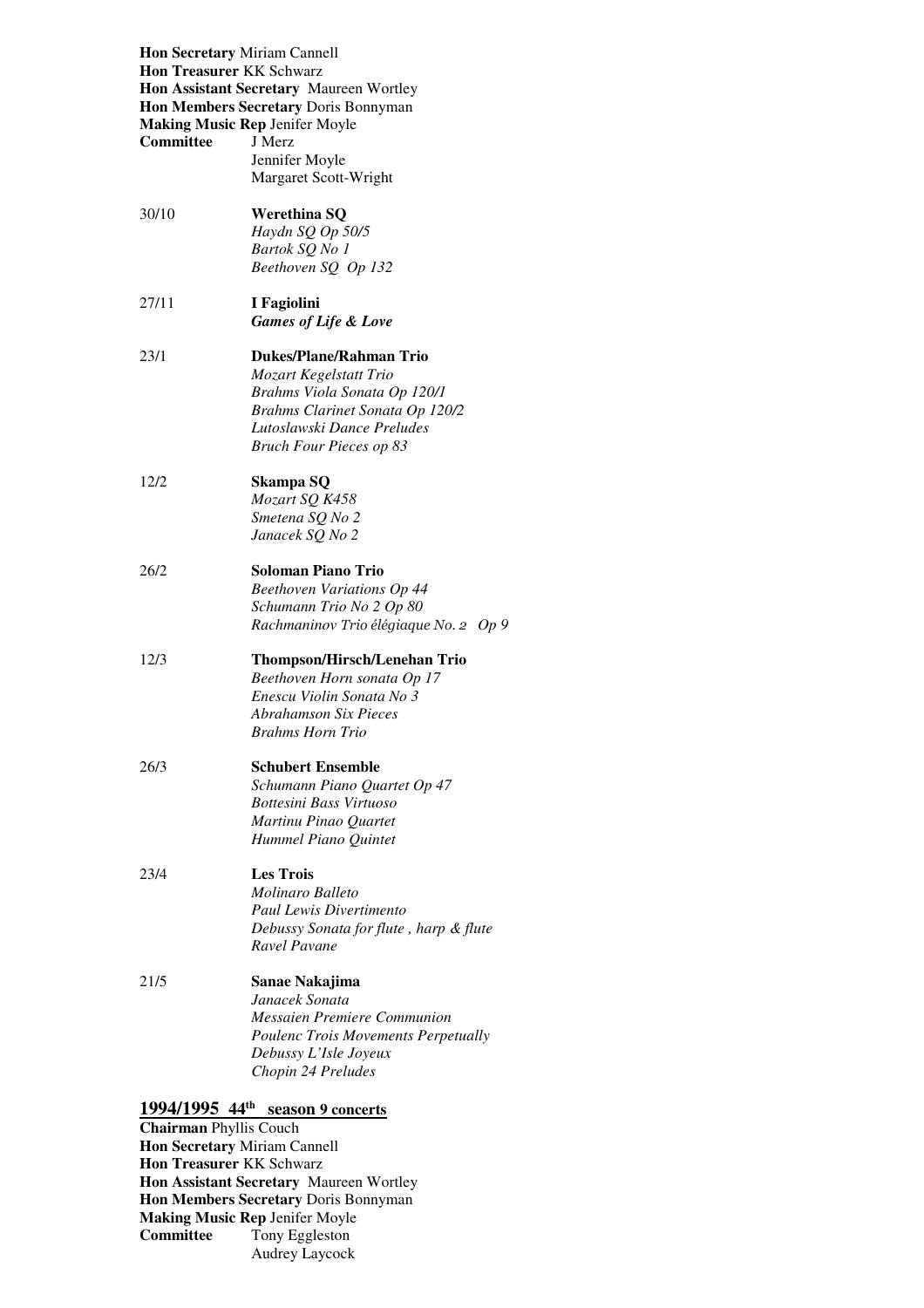|                                                                                                                         | Jennifer Moyle<br>Margaret Scott-Wright<br>Michele Paton<br>Roger Rowe                                                                                                                                                                                   |
|-------------------------------------------------------------------------------------------------------------------------|----------------------------------------------------------------------------------------------------------------------------------------------------------------------------------------------------------------------------------------------------------|
| 24/9                                                                                                                    | <b>London Metropolitan Ensemble</b><br>Beethoven String Trio in G maj<br>Schubert Guitar Quartet<br>Dohnanyi Serenade<br><b>Pheloung Guiatr Quartet</b>                                                                                                  |
| 29/10                                                                                                                   | <b>Robin Canter/Simon Nichols</b><br>Lecture recital on the oboe                                                                                                                                                                                         |
| 26/11                                                                                                                   | <b>Carmine SQ</b><br>MozartSQ K387<br>Szymanovsky SQ No 1<br>Debussy Quartet                                                                                                                                                                             |
| 10/12                                                                                                                   | <b>Leyland Chan/John Lenehan</b><br><b>Kreisler Corelli Variations</b><br>Beethoven Sonata Op 30/2<br>Gershwin/Heifetz Three Preludes<br>Basch Poeme<br>Brahms Violin Sonata Op 108                                                                      |
| 21/1                                                                                                                    | Capricorn<br>Debussy Premiere Rhapsody<br>Ravel Pinao Trio<br>Messaien Quartet for the End of time                                                                                                                                                       |
| 18/2                                                                                                                    | <b>Gould Piano Trio</b><br>Haydn Trio XV;27<br>Faure Trio Op 120<br>Dvorak Trio Dumky                                                                                                                                                                    |
| 25/3                                                                                                                    | <b>Vellenger SQ</b><br>Haydn SQ Op 71/1<br>Britten SQ No 2<br>Elgar Quartet                                                                                                                                                                              |
| 29/4                                                                                                                    | Paul Janes<br>Beethoven Sonata Op 57 Appassionata<br>Debussy Images Book 1<br>Schoenberg 3 Klavierstucke Op 11<br>Schumann Carnival Op 9                                                                                                                 |
| 20/5                                                                                                                    | <b>Nigel Cliffe/Caroline Leeks/Paul Turner</b><br>Now, What is Love                                                                                                                                                                                      |
| <b>Chairman</b> Tony Egglestone<br>Hon Secretary Miriam Cannell<br><b>Hon Treasurer K K Schwarz</b><br><b>Committee</b> | 1995/1996 45th season 10 concerts<br>Hon Assistant Secretary Maureen Wortley<br>Hon Members Secretary Doris Bonnyman<br><b>Making Music Rep Jennifer Moyle</b><br>Michelle Paton<br>Roger Rowe<br>Audrey Laycock<br><b>Trevor Sexty</b><br>Sharon Wilson |
| Phyllis Couch<br>30/9                                                                                                   | Adelphi Saxophone Quintet - St Giles Rooms<br>Bach arr Prelude & Fugue in C minor<br>Jacob saxophone Quartet<br>Francaix Quatuor<br>Bartok arr Romanian Dances                                                                                           |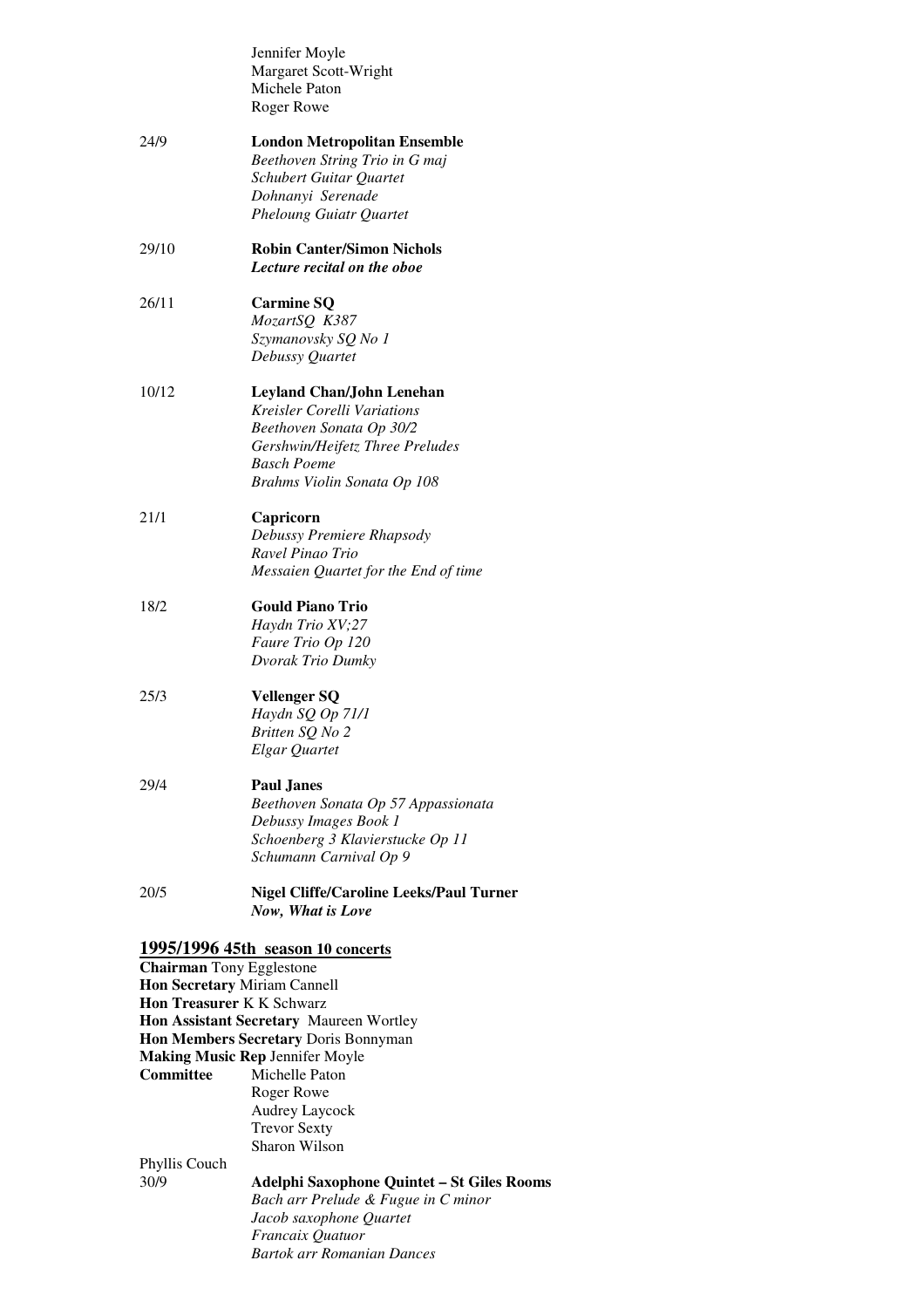|                                                             | Gershwin Fascinating Rhytm                                                                                       |
|-------------------------------------------------------------|------------------------------------------------------------------------------------------------------------------|
|                                                             | Handel arrival of Queen of Sheba<br>Gershwin American in Paris                                                   |
|                                                             | <b>Nestico Study in Contrasts</b>                                                                                |
|                                                             | Rivier Saxaphone Quartet                                                                                         |
|                                                             | Pachabel Canon<br>Mendelssohn presto                                                                             |
|                                                             |                                                                                                                  |
| 21/10                                                       | Quatuor Parisii - UR Church, Prince's St<br>Webern SQ                                                            |
|                                                             | Mozart SQ K387/                                                                                                  |
|                                                             | Ravel Quartet                                                                                                    |
| 12/11                                                       | Yonty Solomon - Blackfriar's Hall                                                                                |
|                                                             | Chopin – Fantasy Op 49, Waltz No $7$ Op 64/2, Nocturne No 5,                                                     |
|                                                             | Mazurka 32 Op 50/3, Sonata No 2 Op 35<br>Barcarolle Op 60, Ballade No 4 Op 52, Etudes Op 10/3, Op 25/9, Op 25/11 |
|                                                             | Impromtu No 3 Op 51/3, Polonaise Op 53                                                                           |
| 9/12                                                        | Karisma Piano Trio - UR Church, Prince's St                                                                      |
|                                                             | Beethoven Trio No 4 Op 11                                                                                        |
|                                                             | Martinu 5 Bergerettes                                                                                            |
|                                                             | Tchaikowsky Trio Op 50                                                                                           |
| 20/1                                                        | Schidlof SQ/Menuhin - UR Church, Prince's St                                                                     |
|                                                             | Schubert Quartettsatz<br>Dvorak Piano Quintet Op 81                                                              |
|                                                             | <b>Brahms Piano Quintet Op34</b>                                                                                 |
| 24/2                                                        | <b>Leland Chen/Julius Drake</b>                                                                                  |
|                                                             | Beethoven violin Sonata No 5 Op 24 Spring<br>De Falla Suite Populaire Espagnole                                  |
|                                                             | Cesar Franck Violin Sonata                                                                                       |
| $30/3$ 45 <sup>th</sup> Ann.                                | Vanburgh SQ - UR Church, Prince's St                                                                             |
|                                                             | Purcell Chaconne in G min                                                                                        |
|                                                             | Beethoven Sq Op 95/2<br>Moeran SQ No 2                                                                           |
|                                                             | Beethoven SQ Op 133                                                                                              |
| 27/4                                                        | <b>Emily &amp; Catherine Beynon</b>                                                                              |
|                                                             | J S Bach Sonata BWV 1020                                                                                         |
|                                                             | Bax Sonatina for flute & harp<br>Francois Borne Fantasie Brillante sur Carmen                                    |
|                                                             | Saint-Saens Fantasie for flute & harp                                                                            |
|                                                             | Marius Flothius Duo da Camera<br>William Alwyn Naiedes                                                           |
|                                                             |                                                                                                                  |
| 19/5/                                                       | Hugh Tinney - Blackfriar's Hall<br><b>Schubert Moments Musicaux D780</b>                                         |
|                                                             | Beethoven Sonata no 14 Op 27/2                                                                                   |
|                                                             | Schubert Sonata D960                                                                                             |
| 8/6                                                         | Miriam Cannell concert - Blackfriar's Hall                                                                       |
|                                                             | <b>Nash Ensemble</b><br>Puccini I Crisantemi                                                                     |
|                                                             | Mozart Clarinet Quintet K581                                                                                     |
|                                                             | <b>Brahms Clarinet Quintet Op 115</b>                                                                            |
|                                                             | $1996/1997$ 46 <sup>th</sup> season 9 concerts                                                                   |
| <b>Chairman</b> Tony Egglestone<br>Hon Secretary Roger Rowe |                                                                                                                  |
| Hon Treasurer Michele Paton                                 |                                                                                                                  |
|                                                             | $_{\text{start}}$ Constant Moussen Worth                                                                         |

Committee **Hon Assistant Secretary** Maureen Wortley **Hon Members Secretary** Phyllis Couch **Making Music Rep** Jenifer Moyle **Kurt Schwarz**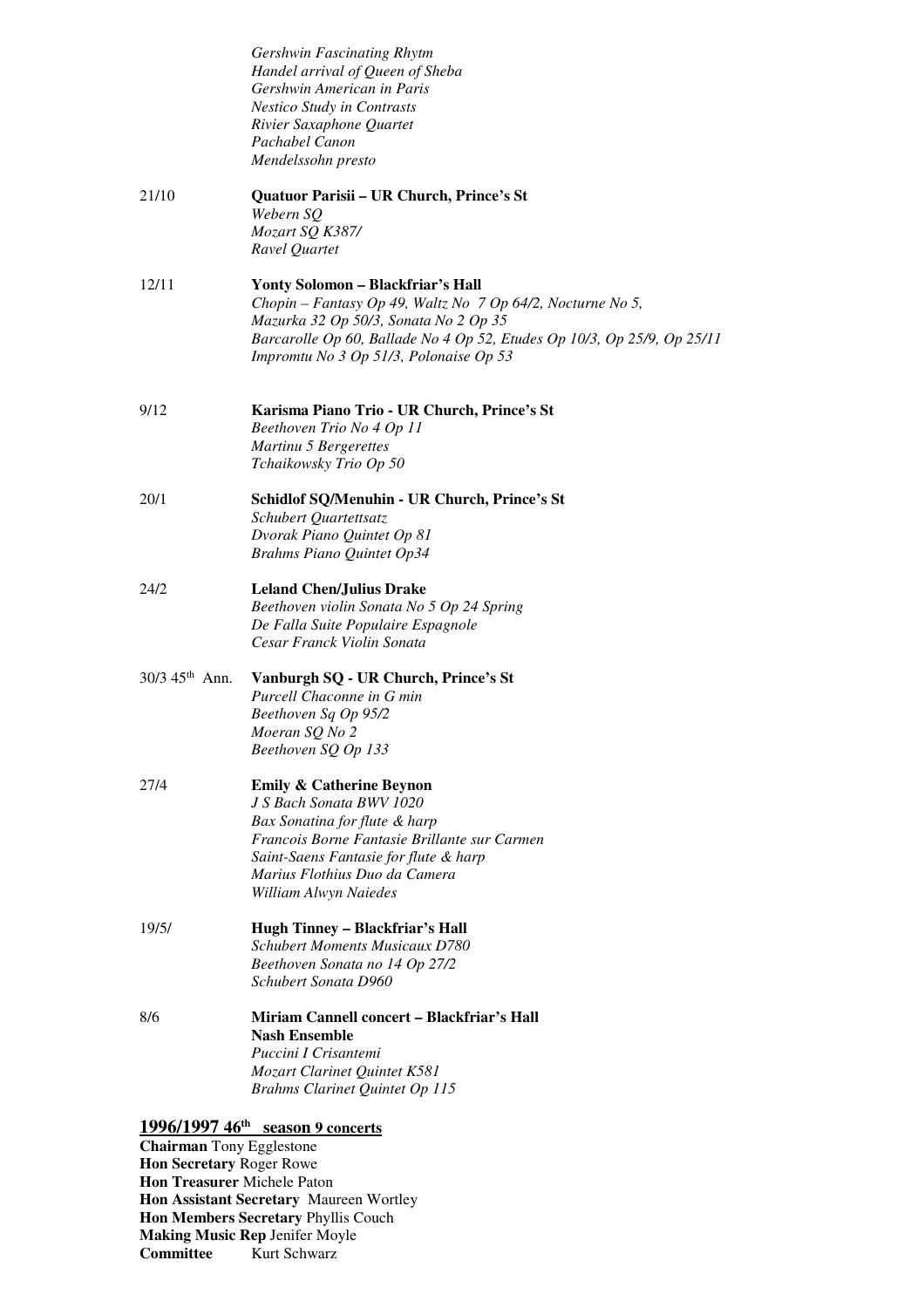|       | Jenifer Moyle<br>Audrey Laycock<br><b>Trevor Sexty</b><br>Sharon Wilson                                                                                                                                  |
|-------|----------------------------------------------------------------------------------------------------------------------------------------------------------------------------------------------------------|
| 28/9  | Angell Piano Trio - UR Church, Prince's St<br>Beethoven Trio Op 1/1<br>Leighton Trio Op 46<br>Schubert Trio No2                                                                                          |
| 26/10 | Elanara - UR Church, Prince's St<br><b>Berlioz Romances</b><br>Schubert Lieder<br><b>Sor Five Songs</b><br>Moretti Two Songs<br>Gerhard Seven Spannish Songs                                             |
| 26/11 | Raphael Ensemble - Blackfriar's Hall<br><b>Boccherini Sextet G457</b><br>Dvorak Quintet Op 97<br>Tchaikowsky Souvenir de Florence op 70                                                                  |
| 8/12  | Mordkovich/Milford – Blackfriar's Hall<br>Brahms Scherzo Op 5<br>Brahms Sonata 3 Op 108<br>Elgar Salut, Chansons<br>Franck Sonata in A maj                                                               |
| 26/1  | Dai-Chin & Valentin - Blackfriar's Hall<br>Schubert Rondo D951 & Fantasy D490<br>Debussy 6 Epigraphes Antiques<br><b>Brahms Five Hungarian Dances Bk 1</b>                                               |
| 16/2  | <b>Emperor Quartet - Blackfriar's Hall</b><br>Haydn SQ Op 77/1<br>Shostakovich SQ No 7<br>Schubert SQ D804 Rosamunde                                                                                     |
| 22/3  | <b>Auer Quartet – Assembly House</b><br>Haydn SQ Op Op 76/3 Emperor<br>Bartok SQ No 6<br>Beethoven SQ Op 132                                                                                             |
| 25/4  | <b>London Schubert Players - Assembly House</b><br>Donizetti Flute Trio<br>Ligeti Six Bagatelles<br>Beethoven Quintet Op 16<br><b>Ibert Trois Pieces</b><br>Arnold Three Shanties Op 4<br>Poulenc Sextet |
| 30/5  | <b>Schidlof Quartet - John Innes Centre</b><br>Mozart SQ K458 Hunt<br>David Bedford SQ No 2 - premiere<br>Beethoven SQ Op 135                                                                            |

#### **1997/1998 47th season 9 concerts**

 **Hon Secretary** Roger Rowe  **Hon Treasurer** Michele Paton  **Hon Assistant Secretary** Maureen Wortley **Committee Chairman** Tony Eggleston **Hon Members Secretary** Cynthia Levine **Making Music Rep** Jenifer Moyle Kurt Schwarz Trevor Sexty Katrina Young Sharon Wilson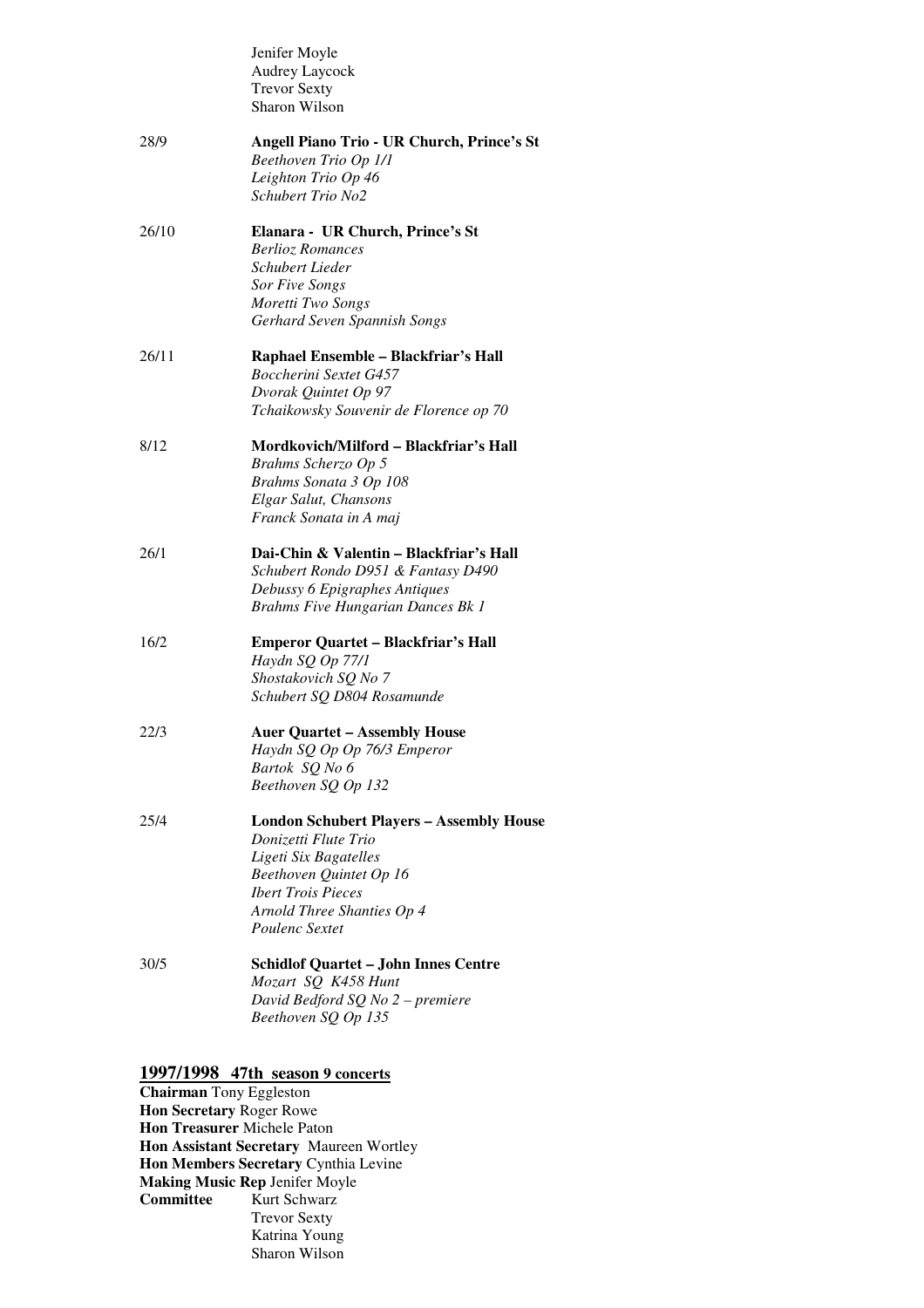| 27/9                         | <b>Edinburgh SQ</b><br>MacMillan<br><b>Sibelius</b><br>MaxwellDavies.<br>Beethoven Op127                                                                                                                                                                                                                  |  |
|------------------------------|-----------------------------------------------------------------------------------------------------------------------------------------------------------------------------------------------------------------------------------------------------------------------------------------------------------|--|
| 2/11                         | Katya Apekisheva<br>Haydn;<br>Shostakovich;<br>Ravel: Miroirs.<br>Chopin.<br>Shchedrin                                                                                                                                                                                                                    |  |
| 23/11                        | <b>Bridge SQ</b><br>Beethoven SQ Op 18/1<br>Bridge SQ No 4<br>Brahms SQ No 1                                                                                                                                                                                                                              |  |
| 14/12                        | Zolinsky/LePage/Sheppard Trio<br>Brahms; Violin Sonata.<br>Cello Sonata. Op118<br>Piano Trio No 3                                                                                                                                                                                                         |  |
| 18/1                         | <b>Audubon SQ</b><br>Mozart SQ K499.<br>Barber SQ Op 11<br>Schumann SQ Op 41/3                                                                                                                                                                                                                            |  |
| 22/2                         | Passacaglia Ensemble<br>Corelli Trio sonata Op 6/3<br>Vivaldi Concerto No 2 BWV 973<br>Marcello Recorder Sonata Op 2/12<br>Samartini Trio Sonata for 2 Recorders<br>Vivaldi Concerto La Primavera Op 8/1 V 973<br>Bigaglia Sonata in A minor<br>Corelli Sonata op 5/5<br>Handel excerpts from Rinaldo arr |  |
| 22/3                         | Auer SQ<br>Haydn Op 76/3.<br>Bartok No 6<br>Beethoven Op 132                                                                                                                                                                                                                                              |  |
| 25/4                         | <b>London Schubert Players</b><br>Donizetti. Trio<br>Ligeti. Bagatelles<br>Beethoven.Piano Quintet Op 16<br>Ibert. Three pieces<br><b>Arnold Three Shanties</b><br>Poulenc Sextet                                                                                                                         |  |
| 30/5                         | <b>Schidlof SQ - John Innes Centre</b><br>Mozart SQ K458<br>Bedford SQ No 2<br>Beethoven, Op 135                                                                                                                                                                                                          |  |
| <b>Chairman</b> Trevor Sexty | 1998/1999 48th season 9 concerts                                                                                                                                                                                                                                                                          |  |
|                              | Hon Secretary Roger Rowe                                                                                                                                                                                                                                                                                  |  |
|                              | <b>Hon Treasurer</b> Michele Paton                                                                                                                                                                                                                                                                        |  |

**Hon Treasurer** Michele Paton **Hon Assistant Secretary** Maureen Wortley **Hon Members Secretary** Cynthia Levine **Making Music Rep** Jennifer Moyle **Committee** Peter Cross Kurt Schwarz Sharon Wilson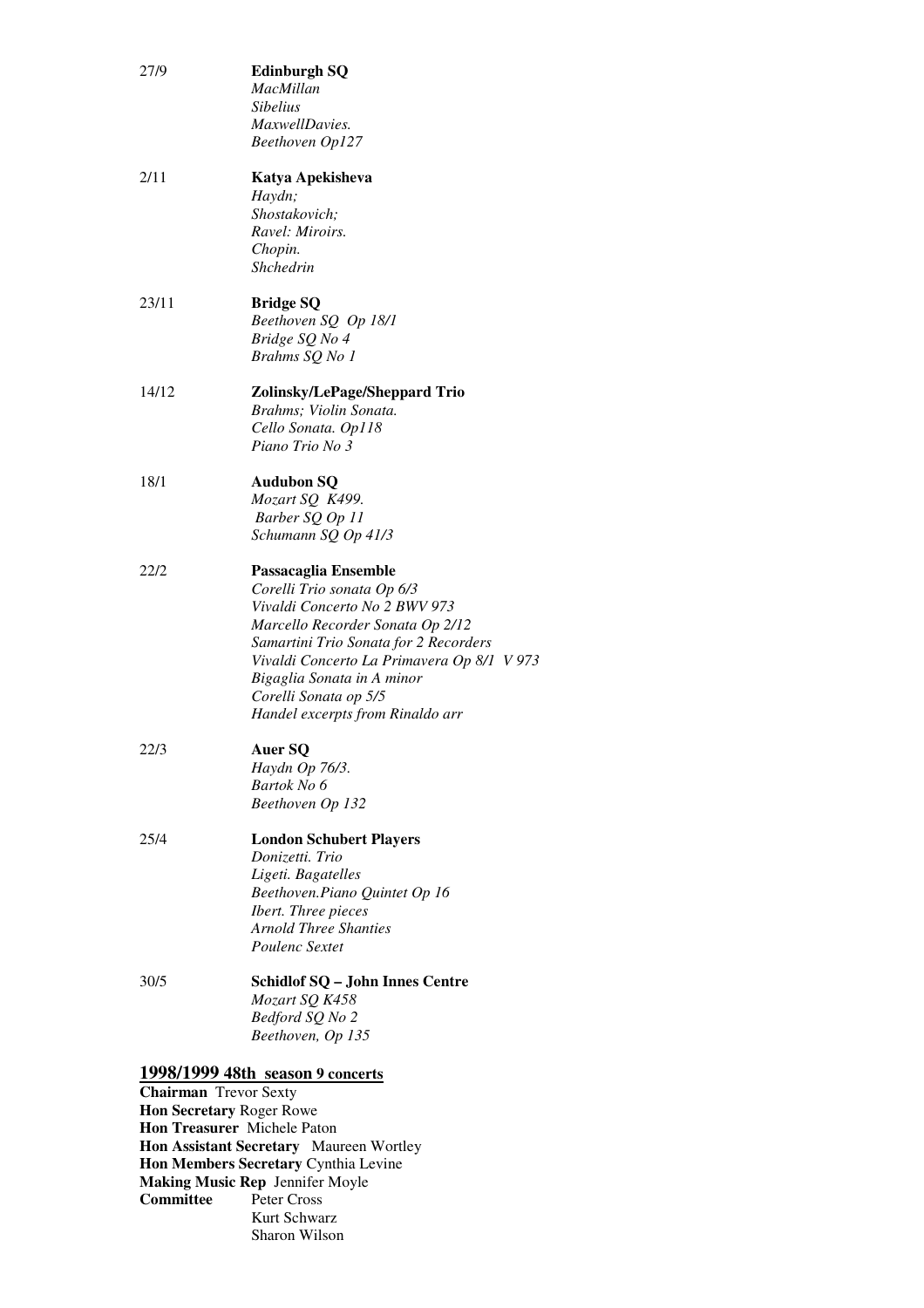| 26/9                                                     | <b>Janacek SQ</b><br>Haydn SQ Op 76/5.<br>Janacek SQ No 1<br>Dvorak: SQ American                                                                                                                                                         |
|----------------------------------------------------------|------------------------------------------------------------------------------------------------------------------------------------------------------------------------------------------------------------------------------------------|
| 1/11                                                     | Elizaveta Kopelman<br>Haydn Sonata XVI;6<br>Schumann Carnival Op 9<br>Moussorgsky Pictures at an Exhibition                                                                                                                              |
| 29/11                                                    | <b>Mandelring SQ</b><br>Mendelssohn SQ No1.<br>David Matthews SQ No 4. 1st perf<br>Beethoven SQ Op 131                                                                                                                                   |
| 13/12                                                    | <b>Plane/Dukes/Rahman</b><br><b>Bruch 3 Pieces</b><br>Schumann Adagio & Allegro<br>Francaix Trio<br>Martinu Clarinet Sonata<br>Kurtag Homage a Schumann<br>Mozart Kegelstatt Trio                                                        |
| 30/1                                                     | <b>Altenberg Trio</b><br>Grieg Andante for piano trio<br>Weiland Trio Op 22<br>Dvorak Trio No 3 Op 65                                                                                                                                    |
| 28/2                                                     | <b>Rebecca Woolcock</b><br>Scarlatti Sonatas L304 & L27<br>Schubert Impromptus D935<br><b>Bach Toccata BWV 918</b><br>Rachmaninov Preludes Op 23/4 & 5<br>Chopin Scherzo in B minor                                                      |
| 28/3                                                     | <b>Belcea SQ</b><br>Haydn SQ Op 64/6<br>Delius Quartet<br>Tchaikovsky No 1 Op 11                                                                                                                                                         |
| 24/4                                                     | <b>Jeux</b><br>Weber Theme and Variations<br>Saint-Saens Fantasie for violin & harp Op 124<br>Scarlatti arr Françaix Cinq Sonatas<br><b>Bax Harp Quintet</b><br>Takemitsu And then I knew t'was the Wind<br>Ravel Introduction & Allegro |
| 22/5                                                     | Chilingirian SQ<br>Haydn SQ Op 54/2.<br>Shostakovich SQ No 10.<br>Beethoven SQ Op 130                                                                                                                                                    |
| <b>Chairman</b> Trevor Sexty<br>Hon Secretary Roger Rowe | 1999/2000 49th season 12 concerts<br>Hon Treasurer Michele Paton<br>Hon Assistant Secretary Maureen Wortley                                                                                                                              |
|                                                          | Hon Members Secretary Cynthia Levine<br><b>Making Music Rep Jennifer Moyle</b>                                                                                                                                                           |

**Committee** Katrina Young, Kenneth Denton, Helga Williams

| 25/9 | <b>Archinto SO</b>           |
|------|------------------------------|
|      | Haydn SQ Op 76/1             |
|      | Mendelssohn SQ Op 13         |
|      | Smetena SQ No 1 From my Life |

 $31/10$ 31/10 **Marais Ensemble**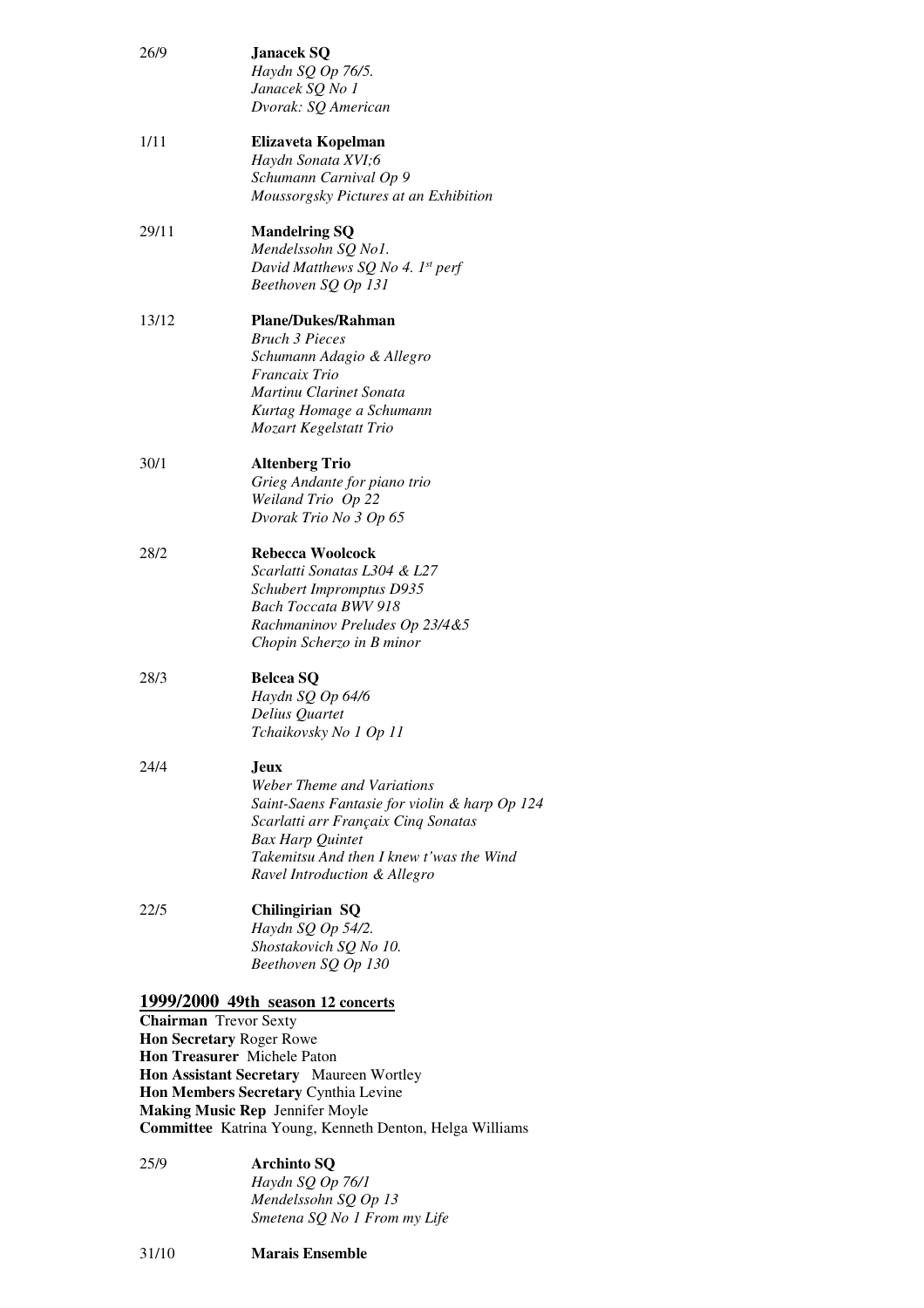|                                  | Poulenc Sextet                                                                       |
|----------------------------------|--------------------------------------------------------------------------------------|
|                                  | Mozart Quintet K452                                                                  |
|                                  | Roussel Divertissement Op 6<br><b>Barber Summer Music</b>                            |
|                                  | Francaix L'Heure du Berger                                                           |
| 16/11                            | <b>I Fagiolini</b> (Making Music Promotion) – Assembly House<br>New Horizons Project |
| 21/11                            | Almira SQ + Christopher Langdown                                                     |
|                                  | Haydn SQ Op 76/5                                                                     |
|                                  | Bartok sq No 6                                                                       |
|                                  | Shostakovich Piano Quintet Op 57                                                     |
| 12/12                            | <b>Brook Street Band</b>                                                             |
|                                  | Teleman Trio Sonata No 3                                                             |
|                                  | Fux Trio Sonata in D minor                                                           |
|                                  | <b>Biber Mystery Sonata</b>                                                          |
|                                  | Zelinka Trio Sonata in B flat<br>J S Bach Sonata IV BWV528                           |
|                                  | Telemann Cello Sonata in B flat                                                      |
|                                  | Handel Oxford Water Music suites                                                     |
|                                  |                                                                                      |
| 28/1                             | Auer SQ                                                                              |
|                                  | Haydn SQ Op 76/6                                                                     |
|                                  | Weiner No 1<br>Bartok No 4                                                           |
|                                  |                                                                                      |
| 29/1                             | Auer SQ                                                                              |
|                                  | Haydn Op 76/4                                                                        |
|                                  | Kodaly No 2                                                                          |
|                                  | <b>Bartok No1</b>                                                                    |
| 30/1                             | Auer SQ                                                                              |
|                                  | Haydn Op 76/2                                                                        |
|                                  | Kurtag                                                                               |
|                                  | Bartok No 2                                                                          |
| 20/2                             | <b>Benjamin Frith</b>                                                                |
|                                  | <b>Bach Partita IV</b>                                                               |
|                                  | Bach-Busoni Prelude & Chaconne                                                       |
|                                  | Liszt Variaitions on a Theme of Bach                                                 |
| 25/3                             | <b>Pro Arte Piano Quartet</b>                                                        |
|                                  | Schubert Adagio & Rondo D487                                                         |
|                                  | Weiland Piano Quartet - premiere                                                     |
|                                  | Brahms Piano Quartet No 2 Op 26                                                      |
| 29/4                             | <b>Henschel SQ</b>                                                                   |
|                                  | Mozart SQ K387                                                                       |
|                                  | Bartok SQ No 5                                                                       |
|                                  | Beethoven SQ Op 59/3                                                                 |
|                                  |                                                                                      |
| 20/5                             | <b>Raphael Ensemble</b>                                                              |
|                                  | Strauss, Capriccio.                                                                  |
|                                  | Bridge Sextet.                                                                       |
|                                  | Schoenberg Verklarte Nacht                                                           |
|                                  | 2000/2001 50th season 12 concerts                                                    |
| Chairman Katrina Young           |                                                                                      |
| <b>Hon Secretary Roger Rowe</b>  |                                                                                      |
| <b>Hon Treasurer Peter Cross</b> | Hon Assistant Secretary Maureen Wortley                                              |
|                                  | Hon Members Secretary Cynthia Levine                                                 |
|                                  |                                                                                      |

**Making Music Rep** Jenifer Moyle **Committee** Kathleen Lane

Kenneth Denton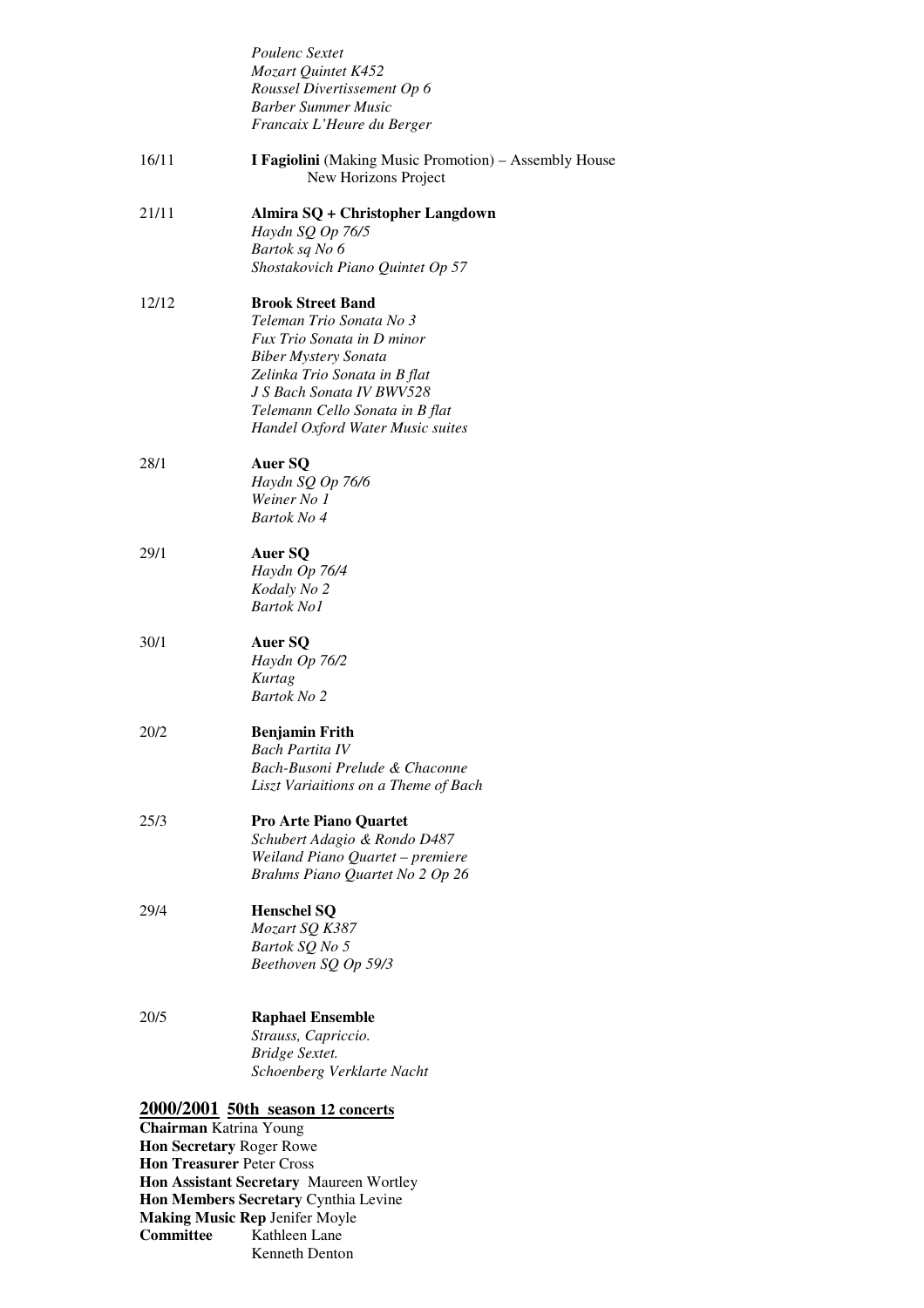| Angela Skeggs  |
|----------------|
| Helga Williams |

| 23/9  | <b>Schidlof SQ/Nigel Cliffe</b><br>Purcell.Chaconny<br>Butterworth. Love Blows where the Wind blows<br>Roxanna Panufnik Private Joe<br>Brahms SQ No 3                  |
|-------|------------------------------------------------------------------------------------------------------------------------------------------------------------------------|
| 28/1  | <b>Musicke Companye</b><br>Monteverdi, Campra, Couperin,<br>Purcell, JC Bach, Vivaldi, Handel                                                                          |
| 25/11 | <b>Janacek SQ</b><br>Haydn SQ Op 33/2.<br>Prokoviev SQ No 1.<br>Debussy String Quartet                                                                                 |
| 10/12 | <b>Viv McLean</b><br>Beethoven No 21 Op 13<br>Barber Sonata.<br>Skempton Whispers - premiere<br>Brahms Intermezzi Op 117, RhapsodyOp79/1.<br>Gershwin Rhapsody in Blue |
| 27/1  | Schumann Weekend<br><b>Coull SQ/Lisney</b><br>I Fantasiestucke for piano trio Op 88<br>String Quartet No 1 Op 41/1<br>Piano Quartet Op 47 Op 47                        |
| 28/1  | <b>Schumann Weekend</b><br><b>Coull SQ/Lisney/Geoff Dolton</b><br>$II$ SQ No 2 Op 41/23<br>Dichterliebe Op 48                                                          |
|       | Schumann Weekend<br><b>Coull SQ/Lisney/Geoff Dolton</b><br>III $SQ$ No 3 Op 41/3<br>Eichendorff Liederkreis Op 39<br>Piano Quintet Op 44                               |
| 11/2  | <b>Mobius Septet</b><br>Mozart Cl Quintet K581<br>Debussy Flute, harp & viola Sonata<br>Gavin Bryars The North Shore<br>Ravel Introdcution & Allegro                   |
| 17/3  | <b>Casals SQ</b><br>James MacMillan SQ No 2<br>Beethoven SQ Op 18/1<br>Shostakovich SQ No 8                                                                            |
| 7/4   | Nikolai Demidenko<br>Schumann, Arabesque,<br>Sonata No 1 & Etudes Symphoniques                                                                                         |
| 12/5  | Martinu SQ + Christopher Langdown<br>Martinu SQ No 7<br>Schubert SQ D810<br>Dvorak Piano Quintet Op 81                                                                 |
|       | 2001/2002 51st_season 11 concerts (not incl masterclass)<br>Chairman Katrina Young                                                                                     |

 **Hon Treasurer** Peter Cross  **Hon Assistant Secretary** Maureen Wortley  **Hon Members Secretary** Cynthia Levine **Chairman** Katrina Young **Hon Secretary** Roger Rowe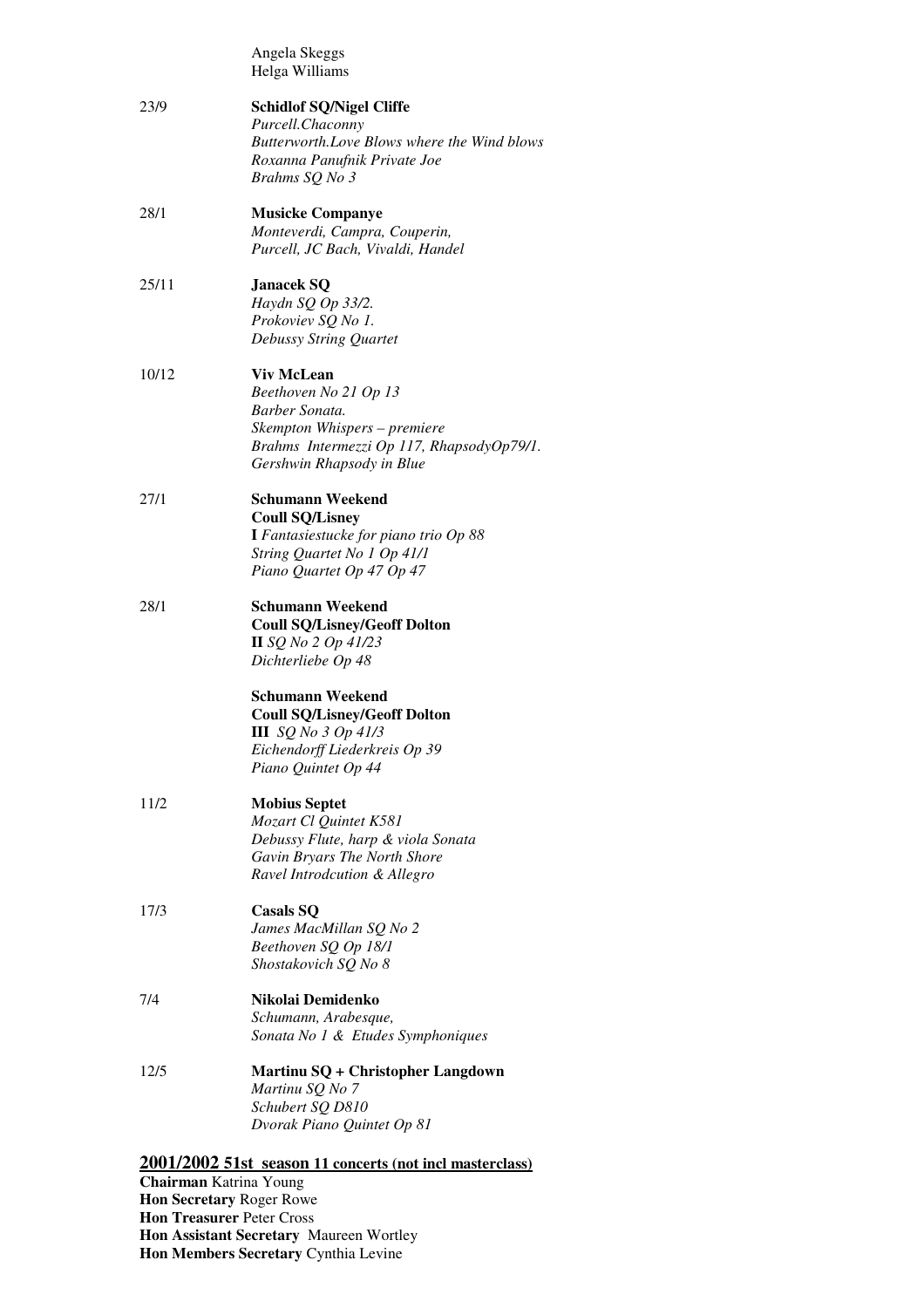| <b>Making Music Rep Jenifer Moyle</b> |                                                                        |
|---------------------------------------|------------------------------------------------------------------------|
| Committee                             | Myra Burgess                                                           |
|                                       | <b>Kenneth Denton</b>                                                  |
|                                       | Angela Skeggs                                                          |
|                                       | Helga Williams                                                         |
| 29/9                                  | <b>Angel Trio</b>                                                      |
|                                       | Beethoven Trio Op 70/1Ghost                                            |
|                                       | Anthony Payne Trio 1998                                                |
|                                       | Schubert No1 D898                                                      |
| 13/10                                 | <b>Schubert Ensemble</b>                                               |
|                                       | Judith Weir Piano Quartet Blanche comme la neige                       |
|                                       | Ravel Piano Trio                                                       |
|                                       | Faure Piano Quartet No 1 Op 15                                         |
| 27/10                                 | <b>Hugo Wolf SQ</b>                                                    |
|                                       | Wolf Italian Serenade                                                  |
|                                       | <b>Berg Lyric Suite</b>                                                |
|                                       | Schubert SQ D810 Death & Maiden                                        |
| 17/11                                 | <b>Freddie Kempf</b>                                                   |
|                                       | Bach Partita No 4                                                      |
|                                       | Schubert Sonata D959                                                   |
|                                       | Chopin Four Ballades                                                   |
| 1/12                                  | <b>Workshop Sessions</b>                                               |
|                                       | <b>Alexander Baillie/James Lisney</b>                                  |
|                                       | <b>Bach Italian concerto</b>                                           |
|                                       | Schnittke Cello Sonata                                                 |
|                                       | Popper Fantasy                                                         |
| 2/12                                  | <b>Alexander Baillie/James Lisney</b>                                  |
|                                       | Tchaikovsky Chanson- Nocturne- Pezzo-Meditation                        |
|                                       | Shostakovich Cello Sonata                                              |
|                                       | Rachmaninov Cello Sonata                                               |
| 27/1                                  | <b>Auer Quartet/Steven Osborne</b>                                     |
|                                       | Brahms Quartet No 1 Op 51/1                                            |
|                                       | Schubert: Impromptu No 5 D935                                          |
|                                       | Brahms Piano Quintet Op 34                                             |
| 28/1                                  | <b>Auer Quartet/Steven Osborne</b>                                     |
|                                       | Brahms No 2 Op 51/2                                                    |
|                                       | Schubert: Sonata D940                                                  |
|                                       | <b>Auer Quartet/Steven Osborne /Robert Plane</b><br>Brahms No 3 Op 567 |
|                                       | <b>Brahms Clarinet Trio Op 114</b>                                     |
|                                       | Schubert: Shepherd on the Rock                                         |
|                                       | Brahms Clarinet Quintet Op 115                                         |
| 23/2                                  | <b>Chroma Ensemble</b>                                                 |
|                                       | Francaix A huit                                                        |
|                                       | <b>Cashian Creeping Frogs</b>                                          |
|                                       | Schubert Octet D803                                                    |
| 10/3                                  | <b>St Petersburg SQ</b>                                                |
|                                       | Prokoviev SQ No 2                                                      |
|                                       | Glazunov SQ No 5                                                       |
|                                       | Shostakovich SQ No 2                                                   |
| 27/4                                  | <b>Brodsky SQ</b>                                                      |
|                                       | Schubert SQ D46                                                        |
|                                       | Respighi Quartet 1907                                                  |
|                                       | Tchaikovsky SQ No 2                                                    |

# **2002/2003 52nd 11 concerts (not incl Masterclass)**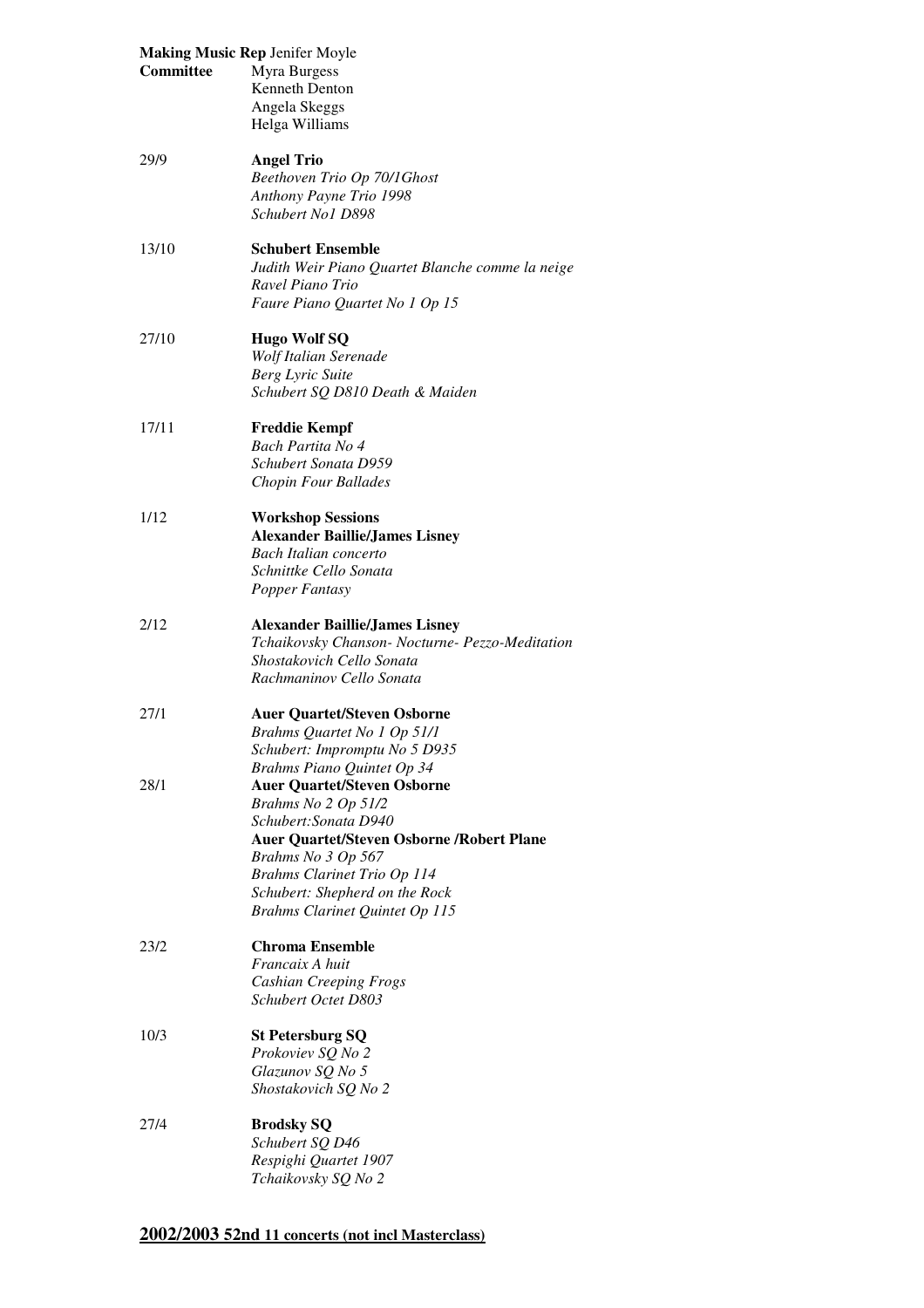**Chairman** Katrina Young  **Hon Secretary** Roger Rowe  **Hon Treasurer** Peter Cross  **Hon Assistant Secretary** Maureen Wortley  **Hon Members Secretary** Cynthia Levine **Making Music Rep** Jennifer Moyle **Committee** Angela Skeggs, Myra Burgess, Clare Barclay, Tom Clarke

| 28/9  | <b>Emperor SQ + Ian Fountain</b><br>Haydn SQ Op 50/3<br>Martinu SQ No 4<br>Elgar Piano Quintet Op 84                                                                                                                                                                   |
|-------|------------------------------------------------------------------------------------------------------------------------------------------------------------------------------------------------------------------------------------------------------------------------|
| 13/10 | Kungsbacka Trio<br>Haydn Trio XV24<br>Schumann Trio No 2 Op 80<br>Mendelssohn Trio No 2 Op 66                                                                                                                                                                          |
| 2/11  | <b>Henschel SQ</b><br>Mendelssohn SQ No 2 Op 13<br>Webern Langsamer<br>Beethoven SQ Op 130                                                                                                                                                                             |
| 16/11 | <b>Angela Hewitt</b><br>Bach; English Suite No 2<br>Ravel Tombeau de Couperin<br>Liszt Sonata                                                                                                                                                                          |
| 30/11 | <b>Hugh Magquire Masterclass</b>                                                                                                                                                                                                                                       |
| 1/12  | Lomeiko/Sitkovetsky<br>Tartini Devi's Trill Sonata<br>Schubert Violin Sonata D574<br>Debussy Violin Sonata<br>Ysaye Poeme elegiaque<br>Saine-Saens/Ysaye Valse Caprice                                                                                                 |
| 25/1  | <b>Janacek Quartet/Leon McCawley/Matthew Trusler/Thomas Carroll</b><br>Smetena SQ No 1<br>Dvorak Violin Sonata Op 57<br>Suk Trio No 2 & Elegie Op 23                                                                                                                   |
| 26/1  | Dvorak Cypresses 1-4<br><b>Janacek Quartet/Leon McCawley/Matthew Trusler</b><br>Suk Four Pieces Op 17<br>Dvorak String Quartet Op 80<br><b>Janacek Quartet/Leon McCawley/Matthew Trusler</b><br>Smetena SQ No 2<br>Janacek Violin Sonata<br>Dvorak Piano Quintet Op 81 |
| 22/2  | <b>Britten Sinfonia Ensemble</b><br><b>Bach/Woolrich 5 Chorales</b><br>Woolrich A Shadoewed Lesson<br>Mozart Piano Quartet K428<br>Schubert Trout Quintet D667                                                                                                         |
| 22/3  | <b>Pascal Roge</b><br>Faure Nocturne No 1<br>Satie Gnossiennes No 2,3 & 5<br>Ravel Miroirs & Sonatine<br>Poulenc Theme Varie<br>Debussy Preludes Book 1                                                                                                                |
| 12/4  | Contempo SQ + Levia Stenese<br>Boccherini Quintet Op 28/4<br>Enesco SQ No 2 Op 22/2<br>Schubert Quintet in C D596                                                                                                                                                      |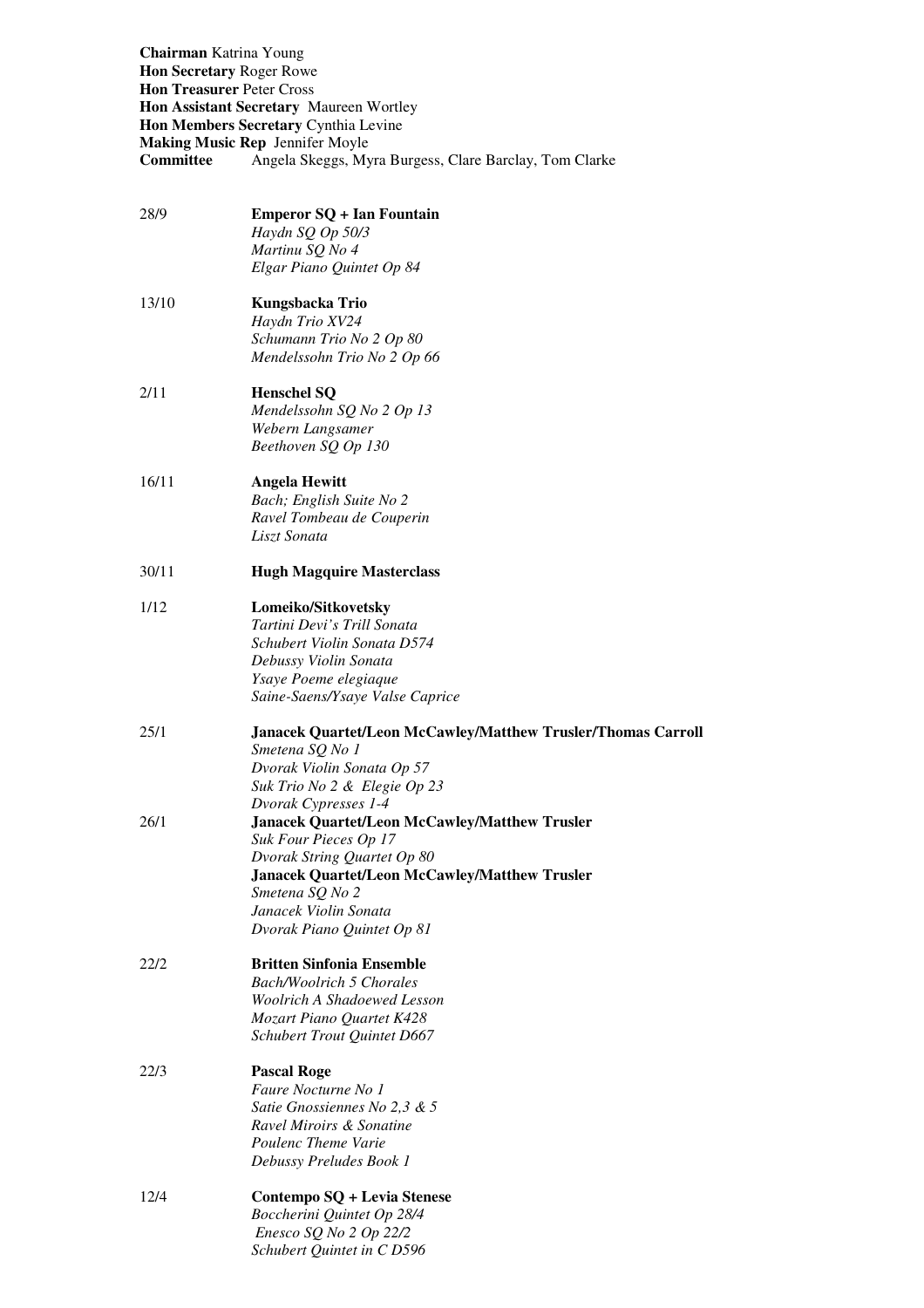# **2003/2004 53rd season 10 concerts + Beeethoven cycle 6 concerts**

| <b>Chairman</b> Katrina Young  |                                                                                     |
|--------------------------------|-------------------------------------------------------------------------------------|
|                                | Hon Secretary Roger Rowe                                                            |
|                                | <b>Hon Treasurer Peter Cross</b>                                                    |
|                                | <b>Hon Assistant Secretary Maureen Wortley</b>                                      |
|                                | Hon Members Secretary Angela Skeggs                                                 |
|                                | <b>Making Music Rep Jennifer Moyle</b>                                              |
| <b>Committee Clare Barclay</b> |                                                                                     |
|                                | Myra burgess<br>Tom Clarke                                                          |
|                                | Cynthia levine                                                                      |
|                                |                                                                                     |
| 27/9                           | <b>Martinu SQ/Christopher Langdown</b>                                              |
|                                | Haydn SQ Op 74/4                                                                    |
|                                | Debussy Quartet                                                                     |
|                                | <b>Bridge Piano Quintet</b>                                                         |
|                                |                                                                                     |
| 11/10                          | <b>Zephyr Ensemble</b><br>Arnold Sea Shanties                                       |
|                                | Nielsen Wind Quintet                                                                |
|                                | <b>Ibert Trois Pieces Breves</b>                                                    |
|                                | Francaix Wind Quartet                                                               |
|                                | <b>Taffanel Wind Quintet</b>                                                        |
|                                | Jim ParkerMississippi Blues                                                         |
|                                |                                                                                     |
| 25/10                          | <b>Peter Donohoe</b>                                                                |
|                                | Brahms Op 118                                                                       |
|                                | Beethoven Sonata Op 53<br>Franck Prelude, Aria & Fugue                              |
|                                | Chopin Scerzo Op 39 & Berceuse Op 57                                                |
|                                | Liszt Venezia e Napoli                                                              |
|                                |                                                                                     |
| 8/11                           | <b>Stamic SQ</b>                                                                    |
|                                | Schulhoff SQ No 2                                                                   |
|                                | Janacek SQ No 2                                                                     |
|                                | Dvorak SQ Op 96 American                                                            |
| 7/12                           | Dante SQ                                                                            |
|                                | Mozart K 516/Rubbra No 1/Mozart Quintet K 516                                       |
| 31/1                           | <b>St Petersburg SQ/Urivaev</b>                                                     |
|                                | Tchaikovsky1/Shostakovich 7/Tchaikovsky, Piano Trio                                 |
| 1/2                            | <b>St Petersburg SQ/Urivaev</b>                                                     |
|                                | Tchaikovsky 2 & Shostakovich No 8                                                   |
|                                | <b>St Petersburg SQ/Urivaev</b><br>Tchaikovsky 3, Shostakovich 9 & Piano Quintet    |
|                                |                                                                                     |
| 14/2                           | <b>Steven Osborne</b>                                                               |
|                                | Brahms Rhapsody Op 79/1                                                             |
|                                | Schubert Sonata D960                                                                |
|                                | Mussorgsky Pictures at an exhibition                                                |
| 13/3                           | Wihan SQ                                                                            |
|                                | Haydn SQ Op 54/1                                                                    |
|                                | Martinu SQ No 2                                                                     |
|                                | Mendelssohn SQ Op 44/2                                                              |
|                                |                                                                                     |
| 20/3                           | <b>Borodin Quartet Beethoven Cycle</b><br><b>I</b> Beethoven; Op 18/1, Op74, Op59/1 |
| 21/3                           | <b>Borodin Quartet</b>                                                              |
|                                | II Beethoven; Op 18/2, Op 127, Op 59/2                                              |
| 23/3                           | <b>Borodin Quartet</b>                                                              |
|                                | <b>III</b> Beethoven; Op 18/3, Op 130, Op 59/3                                      |
| 25/3                           | <b>Borodin Quartet</b>                                                              |
|                                | IV Beethoven; Op 18/4, Op95, Op131                                                  |
| 26/3                           | <b>Borodin Quartet</b>                                                              |
| 28/3                           | V Beethoven; Op $18/5$ , Op $132$<br><b>Borodin Quartet</b>                         |
|                                |                                                                                     |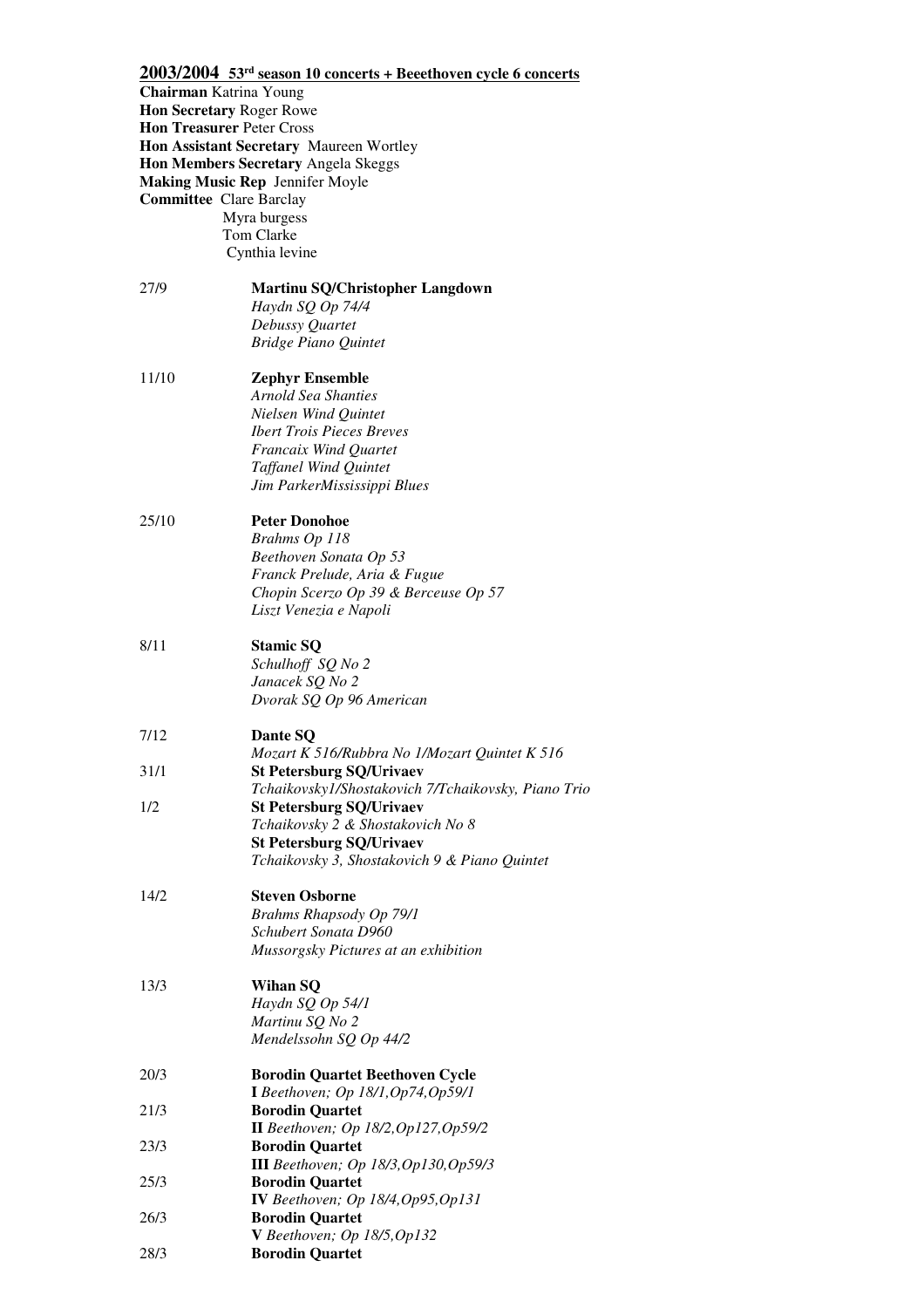|                                  | $2004/2005$ 54 <sup>th</sup> season 12 concerts |
|----------------------------------|-------------------------------------------------|
| <b>Chairman</b> Clare Barclay    |                                                 |
| Hon Secretary Roger Rowe         |                                                 |
| <b>Hon Treasurer Peter Cross</b> |                                                 |
|                                  | Hon Assistant Secretary Maureen Wortley         |
|                                  | Hon Members Secretary Angela Skeggs             |
|                                  | <b>Making Music Rep Jennifer Moyle</b>          |
| Committee                        | Tom Clarke                                      |
|                                  | Jenny English                                   |
|                                  | Charlotte Harrison                              |
|                                  | Cynthia Levene                                  |
|                                  |                                                 |
| 2/10                             | <b>Allegri SQ/Mark Swartzentruber</b>           |
|                                  | Haydn SQ Op 103                                 |
|                                  | Schubert SQ D804 Rosamunde                      |
|                                  | <b>Brahms Piano Quintet</b>                     |
| 16/10                            | <b>Florestan Trio</b>                           |
|                                  | Beethoven; Kukudu Variaitions Op 121a           |
|                                  | S-Saens Trio No1 Op 18                          |
|                                  | Smetena Trio Op 15                              |
|                                  |                                                 |
| 30/10                            | <b>Harlquin</b>                                 |
|                                  | Ian Wilson in Plato's Cave                      |
|                                  | Justin Connolly Canaries                        |
|                                  | Michael Christie Tales from the Commedia        |
|                                  | Mozart Adagio K411                              |
|                                  | Janacek; Miladi                                 |
|                                  | Colin Matthews how to compose                   |
| 14/11                            |                                                 |
|                                  | Lindsays                                        |
|                                  | Haydn SQ Op 76/5                                |
|                                  | Tippett SQ No 3                                 |
|                                  | Beethoven SQ Op 135                             |
| 27/11                            | Panocha SQ                                      |
|                                  | Haydn SQ Op 55/3                                |
|                                  | Janacek SQ No1                                  |
|                                  | Dvorak SQ Op 105                                |
|                                  |                                                 |
| 29/1                             | Pascal Roge w/e I                               |
|                                  | Brahms Cello Sonata No 1                        |
|                                  | Schumann Op 73                                  |
|                                  | <b>Bruch Pieces Op 83</b>                       |
|                                  | Brahms Clarinet trio op 114                     |
| 30/1                             | Pascal Roge w/e II                              |
|                                  | Debussy Preludes Bk 2                           |
|                                  | Poulenc Cello Sonata                            |
|                                  | <b>Faure Romance</b>                            |
|                                  | Ravel Tzigane                                   |
|                                  |                                                 |
|                                  | Pascal Roge w/e III                             |
|                                  | Poulenc Clarinet Sonata                         |
|                                  | Enescu Violin Sonata No 3                       |
|                                  | Shostakovich Piano Trio No 2                    |
|                                  | Stravinsky Soldier's Tale                       |
| 12/2                             | Chroma                                          |
|                                  | Rachmaninov Elegiac Trio No 1                   |
|                                  | Zemlinsky Clarinet Trio Op 3                    |
|                                  | Purcell Fantasias 1 & 7                         |

*Dohnanyi Sextet Op 37*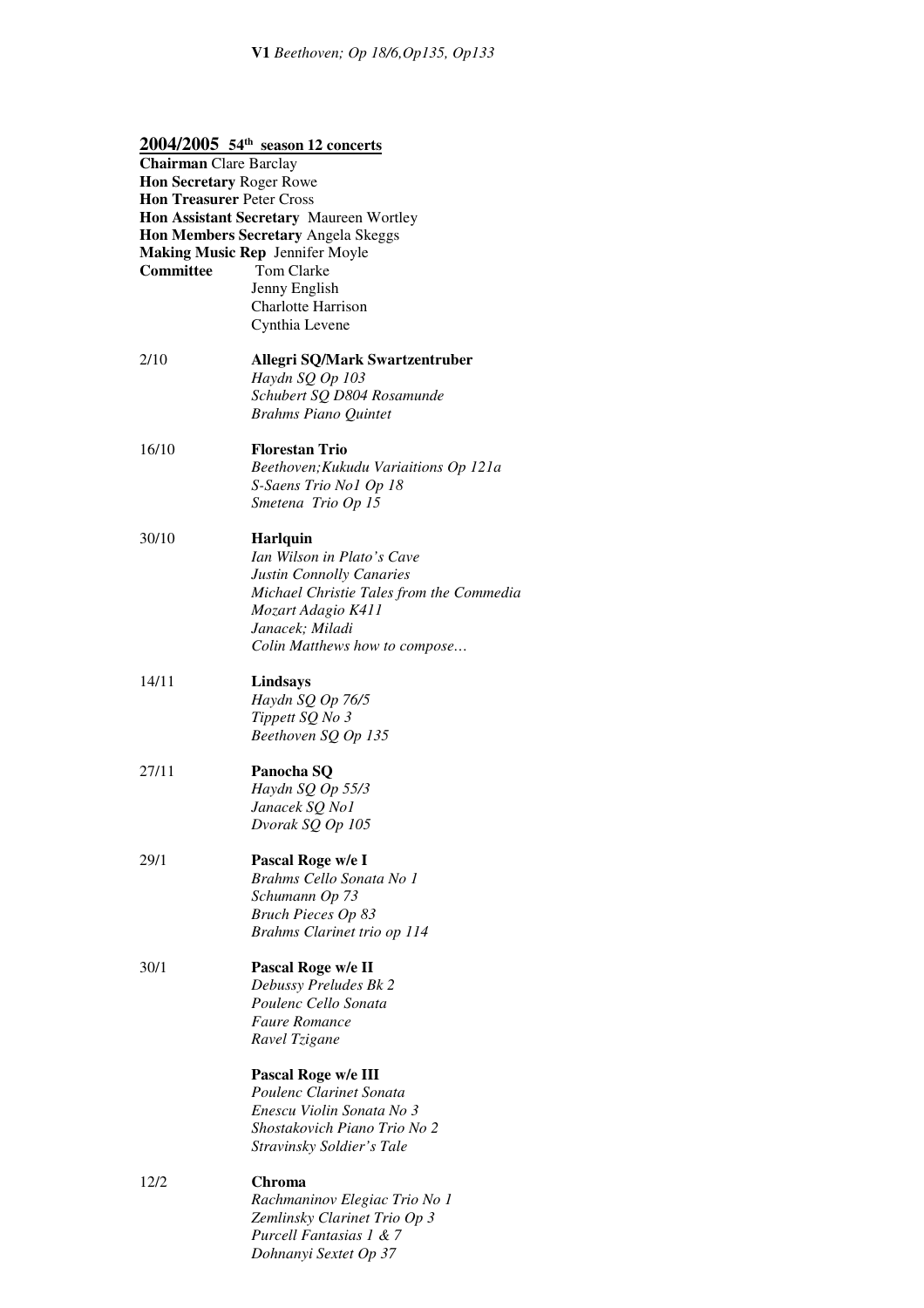- $6/3$  *Schubert Sonata D 960*  Paul Lewis *Beethoven Sonatas Op 90 & Op 31/1*
- $19/3$  *Britten SQ No 1 Ravel Quartet*  **Carducci SQ** *Mozart SQ K464*
- $9/4$  *Douglas Weiland Trio No 2 Op 32 – premiere Schubert Trio No 1 D898*  9/4 **Altenberg Trio**  *Haydn Trio XV24*

# **2005/2006 55th season 15 + 5 Borodins**

| <b>Chairman</b> Clare Barclay    |                                         |
|----------------------------------|-----------------------------------------|
| Hon Secretary Roger Rowe         |                                         |
| <b>Hon Treasurer Peter Cross</b> |                                         |
|                                  | Hon Assistant Secretary Maureen Wortley |
|                                  | Hon Members Secretary Angela Skeggs     |
| <b>Committee</b>                 | Kevin Aikens                            |
|                                  | Myra Burgess                            |
|                                  | Roy Chivers                             |
|                                  | Jenny English                           |
|                                  | <b>Charlotte Harrison</b>               |
|                                  | Cynthia Levene                          |
|                                  |                                         |
| 1/9                              | <b>Tamas Vasary</b>                     |
|                                  | Schubert Sonata D894 & D664             |
|                                  | Debussy Pour le piano                   |
|                                  | Schubert Sonata D664                    |
|                                  | Debussy L'Isle Joyeux                   |
|                                  |                                         |
| 2/9                              | <b>Auer SQ/Vasary</b>                   |
|                                  | Haydn SQ Op 20/3                        |
|                                  |                                         |
|                                  | Beethoven SQ Op 130                     |
|                                  | Dohnanyi Piano Quintet Op 1             |
| 1/10                             | <b>Mark Padmore/Roger Vignoles</b>      |
|                                  | Schubert Wintereisse                    |
|                                  |                                         |
| 15/10                            | <b>Belcea SQ</b>                        |
|                                  | Mozart SQ K428                          |
|                                  | Bartok No 5                             |
|                                  | Mozart SQ K465                          |
|                                  |                                         |
| 30/10                            | <b>Manchester Piano Trio</b>            |
|                                  | Mendelssohn Trio Op 1                   |
|                                  | Simon Parkin Piano Trio I               |
|                                  | Dvorak Trio Op 90 Dumky                 |
|                                  |                                         |
| 12/11                            | <b>Steven Isserlis I</b>                |
|                                  | Weiland Third cello suite               |
|                                  | <b>Bach Cello Suites 1-3</b>            |
|                                  |                                         |
| 13/11                            | <b>Steven Isserlis II</b>               |
|                                  | Weiland Third cello suite               |
|                                  | <b>Bach Cello Suites 4-6</b>            |
|                                  |                                         |
| 26/11                            | Szymanowski SQ                          |
|                                  | Haydn SQ Op 77/2                        |
|                                  | Szymanowski No 2                        |
|                                  | Schubert SQ D887                        |
|                                  |                                         |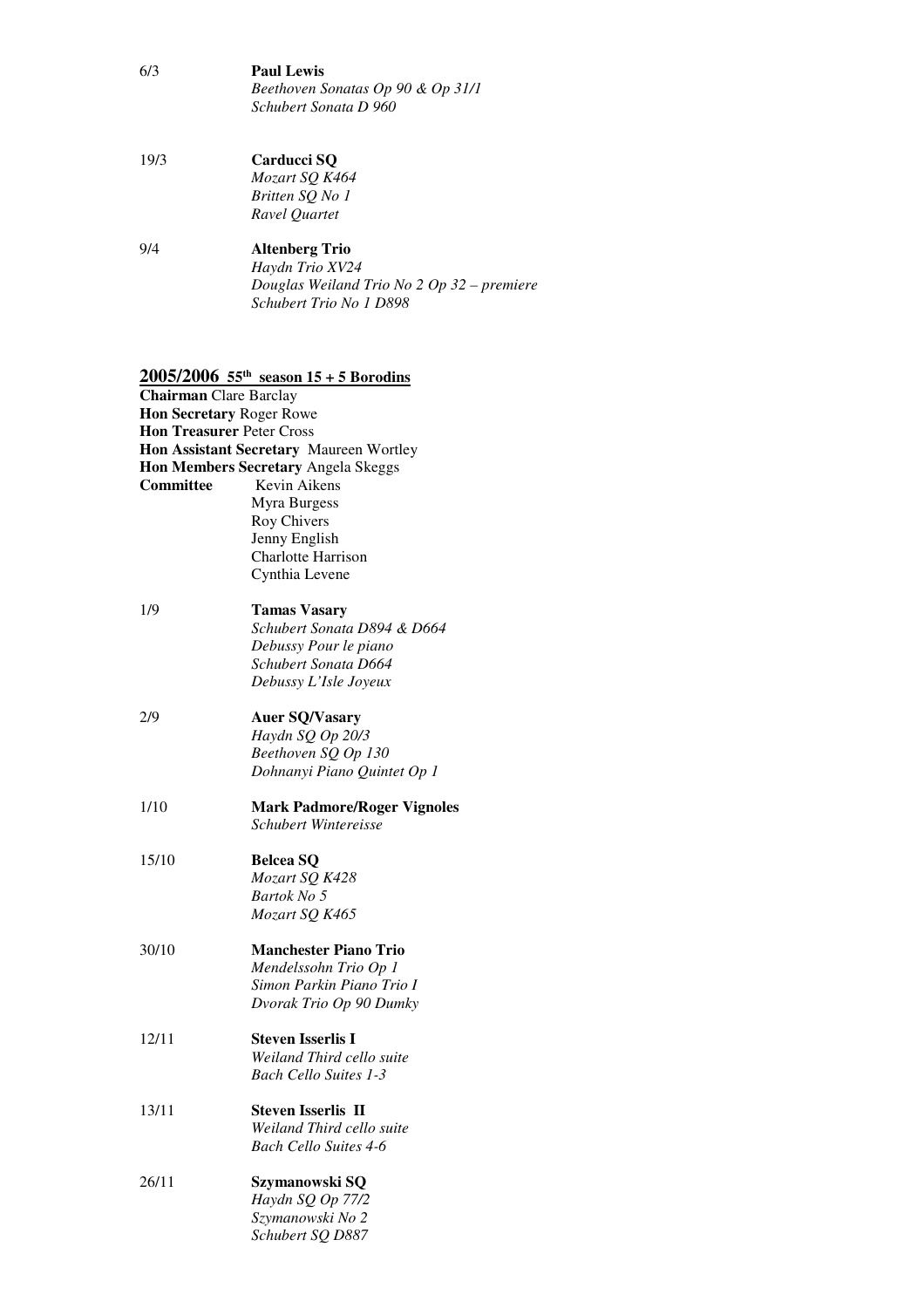| 10/12                            | <b>ConTempo SQ/Lisney</b>                                 |
|----------------------------------|-----------------------------------------------------------|
|                                  | Elgar Piano Quintet<br>O'Leary Piano Quintet 2            |
|                                  | Enescu Piano Quintet                                      |
|                                  |                                                           |
| 20/1                             | <b>BBC Discovering Music</b>                              |
|                                  | <b>Royal SQ</b>                                           |
|                                  | Shostakovich Quartet No 8                                 |
| 28/1                             |                                                           |
|                                  | St Petersburg & Wihan SQs I<br><b>Brahms</b> Sextet 1     |
|                                  | Schubert Quintet                                          |
|                                  |                                                           |
| 29/1                             | St Petersburg & Wihan SQs II                              |
|                                  | Dvorak Quintet Op 97                                      |
|                                  | <b>Bargeil Octet</b>                                      |
|                                  | <b>Shostakovich Octet</b>                                 |
|                                  |                                                           |
|                                  | St Petersburg & Wihan SQs III<br>Tchaikowsky Souvenir     |
|                                  | Mendelssohn Octet                                         |
|                                  |                                                           |
| 18/2                             | <b>Demidenko/Alexeev</b>                                  |
|                                  | Medtner Knight Errant Op 58/2 & Russian Dance Op 58/1     |
|                                  | Rachmaninov Suite No 2 Op 17                              |
|                                  | Prokoviev arr. Alexeev Cinderella suite                   |
|                                  | Rachmaninov Symphonic Dances Op 45                        |
| 25/3                             | <b>Academy Ensemble/Andrew Marriner</b>                   |
|                                  | <b>Mozart Divertimento K136</b>                           |
|                                  | Weiland Clarinet Quintet                                  |
|                                  | Mozart Clarinet Quintet                                   |
|                                  |                                                           |
| 3/3                              | <b>Borodin Quartet - Shostakovich Cycle</b>               |
|                                  | I Shostakovich; No2/No1/No3                               |
| 5/3                              | <b>Borodin Quartet</b>                                    |
|                                  | II Shostakovich; No4/No6/No5                              |
| 8/3                              | <b>Borodin Quartet</b>                                    |
|                                  | III Shostakovich; No7/No8/No9                             |
| 10/3                             | <b>Borodin Quartet</b><br>IV Shostakovich; No10/No11/No12 |
| 11/3                             | <b>Borodin Quartet</b>                                    |
|                                  | V Shostakovich; No3/No14/No15                             |
|                                  |                                                           |
|                                  | 2006/2007 56th season 12 concerts                         |
| <b>Chairman</b> Clare Barclay    |                                                           |
| Hon Secretary Roger Rowe         |                                                           |
| <b>Hon Treasurer Peter Cross</b> |                                                           |
|                                  | Hon Assistant Secretary Maureen Wortley                   |
|                                  | Hon Members Secretary Angela Skeggs                       |
| <b>Committee</b>                 | Kevin Aikens                                              |
|                                  | Tony Barton                                               |
|                                  | <b>Hilary Battye</b>                                      |
|                                  | Myra Burgess                                              |
|                                  | Roy Chivers                                               |
|                                  | Jenny English                                             |
|                                  | <b>Charlotte Harrison</b>                                 |

 *Schubert Sonata D898*  **Steven Osborne** *Debussy Preludes Bk1* 

### $14/10$  *Janacek Sonata Liszt Petrarc Sonnets Franck Prelude, Chorale & Fugue* **Ashley Wass** *Beethoven 32 Variations Wo080 – Andante Favori – rondo Capriccio*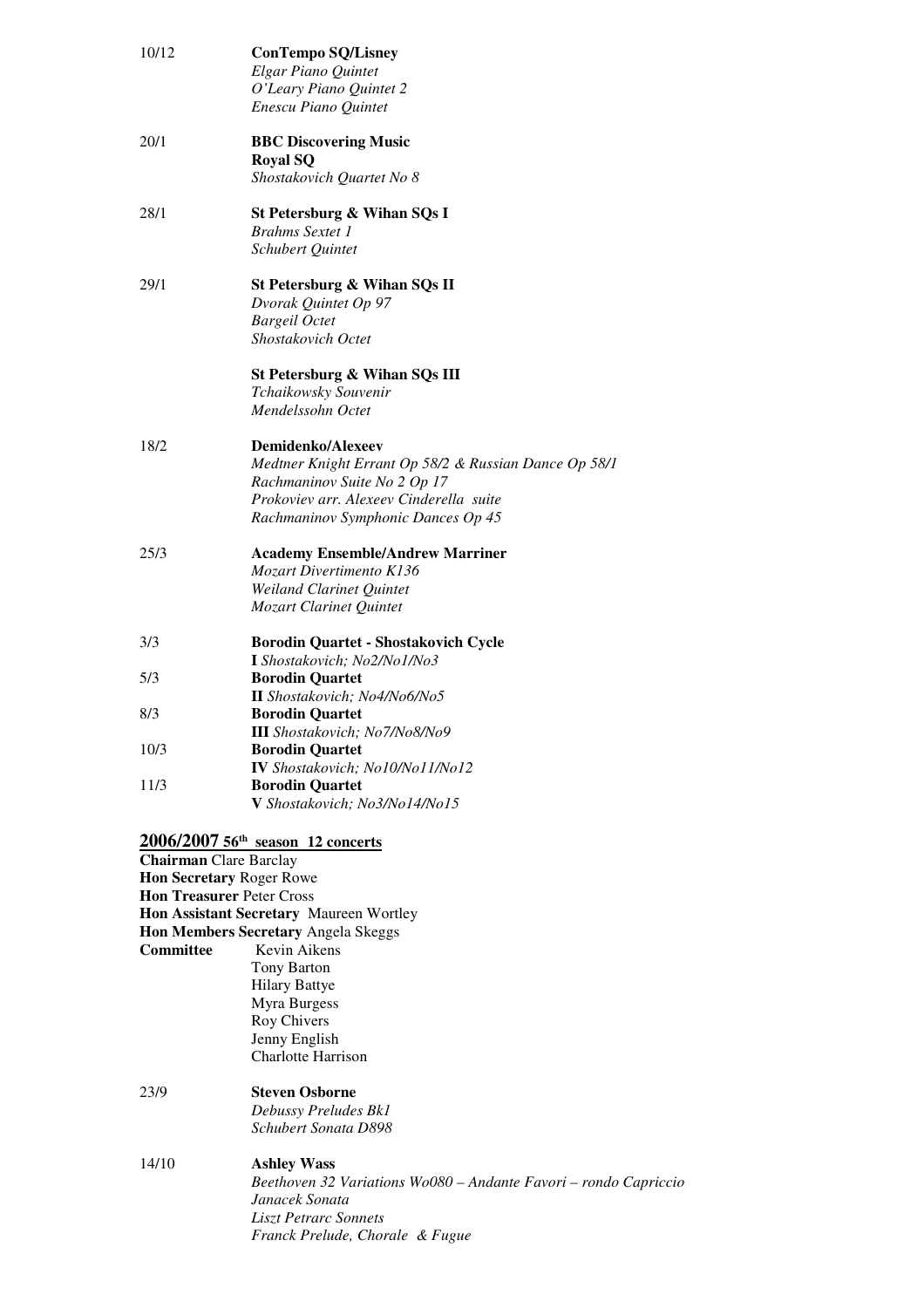| 28/10 | <b>Martinu SQ/Meryon</b><br>Borodin SQ No 2<br>Janovicky SQ No 1<br>Mozart Clarinet Quintet                                                                           |
|-------|-----------------------------------------------------------------------------------------------------------------------------------------------------------------------|
| 11/11 | <b>Takacs SQ</b><br>Bartok SQ No 6<br>Mozart SQ K421<br>Beethoven SQ Op 132                                                                                           |
| 3/12  | <b>Tasmin Little/Piers Lane</b><br>Bach violin Sonata No 6 BWV 1019<br>Bridge Violin Sonata<br>Brahms Violin Sonata No 2<br>Strauss Violin Sonata Op 18               |
| 13/1  | <b>Countess of Munster/ Clarinet Trio</b><br><b>Bartok Contrasts</b><br>Khachaturian Clarinet trio<br>Milhaud Voyageur Suite Op 157b<br>Stravinsky Histoire du Soldat |
| 26/1  | <b>Isserlis/Levin I</b><br><b>Beethoven</b><br>Cello Sonatas 1 & 3<br>Horn Sonata Op 17 arr cello<br>Magic Flute Variations Op 66                                     |
| 27/1  | <b>Isserlis/Leven II</b><br>Beethoven Sonatas 2,4 &5<br>Judas Maccabeus Variaitons Wo045<br>Magic Flute Variations Wo046                                              |
| 16/2  | <b>Marc Andre Hamelin</b><br>Beethoven Sonatas Op 109 & Op 110<br>Haydn Sonata XVI/32<br>Schumann Fantasy Op17                                                        |
| 10/3  | <b>Haffner Wind</b><br>Beethoven Variations on La ci clarem la mano<br>Mozart Wind Quintet K452<br>Poulenc Three Novelettes & Sextet                                  |
| 24/3  | Jerusalem SQ<br>Beethoven SQ Op 18/1<br>Barber Quartet No 1 Op 11<br>Brahms SQ Op 51/2                                                                                |
| 14/4  | <b>Hermitage Trio/Demidenko</b><br>Bethoven String Trio Op 3<br>Brahms Piano Quartet No 3 Op 60                                                                       |

 **2007/2008 57th season 15 concerts** 

 **Hon Secretary** Roger Rowe  **Hon Treasurer** Peter Cross  **Hon Members Secretary** Angela Skeggs Committee Hilary Battye **Chairman** Clare Barclay Tony Barton Myra Burgess Caroline Chivers Pam Clarke

 $7/9$  **Gould Trio/James Boyd/Graham Mitchell BBC Discovering Music** *Schubert: Trout Quintet*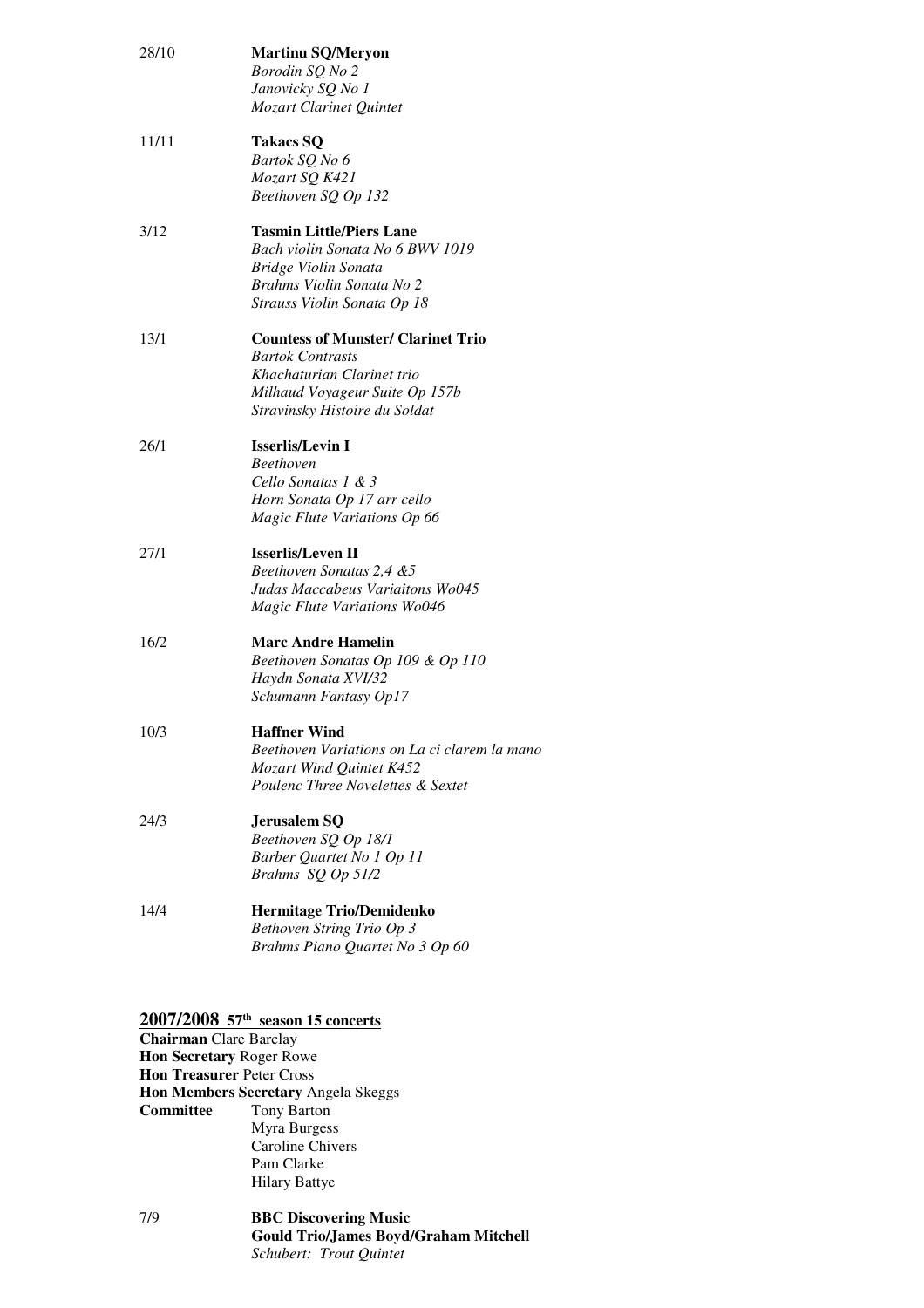| 29/9  | <b>Formosa Quartet</b>                                                 |
|-------|------------------------------------------------------------------------|
|       | Mozart SQ K421                                                         |
|       | Shih-Hui, Plum Blossoms                                                |
|       | Brahms SQ Op 67                                                        |
| 27/10 | <b>Quatuor Mosaiques I</b>                                             |
|       | <b>Bach 3 Fugues</b>                                                   |
|       | Mendelssohn SQ Op 80                                                   |
|       | Beethoven $Op130 + Op133$                                              |
| 28/10 | <b>Quatuor Mosaiques II</b>                                            |
|       | Hyacinth SQ Op 3/1                                                     |
|       | Debussy Quartet                                                        |
|       | Beethoven SQ Op 127                                                    |
| 10/11 | <b>Guarneri Trio</b>                                                   |
|       | Mozart Trio K564                                                       |
|       | Suk Trio Op2                                                           |
|       | <b>Brahms Trio Op 8</b>                                                |
| 24/11 | <b>The Prince Consort</b>                                              |
|       | Purcell Schubert/Schumann/Duparc/Debussy                               |
|       | Brahms/Strauss/V Williams/Britten/Howells                              |
| 30/11 | <b>Simon Trpceski</b>                                                  |
|       | Scriabin Fantasy Sonata No 2 Op 19                                     |
|       | Chopin Sonata No 2 Op 35                                               |
|       | Brahms Intermezzi Op 117                                               |
|       | Debussy Children's Corner, L'Isle Joyeaux                              |
| 26/1  | <b>Ashley Wass &amp; Friends I</b>                                     |
|       | Faure Piano Quartet Op 15                                              |
|       | Milhaud Vln & Vla Sonatine Op 226                                      |
|       | Franck Piano Quintet                                                   |
| 27/1  | Ashley Wass & Friends II                                               |
|       | Bridge Piano Trio No 2                                                 |
|       | Elgar Piano Quintet                                                    |
|       | Ashley Wass & Friends III                                              |
|       | Schubert Piano Trio No 2                                               |
|       | Brahms Piano Quintet Op 34                                             |
| 16/2  | Jeni Melia (soprano) Lindsay Braga (violin) Christopher Goodwin (lute) |
|       | Along the Field - Vaughan Williams anniversary concert                 |
|       |                                                                        |
| 2/3   | <b>John Lill</b><br>Mozart Sonata K332                                 |
|       | Schumann Carnival Op26                                                 |
|       | Prokoviev Toccata Op 11                                                |
|       | Chopin ballade No 4 Op 52                                              |
|       | Beethoven Sonata Op 53 Waldstein                                       |
| 15/3  | Kopelman Quartet/Elizabeth Kopelman                                    |
|       | Borodin SQ No2                                                         |
|       | Shostakovich SQ No 8                                                   |
|       | Weinberg Piano Quintet                                                 |
| 29/3  | <b>Hamer Quartet</b>                                                   |
|       | Mendelssohn SQ 1 Op 12                                                 |
|       | Weiland SQ No 3 Op 39 - premiere                                       |
|       | Ravel SQ                                                               |
| 12/4  | <b>Angell Trio</b>                                                     |
|       | Haydn Trio XV25 Gypsy Rondi                                            |
|       | MacMillan 14 Little Pictures/                                          |
|       | Schubert Trio B flat D898                                              |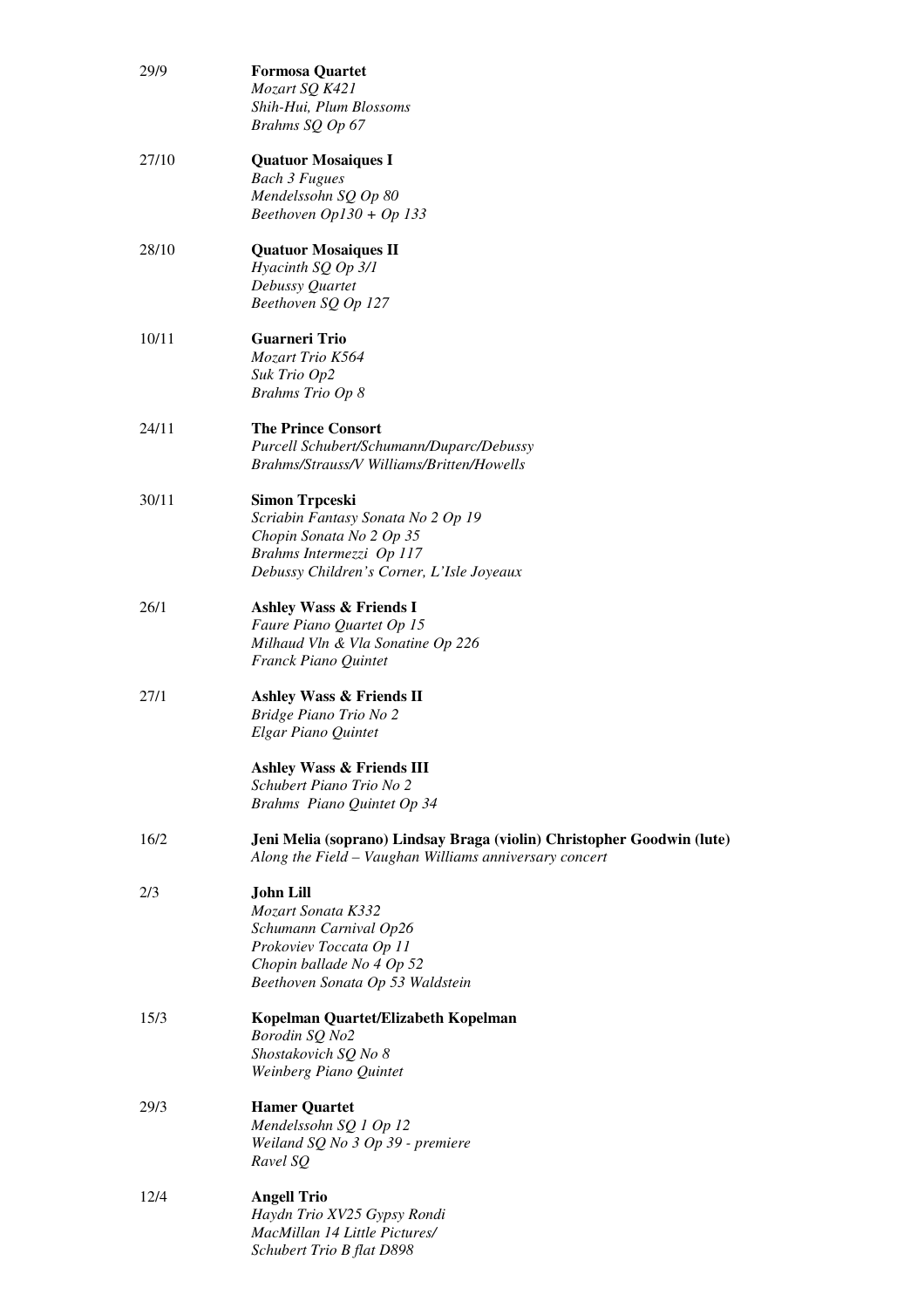|                               | 2008/2009 58th Season 14 concerts                                |
|-------------------------------|------------------------------------------------------------------|
| <b>Chairman Hilary Battye</b> |                                                                  |
| Hon Secretary Roger Rowe      |                                                                  |
| Hon Treasurer Tony Barton     |                                                                  |
|                               | Hon Members Secretary Angela Skeggs                              |
|                               | Hon Assistant Secretary Pam Clarke                               |
|                               | <b>M M Representative Michael Fowler</b>                         |
| Committee                     | Caroline Chivers                                                 |
|                               | Peter Cross<br>Susan Jack                                        |
|                               | Julia Donat                                                      |
|                               |                                                                  |
| 20/9                          | <b>Storioni Trio</b>                                             |
|                               | Haydn Trio XV27                                                  |
|                               | Brahms Trio No 2 Op 57                                           |
|                               | Henze Adagio Adagio                                              |
|                               | Mendelssohn Trio No 1 Op 49                                      |
| 4/10                          | Sacconi SQ                                                       |
|                               | Holloway SQ No 2                                                 |
|                               | Vaughan Williams in G minor                                      |
|                               | Ravel Quartet in F                                               |
|                               |                                                                  |
| 17/10                         | <b>Stephen Hough</b>                                             |
|                               | Bach; Busini, Toccata & fugue                                    |
|                               | Faure Nocturen No6/Barcarolle No 5                               |
|                               | Franck Prelude Chorale & Fugue                                   |
|                               | Copland Piano Variaitions                                        |
|                               | Chopin Nocturne Op 62/1                                          |
|                               | Chopin Sonata in B Minor                                         |
| 8/11                          | <b>Henschel SQ</b>                                               |
|                               | Mendelssohn 4 pieces for DQ                                      |
|                               | Janacek Quartet No 1                                             |
|                               | Haydn Quartet Op 76/1                                            |
|                               | Mendelssohn Quartet no 6 Op 80                                   |
| 29/11                         | <b>Galliard Ensemble</b>                                         |
|                               | <b>Mozart Wind Quintet</b>                                       |
|                               | Tinoco Curso d'Agua                                              |
|                               | <b>Ibert Trois pieces breve</b>                                  |
|                               | Arnold Quintet No 2                                              |
|                               | Holst Wind Quintet Op 14                                         |
|                               |                                                                  |
|                               |                                                                  |
| 24-25/1                       | Weekend of Song I - Drake/Gilchrist/Watki                        |
|                               | Britten Cantcles I & III                                         |
|                               | Beethoven Horn Sonata Op 17                                      |
|                               | Schubert Schwanengesang & Auf dem Storm                          |
|                               | Weekend of Song II - Drake/Gilchrist/Lucy Wakeford               |
|                               | Britten Canticle V/Harp suite/Folk Songs                         |
|                               | Weekend of Song III - Drake/Gilchrist/Chance/Cliffe              |
|                               | Britten Canticle II & IV                                         |
|                               | <b>Purcell Songs from Orpheus Brittanicus</b>                    |
| 14/2                          | <b>Natalie Clein Cello Workshop</b>                              |
|                               | with Norwich schools Cello Ensemble                              |
|                               |                                                                  |
|                               | Emma Johnson/Natalie Clein/John Lenehan<br>Ireland Clarinet trio |
|                               | Brahms Clarinet Sonata Op 120/2                                  |

 *Bridge Cello Sonata*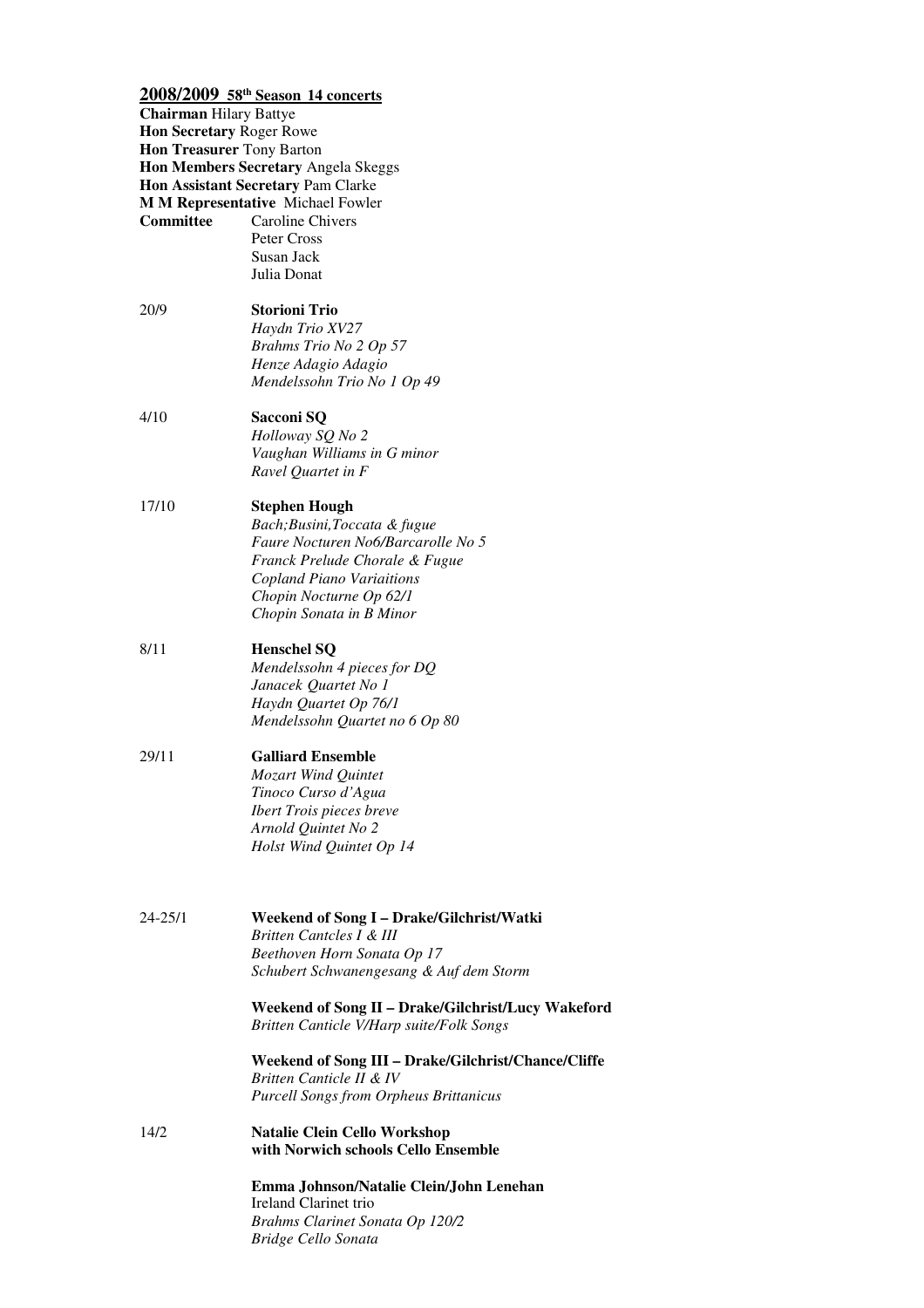*Brahms Clarinet Trio* 

| 1/3                                                                           | Haydn Day – Sacconi & Chilingirian SQ<br>concert 1 Op 9/4, Op 20/4<br>concert 2 $Op$ 54/3 & 2<br>concert 3 Op 76/5, Op 74/1<br>concert 4 7 Last Words                                                                     |
|-------------------------------------------------------------------------------|---------------------------------------------------------------------------------------------------------------------------------------------------------------------------------------------------------------------------|
| 21/3                                                                          | <b>Lendvai Trio/Charles Owen</b><br><b>Brown String Trio</b><br>Schumann Piano quartet<br>Faure Piano Trio No 2                                                                                                           |
| 4/4                                                                           | <b>Guarneri Trio</b><br>Haydn Trio XV25<br>Shostakovich Trio No 1<br>Haydn Trio XV26<br>Shostakovich Trio No 2                                                                                                            |
| 5/4                                                                           | <b>Guarneri Trio</b><br>Schubert Trio No 1<br>Schubet Trio No 2                                                                                                                                                           |
| 18/4                                                                          | <b>Yevgeny Sudbin</b><br>Scarlatti Sonatas K427, K27<br>Haydn sonata XV34<br>Medtner Two Fairy Tales Op 20/1 Op 51/3<br>Chopin 4 Mazurkas Op 7/3, Op 24/4, Op 33/2, Op 50/3<br>Chopin Fantasie Op 49                      |
| <b>Chairman Hilary Battye</b><br><b>Hon Secretary Roger Rowe</b><br>Committee | 2009/20010 59th Season<br><u> 14 concerts + 3 Guarneri Beethoven</u><br>Hon Treasurer Tony Barton<br>Hon Members Secretary Angela Skeggs<br>M M Representative Michael Fowler<br><b>Caroline Chivers</b><br>Sarah Goldser |
|                                                                               | Susan Jack<br>Jill Price                                                                                                                                                                                                  |
| 9/9                                                                           | <b>Stephen Kovacevich</b><br>Bach Partita No 4<br>Schumann Kinderscenen Op 15<br>Beethoven; Diabelli Variations Op 120                                                                                                    |
| 4/10                                                                          | <b>Chamber Orchestra of St Paul's</b><br>Debussy arr Sachs Prelude de l'apres midi d'un faune<br>Prokoviev arr Matthews Peter and the Wolf<br>Mahler arr Stein Symphony No 4                                              |
| 11/10                                                                         | <b>Chilingirian SQ</b><br>Haydn SG Op 71/2<br>Britten SQ No 3<br>Schubert SQ D887                                                                                                                                         |
| 7 /11                                                                         | <b>Takacs SQ</b><br>Beethoven Op18/2, Op 74 Harp, Op 130                                                                                                                                                                  |
| 8/11                                                                          | <b>Takacs SQ</b><br>Beethoven Op18/1, Op 95 Serioso, Op 131                                                                                                                                                               |
| 22/11                                                                         | <b>Gallimaufry Ensemble</b><br>Mozart Wind Quintet K452<br>Poulenc Trio<br>Dukas arr Farrington Sorcerer's Apprentice                                                                                                     |

 *Ravel arr Farrington Mother Goose suite* 

 *Shostakovich Two Waltzes*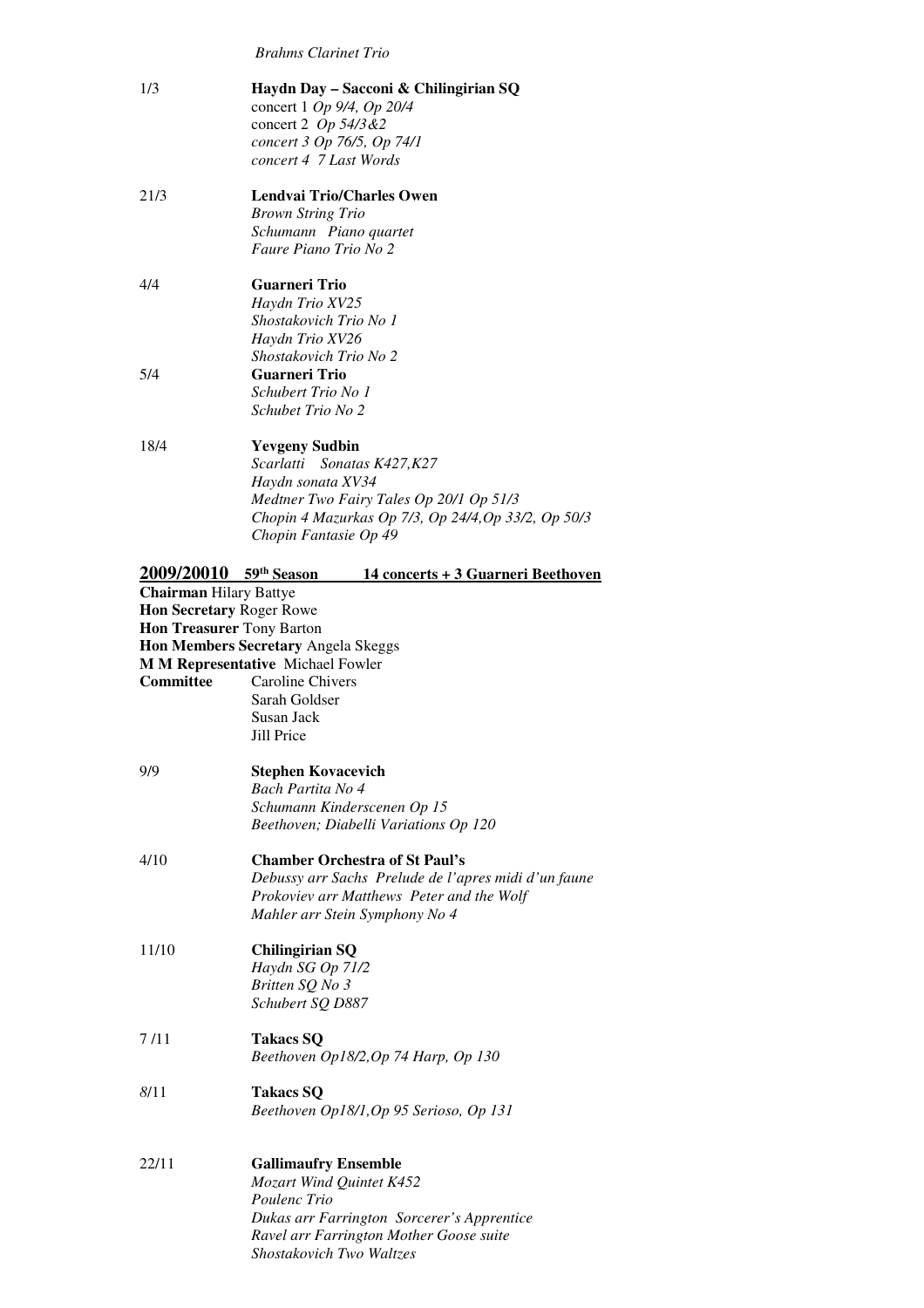|       | Poulenc Sextet                                      |
|-------|-----------------------------------------------------|
| 12/12 | Chroma                                              |
|       | Gabriel Jackson Cythera                             |
|       | <b>Hugh Watkins Dream</b>                           |
|       | Ravel Violin & Cello Sonata                         |
|       | Messaien Quartet for the End of Time                |
|       |                                                     |
| 22/1  | <b>Borodin SQ</b>                                   |
|       | Tchaikovsky Quartet Movement                        |
|       | Tchaikowsky Quartet No 1 Op 11                      |
|       | Brahms Quartet No 1 Op 51/1                         |
|       |                                                     |
| 23/1  | <b>Borodin SQ</b>                                   |
|       | Brahms Quartet No 2 Op 51/2                         |
|       | Tchaikowsky Quartet No 2 Op 22                      |
| 22/1  | <b>Borodin SQ</b>                                   |
|       | Brahms Quartet No 3 Op 67                           |
|       | Tchaikowsky Quartet No 3 Op 30                      |
|       |                                                     |
| 29/1  | Paul Lewis & Steven Osborne                         |
|       | Schubert Allegro D947, Andantino D823               |
|       | Fugue D952, Rondo D951, Variations D813             |
|       | Fantasia D40                                        |
|       |                                                     |
| 14/2  | Meta4 SQ                                            |
|       | Kuusisto Paly III                                   |
|       | Bartok SQ No 5                                      |
|       | Sibelius Quartet Op 56                              |
| 27/2  | <b>Tamara Stefanovich</b>                           |
|       | Bach Partita No 1 BWV 825, No 4 BWV 828             |
|       | No 5 BWV829, nO 2 BWV826                            |
|       |                                                     |
| 20/3  | <b>Kirckman Society Weekend</b>                     |
|       | Clara Mouriz/Joseph Middleton/Sitkovetsky Trio      |
|       | Haydn Ariadne auf Naxos                             |
|       | Chausson Piano Trio<br>Ravel Sheherazade & Vocalise |
|       | Mendelssohn Piano Trio No 1 Op 49                   |
|       |                                                     |
| 9/4   | <b>Guarneri Trio - The Complete Beethoven Trios</b> |
|       | I Trio No $3$ Op $1/3$                              |
|       | Kakadu Variations Op 121a                           |
|       | Trio No 8 Wo039                                     |
|       | Trio No 5 Op 70/1                                   |
| 10/4  | II Trio No $2$ Op $1/2$                             |
|       | 14 Variations Op 44                                 |
|       | Trio No 9 Wo038                                     |
|       | Trio No 6 Op 70/2                                   |
| 11/4  | <b>III</b> Trio No 1 Op $1/1$                       |
|       | Trio movement in E flat                             |
|       | Trio No 7 Op97 Archduke                             |
|       | Trio No5 Op 70/1                                    |

 **2010/2011 60th Season 13 concerts + 8 Beethoven sonatas + anniversary concert**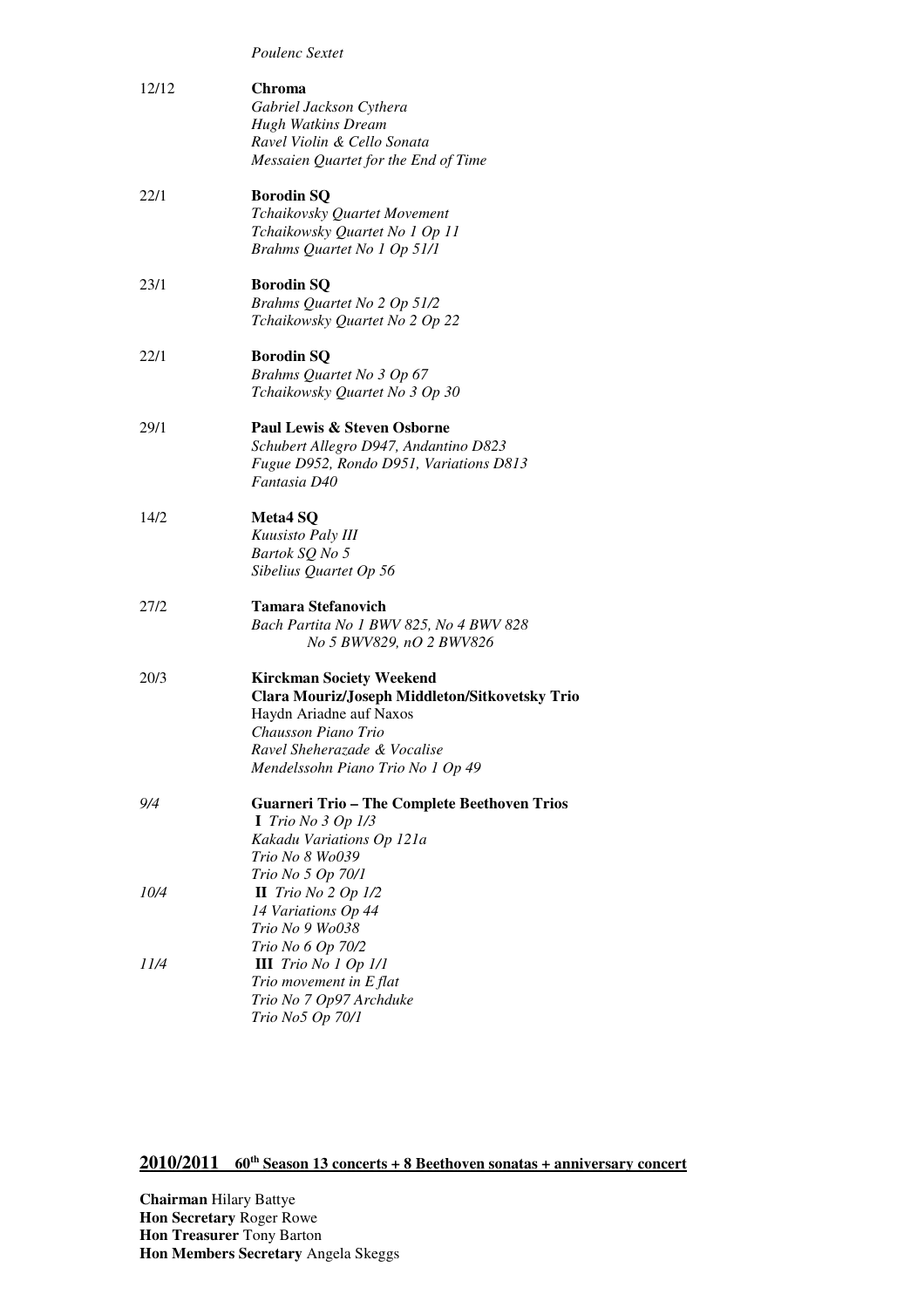| Committee | <b>Making Music Rep Michael Fowler</b><br>Sarah Goldser<br>Jill Price<br>Susan Jack<br>Caroline Chivers                                                                                                                                                     |
|-----------|-------------------------------------------------------------------------------------------------------------------------------------------------------------------------------------------------------------------------------------------------------------|
| 9/9       | <b>Simon Bolivar String Quartet</b><br><b>Bach:</b> Contrapunctus 1<br>Beethoven Grosse Fugue Op 33<br>Rodolko Halffter Ocho Tientos O 35/5<br>Dvorak Quartet Op 96'American'                                                                               |
| 3/10      | <b>Chamber Orchestra of St Paul's</b><br><b>Tippett Little Music for strings</b><br>Strauss Metamorphosen<br><b>Adams Shaker Loops</b><br>Shostakovich arr Barshai Symphony for strings Op 118a                                                             |
| 16/10     | <b>Skampa SQ with Melyyn Tan</b><br>Dvorak Cypresses<br>Shostakovich SQ No 8 Op 110<br>Dvorak Piano Quintet Op 81                                                                                                                                           |
| 17/10     | <b>Skampa SQ with Melyyn Tan</b><br>Shostakovich SQ No 11 Op 122<br>Dvorak SQ No 13 Op 106<br>Shostakovich Piano Quintet Op 57                                                                                                                              |
| 6/11      | Elizabeth Watts/Emma Johnson/Julius Drake<br>Burgmuller Duo for Clarinet & piano Op 15<br>Mozart 6 lieder<br>Spohr 3 songs from Deutsche Lieder Op 103<br>Schubert Arpeggione Sonata D821<br>Schubert; Shepherd on the Rock                                 |
| 20/11     | <b>Aurora Ensemble</b><br>Beethoven Piano & wind Quintet Op 16<br>Goleminov Quintet No 2<br>Stamitz Wind Quartet Op 8/2<br>Rimsky-Korsakov; Piano & wind Quintet                                                                                            |
| 11/12     | <b>Tamas Vasary</b><br>Chopin centenary programme<br>Ballade No 1 Op 23, 3 mazurkas, Scherzo No 2 Op 31<br>Po, onaise Op 53, Sonata No 3 Op 58                                                                                                              |
| 29/1      | <b>Henschel Quartet/Trio con Brio</b><br><b>I</b> Mahler Movement for pinao quartet<br>Schumann Piano Quartet Op 47<br><b>Brahms String Sextet Op 36</b>                                                                                                    |
| 30/1      | <b>Henschel Quartet/Trio con Brio</b><br><b>II</b> Dvorak; String Sextet Op 48<br>Brahms; Piano Quintet Op 34<br><b>Henschel Quartet/Trio con Brio</b><br><b>III</b> Strauss; Capriccio Sextet<br>Franck; Piano Quintet<br>Tchaikowsky Souvenir de Florence |
| 18/2      | <b>James Ehnes/Andrew Armstrong</b><br>Debussy Violin Sonata<br>Bartok Sonata No<br>Beethoven Sonata Op 47 Kreutzer                                                                                                                                         |
| 20/2      | <b>Danish String Quartet</b>                                                                                                                                                                                                                                |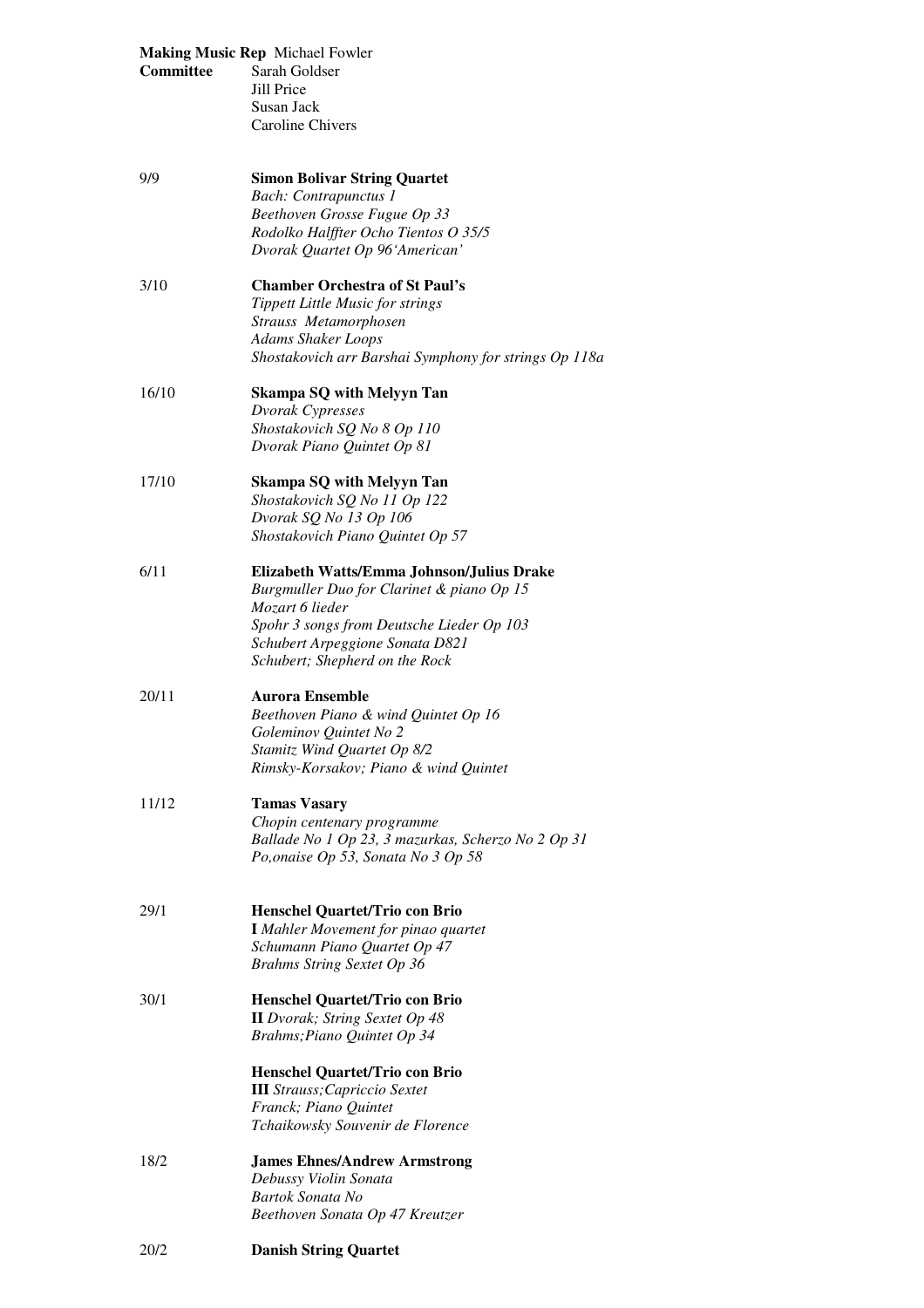|            | Nielsen SQ Op 13                                              |
|------------|---------------------------------------------------------------|
|            | Ades Arcadiana Op 12                                          |
|            | Beethoven SQ Op 127                                           |
| 25/3       | Francois-Frederic Guy - Beethoven Sonatas                     |
|            | $Nos 1-3$                                                     |
| $26/3$ aft | Francois-Frederic Guy - Beethoven Sonatas                     |
|            | $Nos$ 5-7                                                     |
| $26/3$ eve | Francois-Frederic Guy - Beethoven Sonatas<br>$Nos 4 - 14 - 8$ |
| 29/3 am    | Francois-Frederic Guy - Beethoven Sonatas<br>Nos 10-13-11     |
| 29/3 pm    | Francois-Frederic Guy - Beethoven Sonatas                     |
|            | Nos 16-18                                                     |
| $30/3$ am  | Francois-Frederic Guy - Beethoven Sonatas<br>Nos 9-12-26      |
| 30/3 pm    | Francois-Frederic Guy - Beethoven Sonatas                     |
|            | Nos 15-19-20-21                                               |
| 1/4        | Francois-Frederic Guy - Beethoven Sonatas<br>Nos 22-24-25-23  |
| 2/4        | Francois-Frederic Guy - Beethoven Sonatas                     |
|            | Nos 27-28-29                                                  |
| 3/4        | Francois-Frederic Guy - Beethoven Sonatas                     |
|            | Nos 30-31-32                                                  |
| 16/4       | <b>Michelangelo Quartet</b>                                   |
|            | Shostakovich SQ No 1                                          |
|            | Debussy Quartet                                               |
|            | Schumann SQ No 1                                              |
| 26/6       | 60 <sup>th</sup> Anniversary Concert at The Assembly House    |
|            | <b>Finzi &amp; Idomeneo Quartets</b>                          |
|            | <b>Schubert</b>                                               |
|            | Mozart SQ K 516                                               |
|            | <b>Britten Three Divertimenti</b>                             |
|            | Mendelssohn Octet                                             |
|            |                                                               |
| 2011/2012  | 61 <sup>st</sup> Season<br>15 concerts                        |

| <b>Chairman Hilary Battye</b>    |                                                                               |
|----------------------------------|-------------------------------------------------------------------------------|
| Hon Secretary Roger Rowe         |                                                                               |
| <b>Hon Treasurer Tony Barton</b> |                                                                               |
|                                  | Hon Members Secretary Angela Skeggs                                           |
|                                  | Making Music Rep Michael Fowler                                               |
| Website                          | Ian Gillespie                                                                 |
| Education                        | Susan Jack                                                                    |
| Committee                        | Sarah Goldser                                                                 |
|                                  | Jill Price                                                                    |
|                                  | David Wiggins                                                                 |
| 24/9                             | <b>Chroma Ensemble</b>                                                        |
|                                  | Penderecki Piano sextet                                                       |
|                                  | Anna Meredith – Railgun – premiere                                            |
|                                  | Simon Holt All Fall Down                                                      |
|                                  | Dohnanyi Piano sextet                                                         |
| 15/10                            | <b>Takacs Quartet</b>                                                         |
|                                  | Bartok: String Quartets 1, 3 and 5                                            |
| 16/10                            | <b>Takacs Quartet</b>                                                         |
|                                  | Bartok: String Quartets 2, 4 and 6                                            |
| 28/10                            | <b>Chaconne Brass</b>                                                         |
|                                  | Suppe/Boyce/Baker/Eccles/Arnold/Holmboe/Hultmark/Schneebiegl/<br>Kesel/Handel |

 $12/11$ 12/11 **Kungsbacka Trio**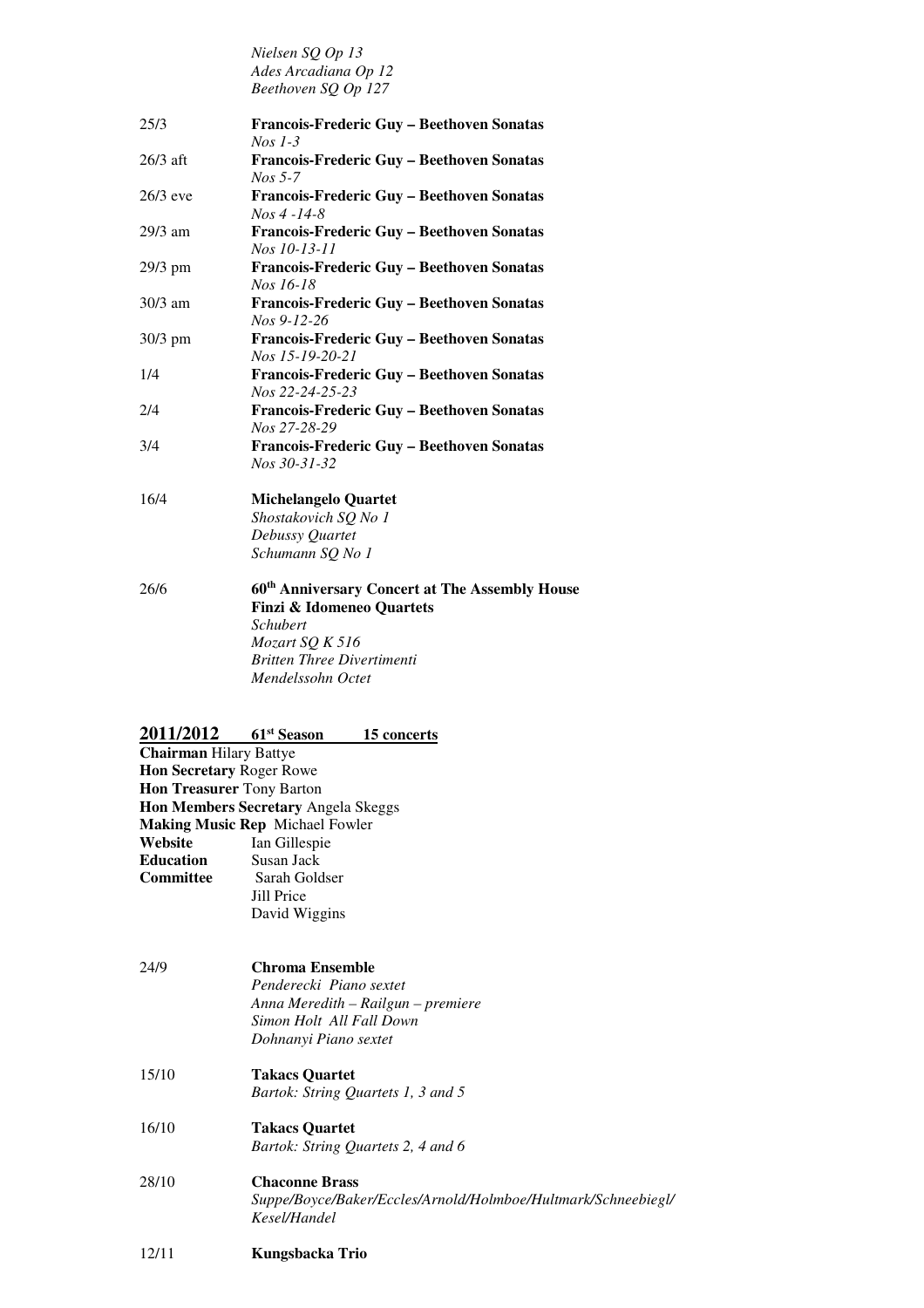|                                  | Rachmaninov/Haydn/Beethoven                                                                                                                                                                  |
|----------------------------------|----------------------------------------------------------------------------------------------------------------------------------------------------------------------------------------------|
| 27/11                            | <b>Royal String Quartet and Alessandro Taverna</b><br>Gorecki Already it is Dusk<br>Chopin Valse in C sharp Min Op 64/2<br>Szymanowski sq No 2 Op 56<br>Chopin Piano Concert No 1 Op 11      |
| 14/12                            | <b>Francois-Frederic Guy</b><br>Debussy 4 Preludes from Book II<br>Liszt Benediction de Dieu<br>Schubert Sonata D959                                                                         |
| 21/1                             | Natalie Clein/Katherine Gowers/ Aleksander Madzar<br>Beethoven Violin sonata No 1<br>Kodaly Duo for Violin & Cello Op 7<br>Schubert Piano Trio No 2 D821                                     |
| 22/1                             | Natalie Clein/Katherine Gowers/Aleksander Madzar<br>Beethoven Piano Sonata Op 53 Waldstein<br>Schubert Arpeggione Sonata D821                                                                |
|                                  | Natalie Clein/Katherine Gowers/Michael Collins/Aleksander Madzar<br>Stravinsky 3 clarinet solos<br>Kodaly Cello Sonata Op 8<br>Ravel Alberado del Gracioso<br>Beethoven Clarinet Trio Op 11  |
| 11/2                             | <b>Jean-Efflam Bavouzet</b><br>Haydn SonataS XVI/25 & XVI/20<br>Debussy Homage a Haydn<br>Bartok Improvisations on Hungarian Peasant songs Op 20/7<br>Debussy 12 Etudes                      |
| 3/3                              | <b>Panocha Quartet</b><br>Smetana SQ No 2<br>Janacek SQ No 2 Intimate letters<br>Dvorak SQ Op 105                                                                                            |
| 17/3                             | <b>Maggini Quartet with Robert Plane &amp; Stephen Stirling</b><br>Mendelssohn SQ No 4 Op 44/2<br>John Ireland Sextet<br><b>Stanford Phantasy for Horn Quartet</b><br>Weber Clarinet Quintet |
| 14/4                             | <b>Artur Pizarro</b><br>Granados Goyescas<br>Mussorgsky Pictures at an Exhibition                                                                                                            |
| 15/4                             | <b>Artur Pizarro</b><br>Ravel Gaspard de la Nuit<br>Liszt Apres une lecture de Dante<br>Prokofiev 10 Pieces from Romeo et Juliet                                                             |
| 2012/2013                        | 62 <sup>nd</sup> Season<br>16 concerts                                                                                                                                                       |
| <b>Chairman Hilary Battye</b>    |                                                                                                                                                                                              |
| Hon Secretary Roger Rowe         |                                                                                                                                                                                              |
| <b>Hon Treasurer Tony Barton</b> | Hon Assistant Secretary Sarah Goldser                                                                                                                                                        |
|                                  | Hon Members Secretary Angela Skeggs                                                                                                                                                          |
|                                  | <b>Making Music Rep Michael Fowler</b>                                                                                                                                                       |
| Website                          | Ian Gillespie                                                                                                                                                                                |
| <b>Education</b>                 | Susan Jack                                                                                                                                                                                   |

**Philip Browning** Aileen Morrison Jill Price David Wiggins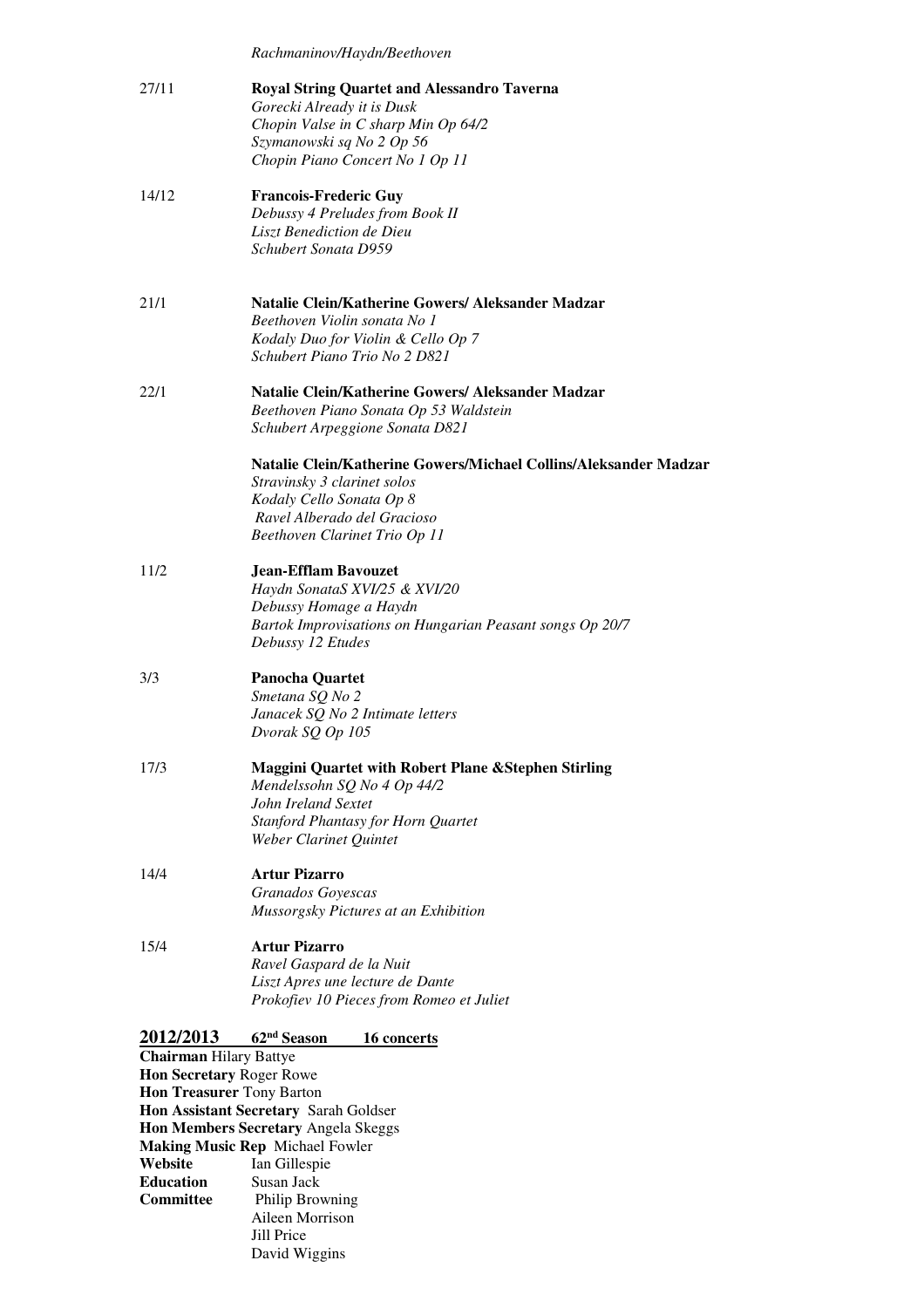| 7/9         | <b>Isserlis/Bayouzet</b><br>S-Saens Sonata 1<br>Debussy Preludes Bk II<br>Debussy Sonata<br>Kurtag 4 Pieces<br>Bartok Rhapsody No 1                                    |
|-------------|------------------------------------------------------------------------------------------------------------------------------------------------------------------------|
| 28/9        | <b>Alessandro Taverna</b><br>Schubert Sonata D840<br>Chopin Intro & Rondo Op 16<br>Messaien Vingt Regards<br>Debussy Images Bk II                                      |
| <i>8/10</i> | <b>BBC</b> Live Broadcast<br><b>Evgenia Rubinova</b><br>Scriabin Fantasy Op 28<br>Prokoviev Six Sarcasms Op 17 & Sonata No 4<br>Rachmaninov Six moments Musicaux Op 16 |
| 20/10       | <b>London Bridge Ensemble</b><br><b>Bridge Phantasie</b><br><b>Britten Violin Suite</b><br>Britten lachrymae<br>Schubert Piano Trio No 1                               |
| 28/9        | Alina Ibragimova<br><b>Bach Unaccompanied Violin</b><br>Sonatatas Nos 1 & 2 and Partitias Nos 1 & 2                                                                    |
| 3/11        | <b>Barbirolli Quartet</b><br>Haydn SQ Sunrise Op 76/4<br>Bartok SQ No 2<br>Schubert SQ Death & the Maiden D810                                                         |
| 11/11       | James Gilchrist/Anna Tilbrook<br>Songs by Purcell, Berkeley, Finzi, Butterworth, Ireland &<br>Britten Canticle 1 & Winter Words                                        |
| 2/12        | Elias Quartet - Beethoven 1<br>Quartets - Op18/5, Op 59/3 & Op 131                                                                                                     |
| 19/1        | <b>Britten Quartets Weekend</b><br>Maggini Quartet & Pal Banda<br>I Mozart SQ K499<br>Britten SQ No 1<br>Schubert SO D887                                              |
| <i>20/1</i> | Maggini Quartet & Pal Banda<br><b>II</b> Schubert Quartetsatz D703<br>Bridge, 3 Idylls<br>Britten SQ No 2                                                              |
|             | Maggini Quartet & Pal Banda<br><b>III</b> Mozart SQ K387<br>Britten SQ No 3<br>Schubert Quintet D956                                                                   |
| 1/2         | <b>Lars Vogt</b><br>Bartok; For children<br>Schubert Sonata D894<br><b>Thomas Larcher Poems</b><br>Brahms Paganini Variations Op 35                                    |
| 15/2        | <b>Mark Padmore/Roger Vignoles</b><br>Schubert lieder<br>Britten Holderlin Fragments Op 61                                                                             |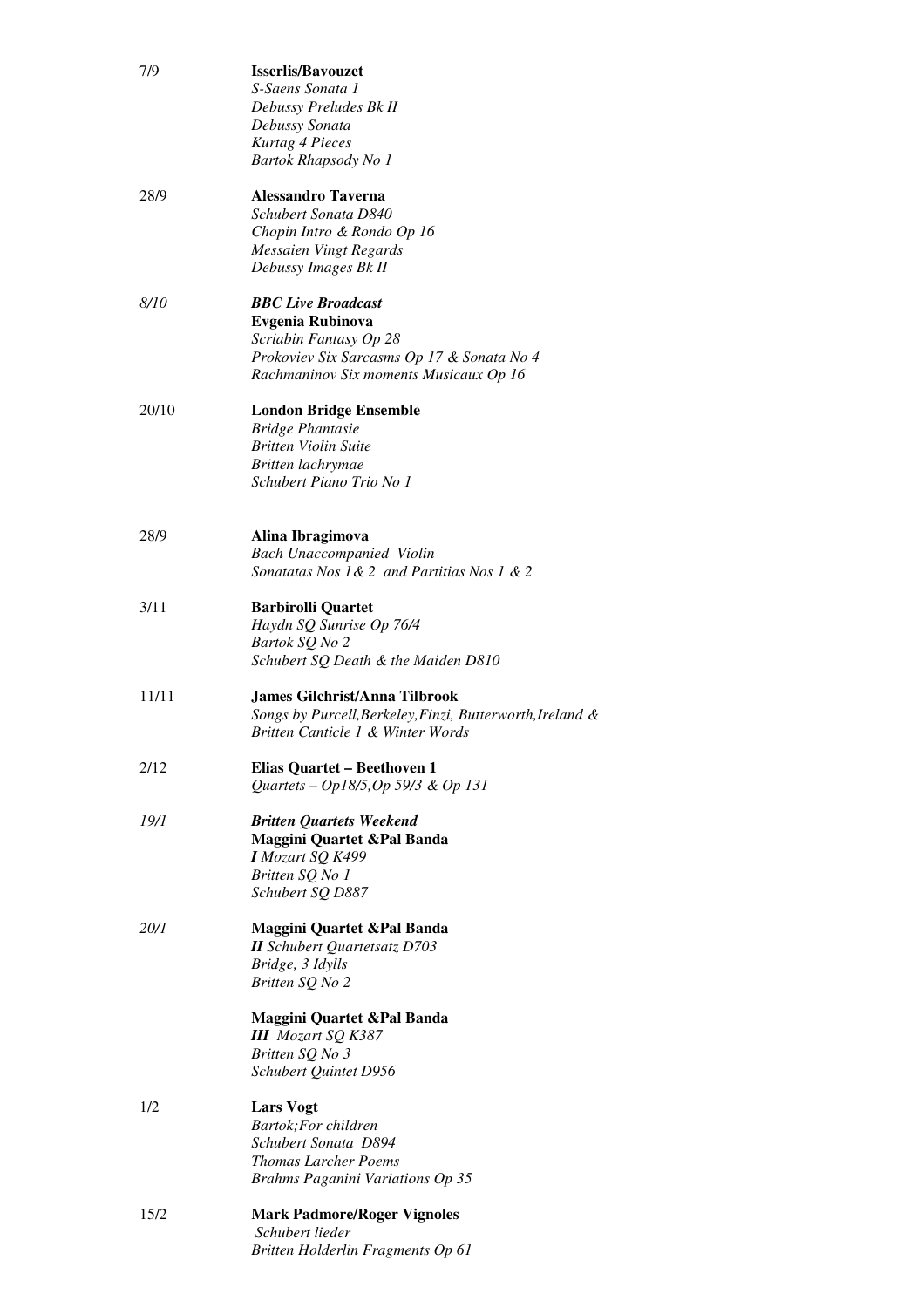*Schubert lieder & Holy Sonnets Op 35* 

 $24/2$  *Quartets– Op18/3,Op 95 & Op 130*   $9/3$  *Mozart Trio Sonata K11 Reinhard Fuchs,Tox – premiere*  24/2 **Elias Quartet – Beethoven 2**  9/3 **Vienna Trio** 

 *Ravel Piano Trio Dvorak Piano Trio No 2 Op 26* 

28/4  *Beethoven - Quartets Op18/2,Op 127 & Op 59/1*  28/4 **Elias Quartet – Beethoven 3** 

| 2013/2014                              | 63rd Season                    | 15 concerts                                              |  |
|----------------------------------------|--------------------------------|----------------------------------------------------------|--|
| <b>Chairman Hilary Battye</b>          |                                |                                                          |  |
| Hon Secretary Roger Rowe               |                                |                                                          |  |
| <b>Hon Treasurer Tony Barton</b>       |                                |                                                          |  |
| Hon Assistant Secretary Sarah Goldser  |                                |                                                          |  |
| Hon Members Secretary Angela Skeggs    |                                |                                                          |  |
| <b>Making Music Rep Michael Fowler</b> |                                |                                                          |  |
| Website                                | Ian Gillespie                  |                                                          |  |
| <b>Education</b>                       | Susan Jack                     |                                                          |  |
| Committee                              | Philip Browning                |                                                          |  |
|                                        | Andrew Bulman                  |                                                          |  |
|                                        | Aileen Morrison                |                                                          |  |
|                                        | David Wiggins                  |                                                          |  |
| 7/9                                    |                                | Ailish Tynan/Roderick Williams/Iain Burnide              |  |
|                                        | Bridge/Britten; Tit for Tat;   |                                                          |  |
|                                        |                                | Britten Poet's Echo; Songs & Proverbs,                   |  |
|                                        | Moeran, Hughes                 |                                                          |  |
|                                        | Britten folk songs             |                                                          |  |
| 21/9                                   | <b>Llyr Williams</b>           |                                                          |  |
|                                        | Beethoven Op 26&57             |                                                          |  |
|                                        | Bridge; Sonata                 |                                                          |  |
|                                        | Scriabin No 4                  |                                                          |  |
| 5/10                                   | <b>Robin Michael/Dan Tong</b>  |                                                          |  |
|                                        | Brahms Cello Sonatas 1 & 2     |                                                          |  |
|                                        | Schumann; Op 102               |                                                          |  |
|                                        | Moscheles; Bach Preludes       |                                                          |  |
| 10/11                                  | <b>Arcadia Quartet</b>         |                                                          |  |
|                                        | Haydn SQ Op 76/5               |                                                          |  |
|                                        | Janacek SQ No 2 Kreutzer       |                                                          |  |
|                                        | Debussy SQ Op 10               |                                                          |  |
| 23/11                                  |                                | <b>BRITTEN BIRTHDAY CONCERT</b>                          |  |
|                                        |                                | Natalie Clein/Carducci/Julius Drake/Michael Chance       |  |
|                                        | 1.                             | Gordon Crosse - Blyth Postcards Blythburgh Church        |  |
|                                        |                                | Purcell Chacony in G minor                               |  |
|                                        | Bridge Cello Sonata            |                                                          |  |
|                                        | 2.                             | Gordon Crosse - Blyth Postcards Blythburgh Estuary       |  |
|                                        | Schubert Quartettsatz          |                                                          |  |
|                                        | Britten Cello Sonata           |                                                          |  |
|                                        | 3.                             | Gordon Crosse - Blyth Postcards Knucklebones Walberswick |  |
|                                        | Britten Divertimenti           |                                                          |  |
|                                        | Britten cello Suite No 3       |                                                          |  |
| 24/11                                  |                                | Elias Quartet & Malin Browman - Beethoven 4              |  |
|                                        | Op 18/1; Quintet Op 29; Op 132 |                                                          |  |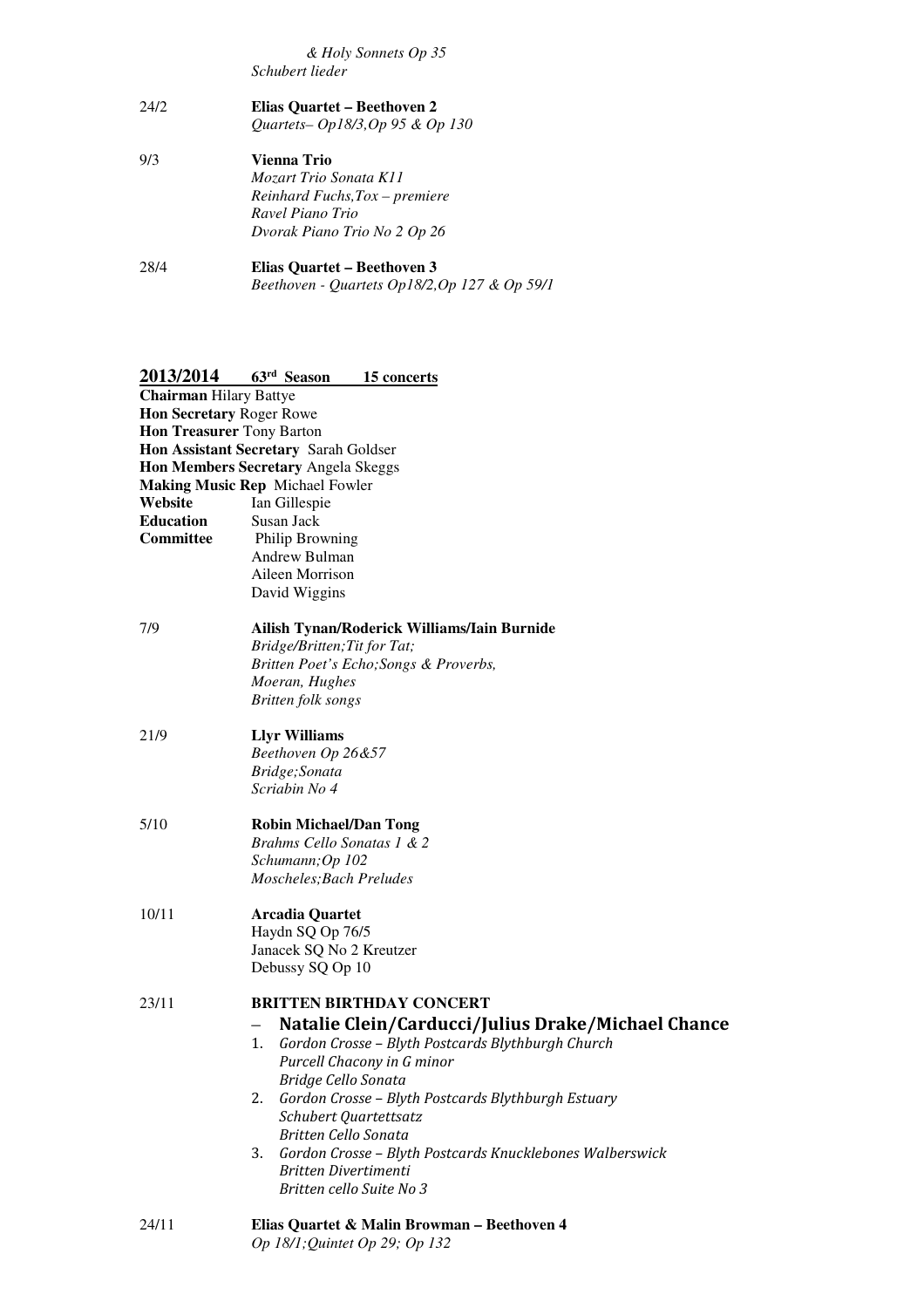| 14/12            | Guarneri Trio<br>Mozart K548<br>Saint-Saens No 1 Op 18<br>Dvorak No3 Op 65                                                                                                          |
|------------------|-------------------------------------------------------------------------------------------------------------------------------------------------------------------------------------|
| 18/1             | WIHAN WEEKEND Ashley Wass/Robin Ireland/Graham Mitchell<br>I Mozart SQ K421<br>Dvorak Dbl bass Quintet Op 77<br><b>Schubert Trout Quintet</b>                                       |
| 19/1             | $II$ Mozart K516,<br>Schubert Death & the Maiden                                                                                                                                    |
|                  | <b>III</b> Mozart K515<br>Schubert Rosamunde,<br>Dvorak Piano Quintet                                                                                                               |
| 2/2              | Elias Quartet - Beethoven 5<br>Quartets - Op 18/4; Op 74; Op 130 with GF Op 133                                                                                                     |
| 15/2             | <b>Steven Osborne</b><br>Prokoviev; Visions Fugitive & Sarcasms,<br><b>Ravel Miroirs</b><br>Rachmaninov Sonata 2                                                                    |
| 28/2             | <b>Tasmin Little - Sistema Fund Raising Concert</b><br><b>Naked Violin</b>                                                                                                          |
| 1/3              | <b>Tasmin Little/Martin Roscoe</b><br>Mozart K304<br>Faure No1<br>Ravel 1897,<br>Franck Violin Sonata                                                                               |
| 22/3             | <b>Trio Con Brio</b><br>Haydn Trio $XV$ ; $27\lambda$<br>Mendelssohn Trio No 2 Op 66<br>Smetena Trio Op 15                                                                          |
| 6/4              | Elias Quartet - Beethoven 6<br>Quartets - Op 18/6; Op 59/2; Op 135                                                                                                                  |
| <u>2014/2015</u> | <b>64th Season</b><br><u>15 concerts</u>                                                                                                                                            |
| 19/9             | Alina Ibragimova/Cedric Tiberghien<br>I Mozart Violin Sonatas, K10/14/30/301/304/379/401                                                                                            |
| 27/9             | <b>Benjamin Grosvenor</b><br>Bach-Busoni; Chaconne,<br>Franck; Prelude, chorale & fugue<br>Mompou; Paisajes, Medtner, ; Fairy Tales,<br>Ravel; Valse nobles Gounod/Liszt; Valse     |
| 11/10            | Quartetto di Cremona<br>Boccherini Op 2/6,<br>Shostakovich 10<br>Vacchi Movimento,<br>Beethoven Op 131                                                                              |
| 25/10            | Simon Crawford-Phillips & Philip Moore + O DUO<br>Siegel 42 <sup>nd</sup> St, Bartok 2 piano & percussion sonata,<br>Debussy; Prelude de l/après midi<br>Stravinsky; Rite of Spring |
| 15/11            | <b>Takacs Quartet</b><br>Haydn 64/3,                                                                                                                                                |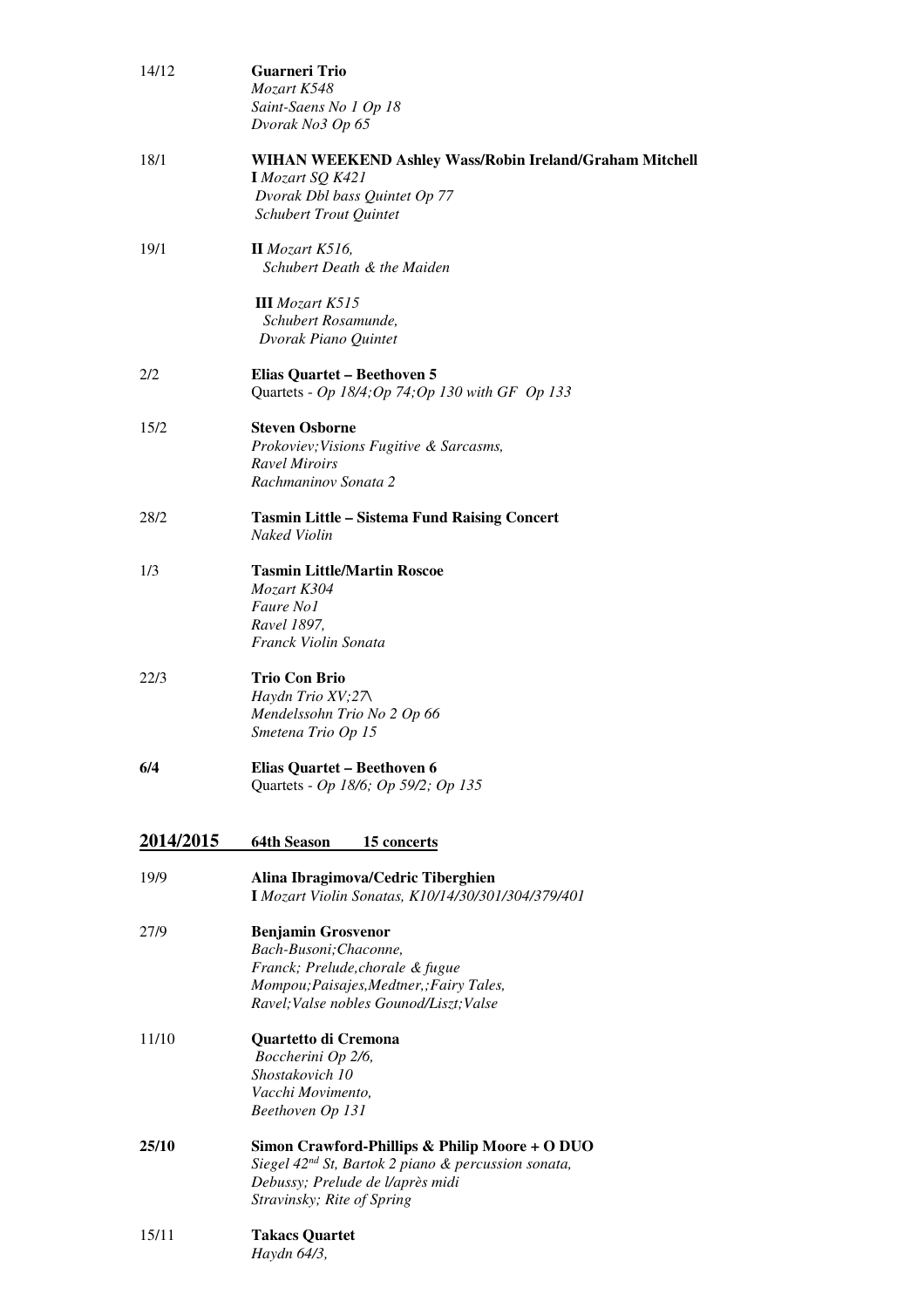|           | Debussy Quartet<br>Beethoven Op 59/2                                                                                                                        |
|-----------|-------------------------------------------------------------------------------------------------------------------------------------------------------------|
| 16/10     | <b>Takacs Quartet</b><br>Schubert Qartettsatz,<br>Mozart K465                                                                                               |
|           | Beethoven Op 130                                                                                                                                            |
| 6/12      | <b>Gould Trio</b>                                                                                                                                           |
|           | Dvorak No 2 Op 26<br>MacMillan Trio No 2                                                                                                                    |
|           | Schubert No 1                                                                                                                                               |
| 23/1      | F-F Guy/Papavrami/Parisii SQ I                                                                                                                              |
|           | Ravel Violin Sonata                                                                                                                                         |
|           | Debussy Quartet<br>Franck Piano Quintet                                                                                                                     |
| 24/1      | F-F Guy/Papavrami/Parisii SQ II                                                                                                                             |
|           | <b>Poulenc Nocturnes</b>                                                                                                                                    |
|           | Auric<br>Violin Sonata<br>Milhaud Quartet no 4                                                                                                              |
| 24/1      | F-F Guy/Papavrami/Parisii SQ III                                                                                                                            |
|           | Chausson Quelques Dances                                                                                                                                    |
|           | Franck Violin Sonata<br>Chausson concert for Piano, Violin & SQ                                                                                             |
|           |                                                                                                                                                             |
| 7/2       | Cristina Ortiz                                                                                                                                              |
|           | Chopin Recital<br>Sonatas 2 & 3                                                                                                                             |
|           | Fantasy Op 49                                                                                                                                               |
|           | Barcarolle Op 60                                                                                                                                            |
| 7/3       | <b>Petrof Trio</b>                                                                                                                                          |
|           | Janacek Piano Trio arr Kreutzer Quartet                                                                                                                     |
|           | Beethoven Trio Op 70/1 Ghost                                                                                                                                |
|           | Mendelssohn Trio no 1 Op 49                                                                                                                                 |
| 22/3      | The Prince's Prize - Worshipful Company of Musicians<br>Joseph Shiner & Frederick Brown, Benjamin Baker & Erdem Misirioglu<br>Schumann Three Romances Op 94 |
|           | Schubert Violin Sonata D574                                                                                                                                 |
|           | Ysaye Sonata No 4                                                                                                                                           |
|           | Benjamin Le Tombeau de ravel - Valses Caprices                                                                                                              |
| 25/4      | 25 <sup>th</sup> Anniversary concert<br><b>Borodin Quartet</b>                                                                                              |
|           | Shostakovich Quartet No 2                                                                                                                                   |
|           | Beethoven Quartet Op 131                                                                                                                                    |
| 26/4      | Borodin Quartet with Ludmila Berlinskaia                                                                                                                    |
|           | <b>Borodin Quartet No 2</b><br>Shostaovich Quartet No 1                                                                                                     |
|           | Shostakovich Piano Quintet Op 57                                                                                                                            |
|           | <b>65th Season</b>                                                                                                                                          |
| 2015/2016 | 12 concerts                                                                                                                                                 |
| 22/9      | Mitsuko Uchida<br>Mozart Rondo K511                                                                                                                         |
|           | <b>Schubert Four Impromptus D899</b>                                                                                                                        |
|           | <b>Schubert Four Impromptus D935</b>                                                                                                                        |

#### $24/10$ 24/10 **Alina Ibragimova/Cedric Tiberghien IV** *Mozart Violin Sonatas, K377/8/360/303/304/13/28/26/378*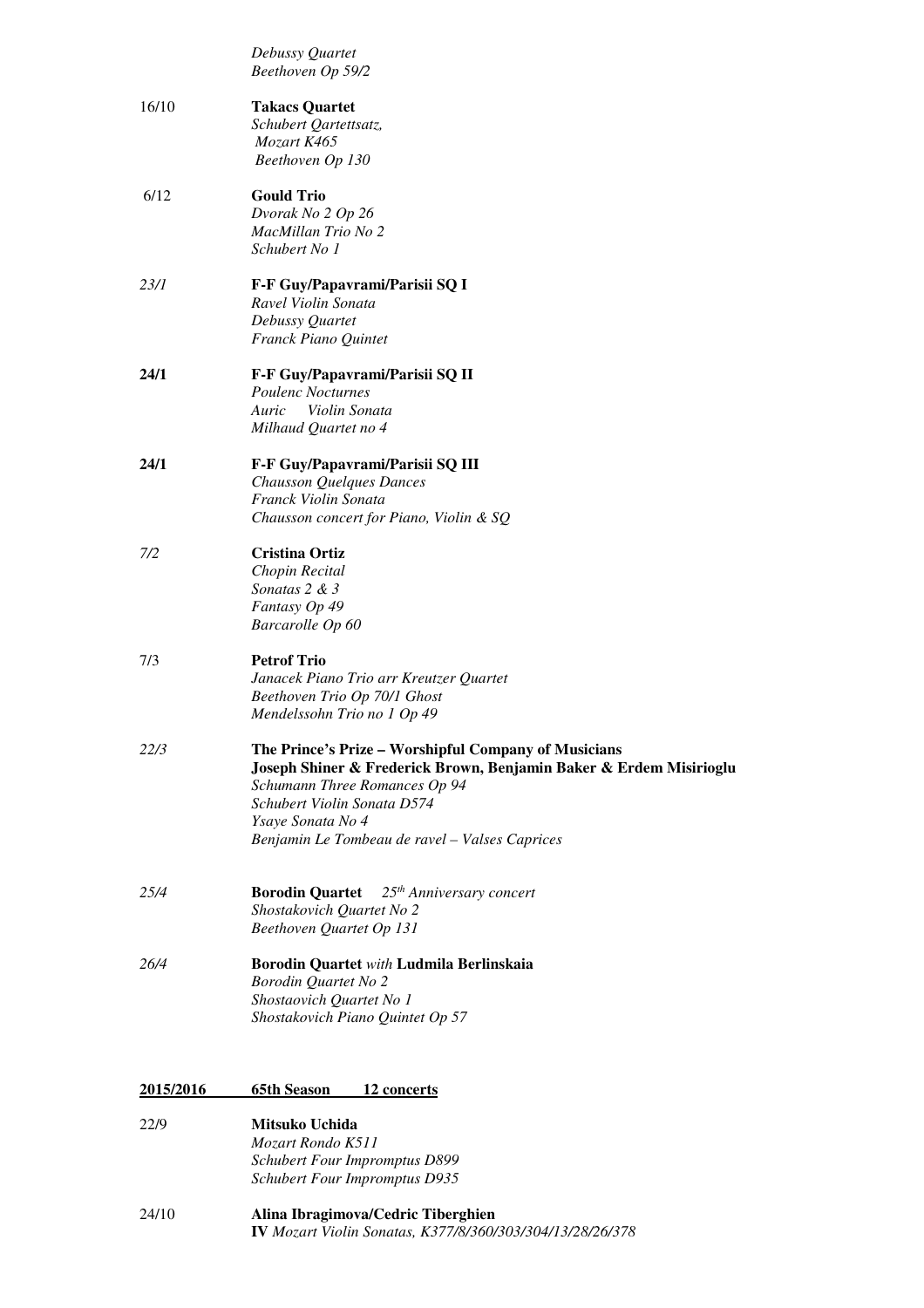| 14/11            | <b>ConTempo Quartet/Finghin Collins</b><br>Haydn Quartet Op 76/3<br>Janacek Quartet No 2 Intimate Letters<br>Dvorak Piano Quintet Op 81               |
|------------------|-------------------------------------------------------------------------------------------------------------------------------------------------------|
| <i>15/11</i>     | <b>Finghin Collins</b><br>Chopin recital<br>Prelude Op 45/Two Nocturnes Op 48<br>Ballade No 4/ Twelve Etudes Op 25                                    |
| 12/12            | <b>Faure Quartet</b><br>Mozart Piano Quartet No 1 K478<br>Faure Piano Quartet No 1 Op 15<br>Brahms Piano Quartet No 3 Op 60                           |
| 16/1             | David Cohen & friends I<br>Sat Brahms Piano Sonata No 3<br>Brahms Violin Sonata No 1<br>Arensky Piano Trio                                            |
| 17/1             | David Cohen & friends II<br>Schnittke Suite in the old style<br>Beethoven Variations Op 66<br>Stravinsky Suite Italienne<br>Paganini Moise Variations |
| 17/1             | David Cohen & friends II(<br>Nyman Quartet No 3<br><b>Higgins Howl</b><br>Gordon Crosse Solo Cello Suite<br>Schubert String Quintet in C              |
| 6/2              | <b>Paul Lewis</b><br>Brahms Three intermezzi Op 117<br>Schubert Sonata D575<br><b>Brahms Four Ballads Op 10</b><br>Liszt Dante Sonata                 |
| 20/2             | <b>Busch Ensemble</b><br>Theo Loevendie Ackermusik<br>Brahms Piano Trio No 2 Op 87<br>Schubert Piano Trio No 2 D929                                   |
| 13/3             | <b>Brodsky Quartet</b><br>Shostakovich Quartet No 7<br>Beethoven Quartet Op 74 Harp<br>Webern Six Bagatelles Op 9<br>Zemlinsky Quartet No 4 Op 25     |
| 2/4              | <b>Michael Collins/Heath Quartet</b><br>Mozart Adagio & Fugue K546<br>Mozart Clarinet Quintet K581<br>Brahms Clarinet Quintet Op 115                  |
| <u>2016/2017</u> | <u>66th Season</u><br><u>concerts</u>                                                                                                                 |
| 17/9             | <b>Fitzwilliam Quartet/Roger Chase</b><br>Purcell Fantasia 7<br>Beethoven Quartet Op 74 Harp<br>Bruckner Viola Quintet in F major                     |
| 2/10             | <b>Angela Hewitt</b><br>Bach French Suites 1,3 & 5<br>Beethoven Sonatas Op 79 & Op 109                                                                |
| 22/10            | Van Kuijk Quartet<br>Ravel Quartet<br>Kurtag 6 Moments Musicaux                                                                                       |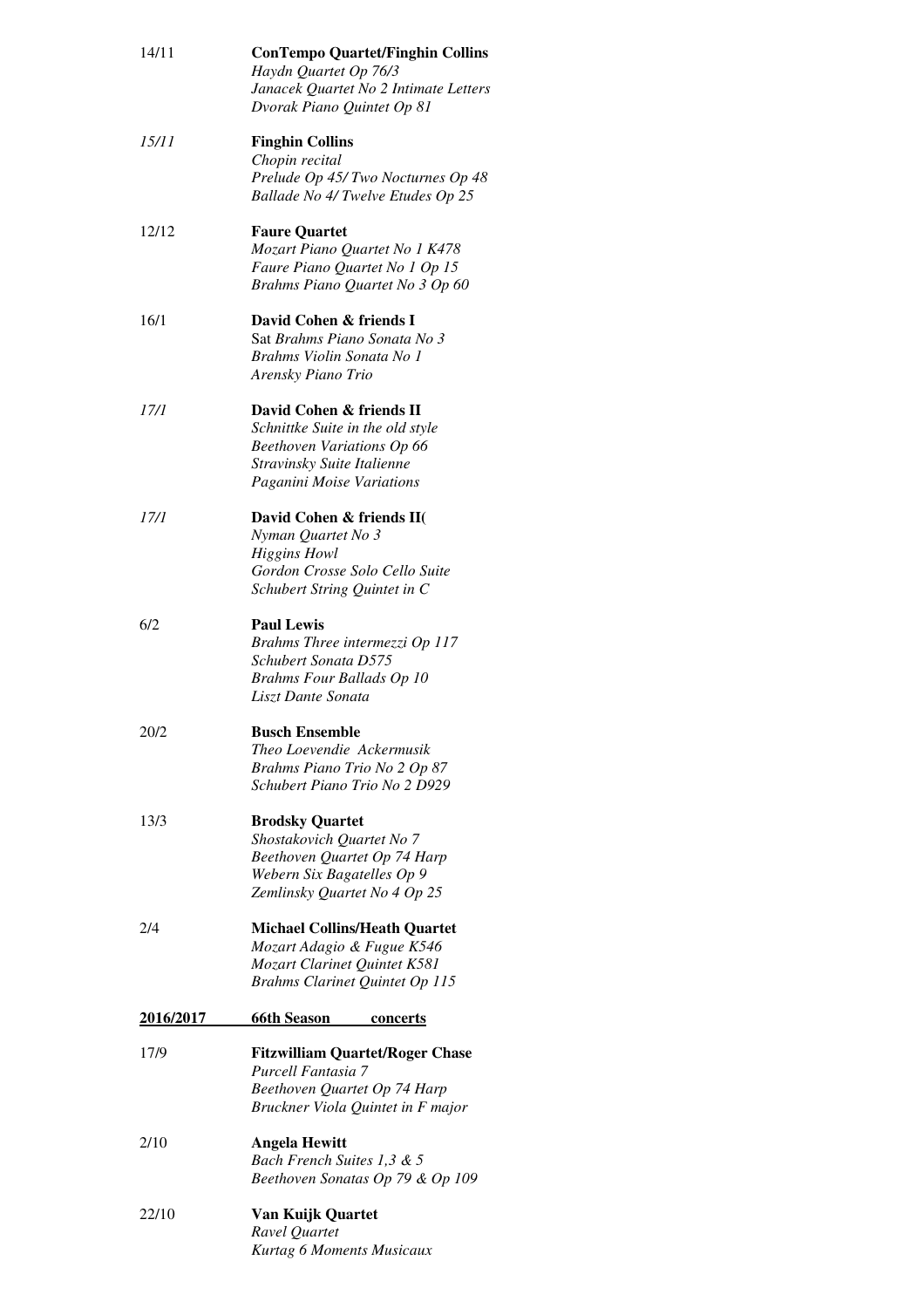| Debussy Quartet |
|-----------------|
|-----------------|

| 22/10                              | <b>Trio Isimsiz</b><br>Mozart Piano Trio K542        |
|------------------------------------|------------------------------------------------------|
|                                    | Faure Piano Trio Op 120                              |
|                                    | Schumann Piano Trio No 3 Op 110                      |
| 22/10                              | <b>Ben Johnson/Roger Vignoles</b>                    |
|                                    | Myrthen Op 25 4 songs                                |
|                                    | Liederkreis Op 39                                    |
|                                    | Dichterliebe Op 48                                   |
| 21/1                               | Michael Collins & friends I                          |
|                                    | Beethoven Septet Op 20                               |
|                                    | Schubert Octet D 803                                 |
| 22/1                               | Michael Collins & friends II                         |
|                                    | Brahms Clarinet Sonata No 2 Op 120/2                 |
|                                    | Weber Grand Duo Concertante Op 48                    |
|                                    | Poulenc Clarinet Sonata                              |
| 22/1                               | Michael Collins & friends III                        |
|                                    | <b>Bartok Contrasts</b>                              |
|                                    | Stravinsky Soldier's Tale                            |
|                                    | Messaien Quartet for the End of Time                 |
| 18/2                               | <b>Carducci Quartet</b>                              |
|                                    | Haydn Quartet in D maj Op 20/4                       |
|                                    | Kemal Yusuf Oyun for string quartet - world premiere |
|                                    | Webern Landsammer Satz                               |
|                                    | Beethoven Quartet in F min Op 95 Serioso             |
| 11/3                               | <b>Cedric Tiberghien</b>                             |
|                                    | Debussy 12 Etudes                                    |
|                                    | Chopin Preludes Op 28                                |
| 12/3                               | <b>Cedric Tiberghien &amp; CBSO Wind</b>             |
|                                    | <b>Ibert Five pieces</b>                             |
|                                    | Mozart Piano & Wind Quintet K452                     |
|                                    | Beethoven Horn Sonata Op 17                          |
|                                    | Beethoven Duo WoO 27                                 |
|                                    | Beethoven Piano & Wind Quintet Op 16                 |
|                                    |                                                      |
| 8/4                                | Francois-Frederic Guy & Geoffroy Couteau             |
|                                    | Brahms Piano Sonata No 2 & Intermezzi Op 118         |
|                                    | Sonata for two pinaos Op 34b                         |
| 9/4                                | Francois-Frederic Guy & Geoffroy Couteau             |
|                                    | Mozart Sonata for two pianos K448                    |
|                                    | Messaien Visions de L'Amen                           |
|                                    |                                                      |
| 6/6                                | <b>Borodin Quartet/Michael Collins</b>               |
|                                    | <b>Borodin Quartet No 2</b>                          |
|                                    | Mozart Clarinet Quintet                              |
| 642 concerts in total to June 2017 |                                                      |

 288 concerts from 96/97 to June 6 2017  **2017/2018 67th Season** 14 Concerts

| Chairman                | Andrew Bulman         |
|-------------------------|-----------------------|
| Hon Secretary           | Roger Rowe            |
| <b>Hon Treasurer</b>    | Helen Colyer          |
| Hon Assistant Secretary | Michael Fowler        |
| Hon Members Secretary   | Angela Skeggs         |
| Education               | <b>Sally Paramour</b> |
|                         |                       |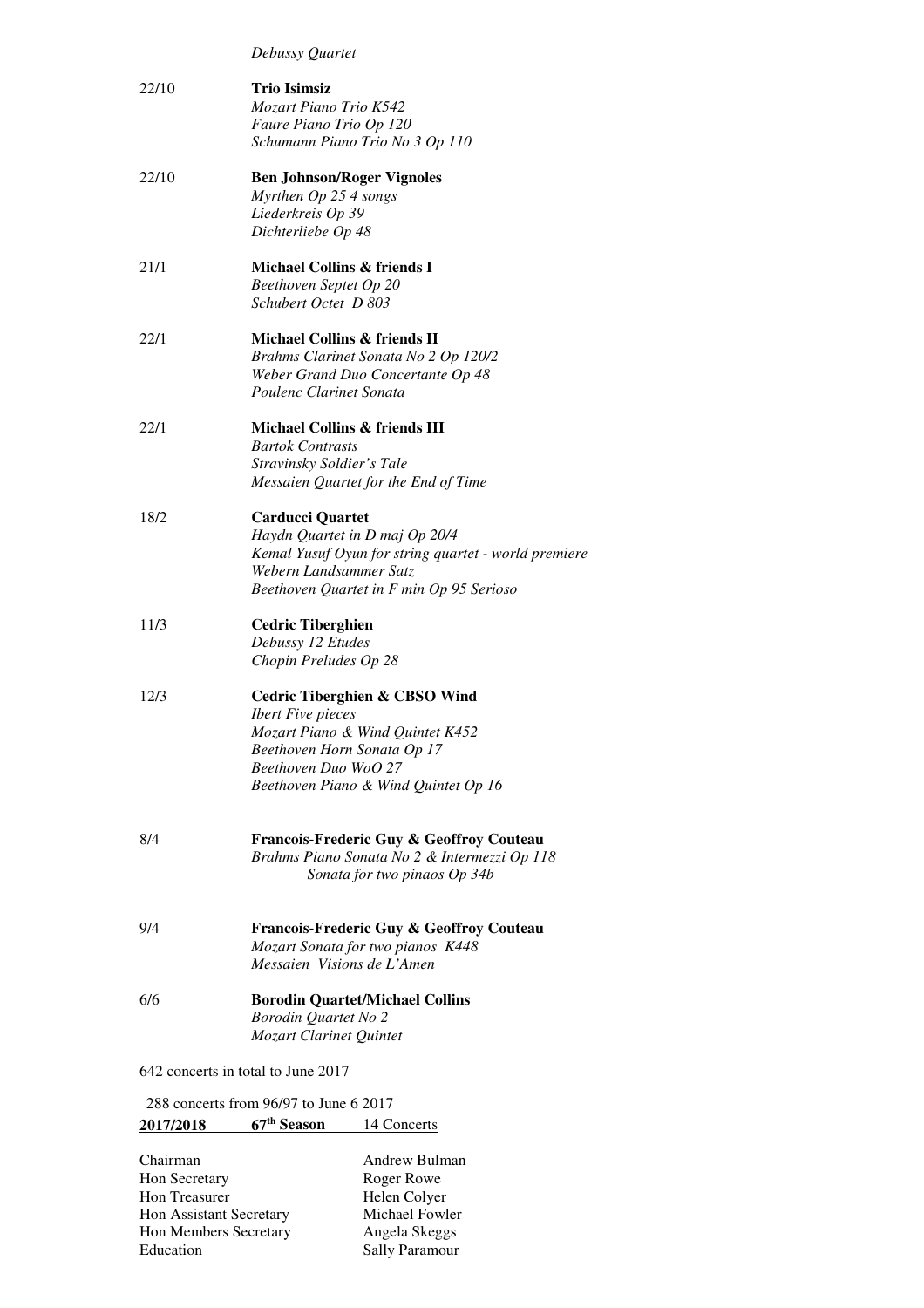| Making Music Rep<br>Website Ian Gillespie<br>Committee | Peter Lawson<br>Julia Donat<br>Clara Crockatt<br>Clive Rammell                                                                                                                                                                                                                                                                                 |
|--------------------------------------------------------|------------------------------------------------------------------------------------------------------------------------------------------------------------------------------------------------------------------------------------------------------------------------------------------------------------------------------------------------|
| 30/9                                                   | <b>Mark Padmore tenor</b><br><b>Till Fellner</b> piano<br>Schubert - Der Wanderer an den Mond; Im Freien; Am Fenster; Das<br>Zügenglöcklein; Viola; Die Sterne (D939); Der Winterabend; Des Fischers<br>Liebesglück; Bei dir allein<br>Schumann - Dichterliebe                                                                                 |
| 8/10                                                   | <b>Pavel Haas Quartet</b><br>with Pavel Nikl viola<br>Stravinsky Concertino<br>Ravel Quartet<br>Dvořák Quintet in E flat, Op. 97                                                                                                                                                                                                               |
| 14/10                                                  | <b>Kuss Quartet</b><br>Beethoven Quartet in D, Op. 18 No. 3<br>György Kurtág Officium Breve<br>Schubert Quartet in G, D.887                                                                                                                                                                                                                    |
| 28/10                                                  | Vienna Piano Trio<br>Haydn Trio in B flat, H.XV/20<br>Wolfgang Rihm Fremde Szene No.1<br>Schumann Trio D Minor, Op. 63                                                                                                                                                                                                                         |
| 18/11                                                  | <b>Imogen Cooper</b> piano<br>Beethoven Seven Bagatelles, Op. 33<br>Haydn Sonata in C Minor, H.XVI/20<br>Beethoven Variations on "La Stessa La Stessissima', WoO 73<br>Thomas Adès Darknesse Visible<br>Beethoven Sonata in A flat, Op. 110                                                                                                    |
| 10/12                                                  | <b>Alec Frank-Gemmill</b> horn<br>Joe Puglia violin<br><b>Alasdair Beatson</b> piano<br>Schumann 3 Pieces from 'Funf Stücke im Volkston', Op. 102<br>Brahms Horn Trio in E flat, Op. 40<br>Brahms Scherzo in C minor for violin and piano<br>György Ligeti Horn Trio<br><b>Gould Piano Trio Weekend</b><br>Beethoven: the complete piano trios |
| 20/1                                                   | Trio in E flat, Op. 1 No. 1<br>Variations on 'Ich bin der Schneider Kakadu', Op. 121a<br>Trio in E flat, Op. 70 No. 2                                                                                                                                                                                                                          |
| 21/1                                                   | Trio In G, Op. 1 No. 2<br>Trio In D, Op. 70 No. 1 ('Ghost')                                                                                                                                                                                                                                                                                    |
| 21/1                                                   | Allegretto in B flat, Wo0 39<br>Trio in C minor, Op. 1 No. 3<br>Trio in B flat, Op. 97 ('Archduke')                                                                                                                                                                                                                                            |
| 27/1                                                   | Quatuor Ébène<br>Beethoven Quartet in G, Op. 18 No. 2<br>Bartók Quartet No. 4<br>Beethoven Quartet in E minor, Op. 59 No. 2 ('Razumovsky')                                                                                                                                                                                                     |
| 10/2                                                   | <b>Steven Osborne</b> piano<br>Schubert<br>Sonata in C minor, D.958<br>Sonata in A, D.959<br>Sonata In B flat, D.960                                                                                                                                                                                                                           |